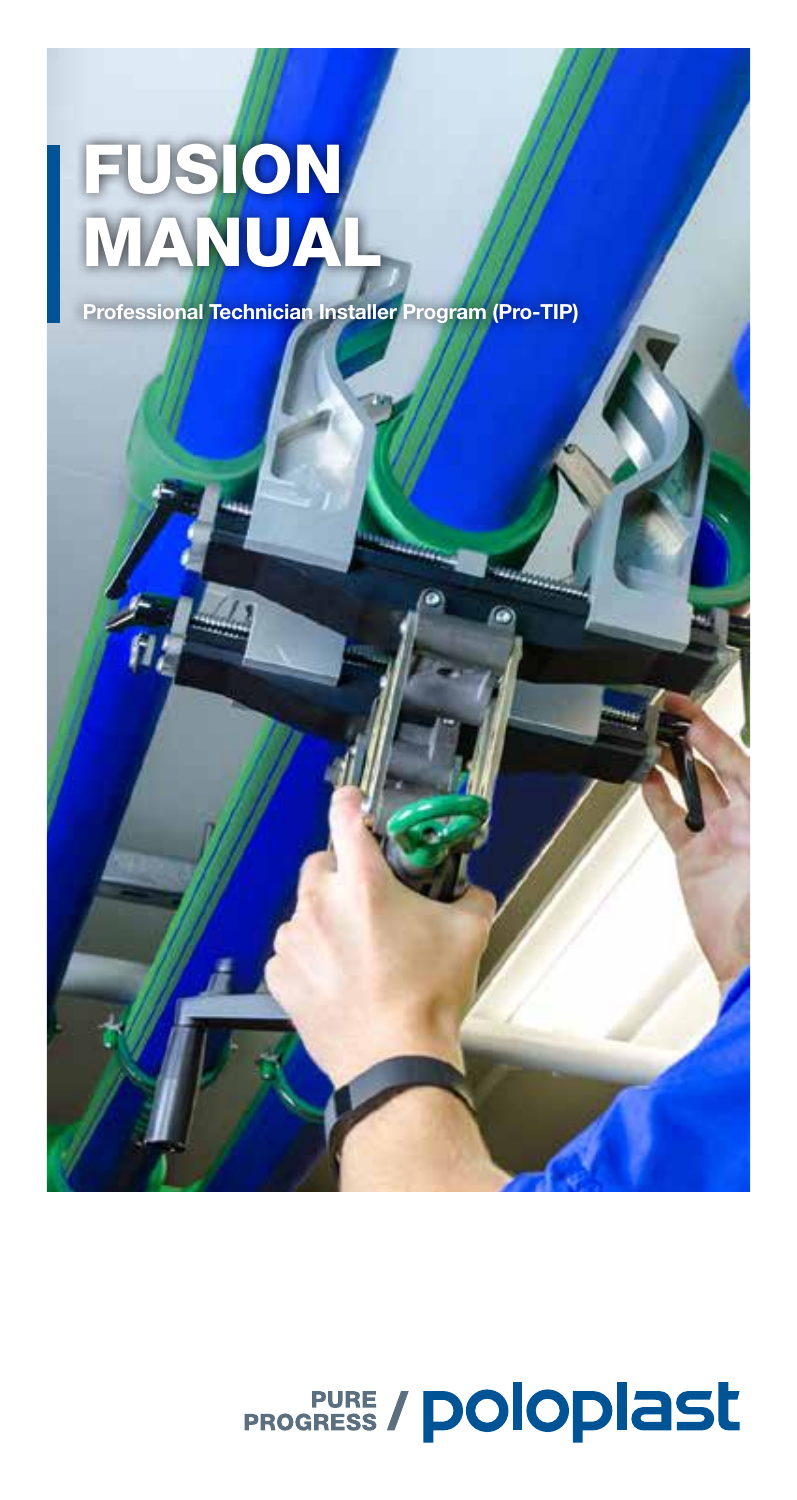#### General information

The information provided in this installer's guide and technical operations manual is intended to help you select our products for your application and to safely and properly install and use the product. The following text and images were prepared for your benefit with utmost care. Nevertheless, errors cannot be entirely excluded. POLOPLAST does not warrant the completeness or accuracy of the information contained herein. POLOPLAST assumes no responsibility for any loss, however arising, from the use of or reliance on the information in this document. This document is not a substitute for inperson or hands-on training. POLOPLAST is grateful for any suggestions or comments.

We are happy to provide further information. Please contact the POLOPLAST America's sales office at support@poloplast.us.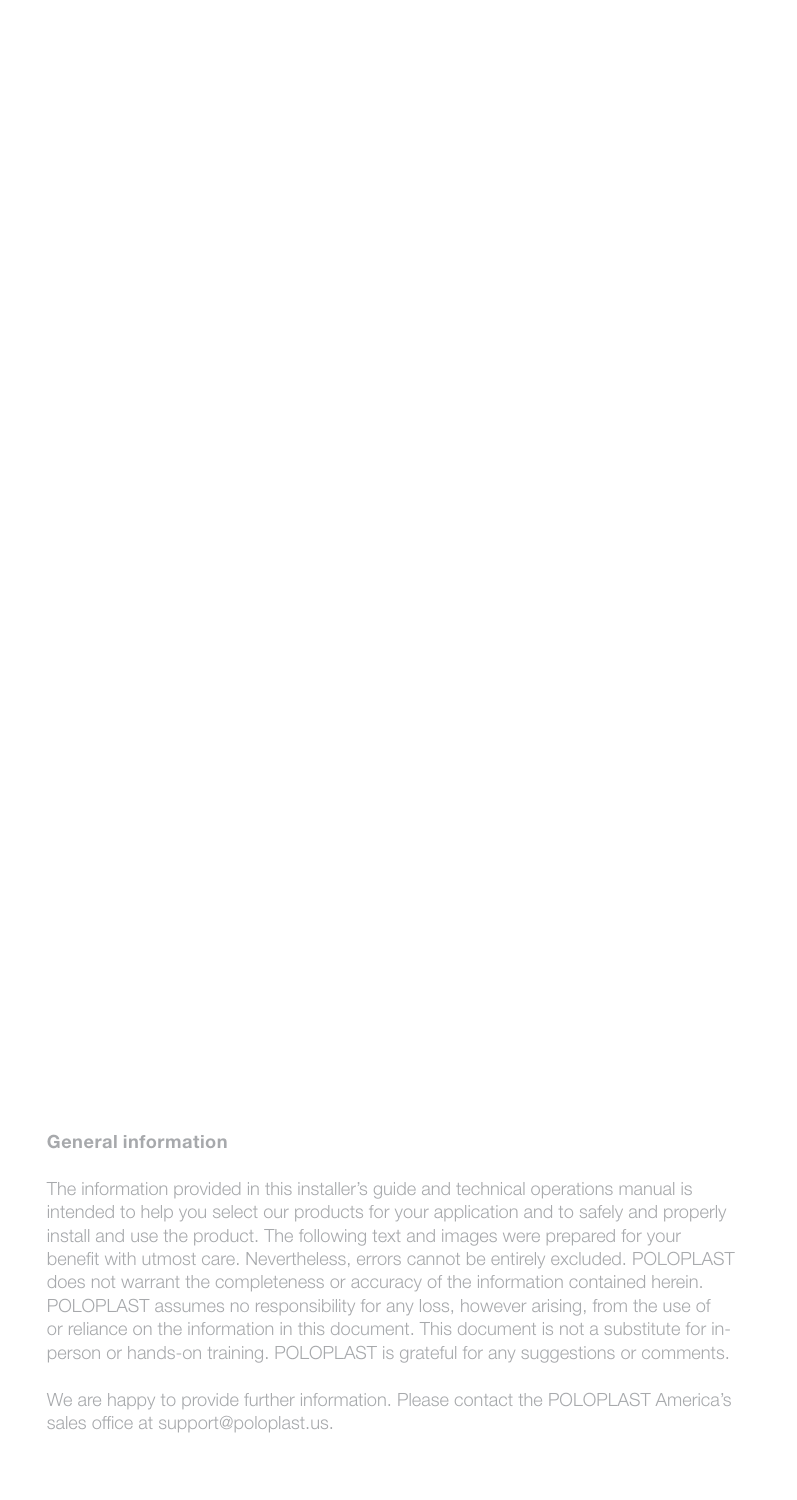### **TABLE OF CONTENTS**

#### **Product Introduction**

#### **Working Knowledge of Fusion**

| 2.1   |  |
|-------|--|
| 2.2   |  |
| 2.2.1 |  |
| 2.2.2 |  |
| 2.2.3 |  |
| 2.2.4 |  |
|       |  |
|       |  |
|       |  |
|       |  |
| 2.2.5 |  |
| 2.3   |  |
| 2.3.1 |  |
|       |  |
|       |  |
| 2.3.2 |  |
| 2.4   |  |
| 2.4.1 |  |
| 2.4.2 |  |
| 2.4.3 |  |
| 2.4.4 |  |
|       |  |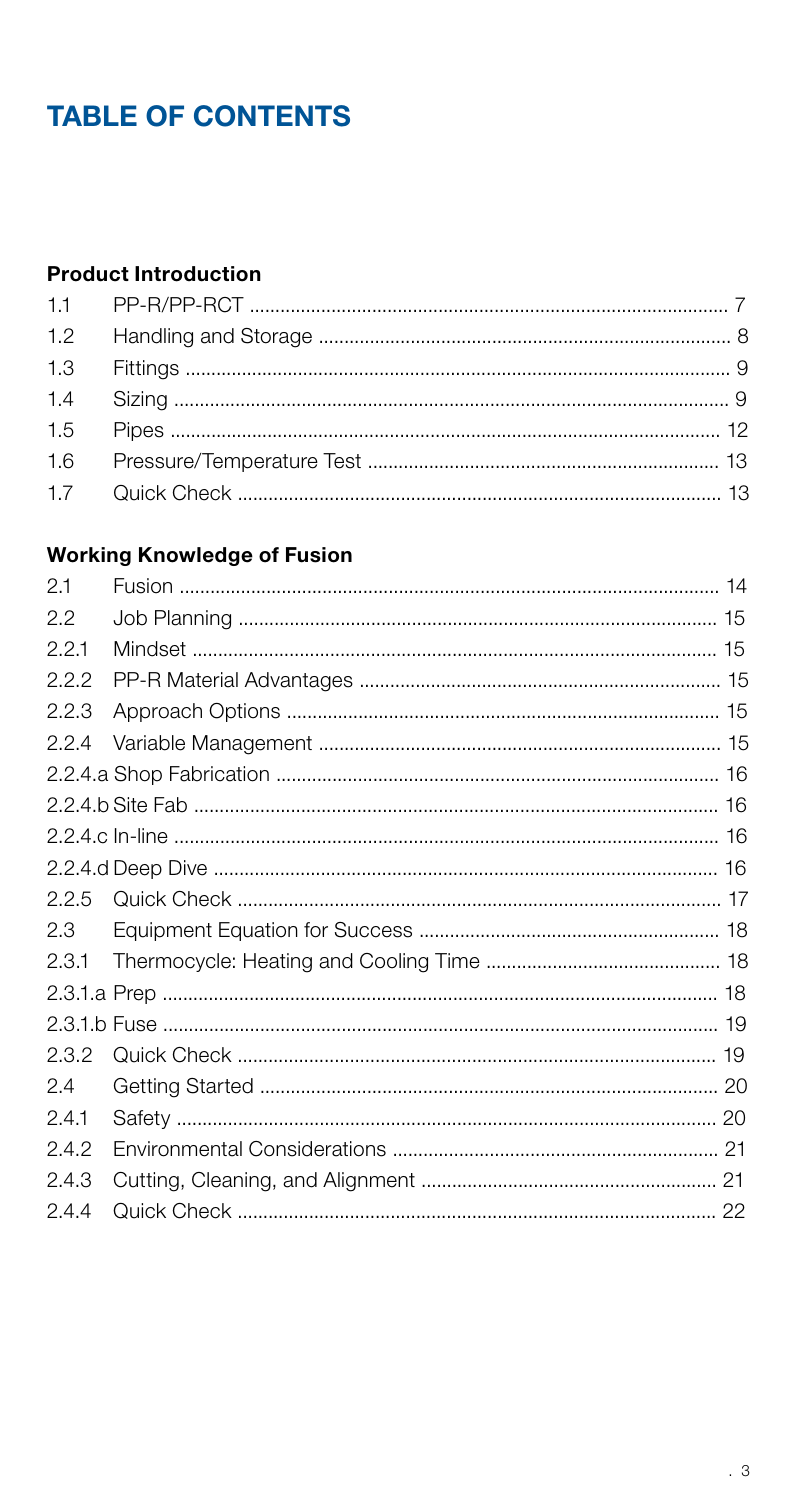### **TABLE OF CONTENTS**

#### **Hands on Fusion**

| 3.1   |  |
|-------|--|
| 3.1.1 |  |
| 3.1.2 |  |
| 3.1.3 |  |
| 3.1.4 |  |
| 3.1.5 |  |
| 3.2   |  |
| 3.2.1 |  |
| 3.2.2 |  |
| 3.2.3 |  |
| 3.2.4 |  |
| 3.2.5 |  |
| 3.3   |  |
| 3.3.1 |  |
| 3.3.2 |  |
| 3.3.3 |  |
| 3.3.4 |  |
| 3.3.5 |  |
| 3.4   |  |
| 3.4.1 |  |
| 3.4.2 |  |
| 3.4.3 |  |
| 3.4.4 |  |
| 3.4.5 |  |
|       |  |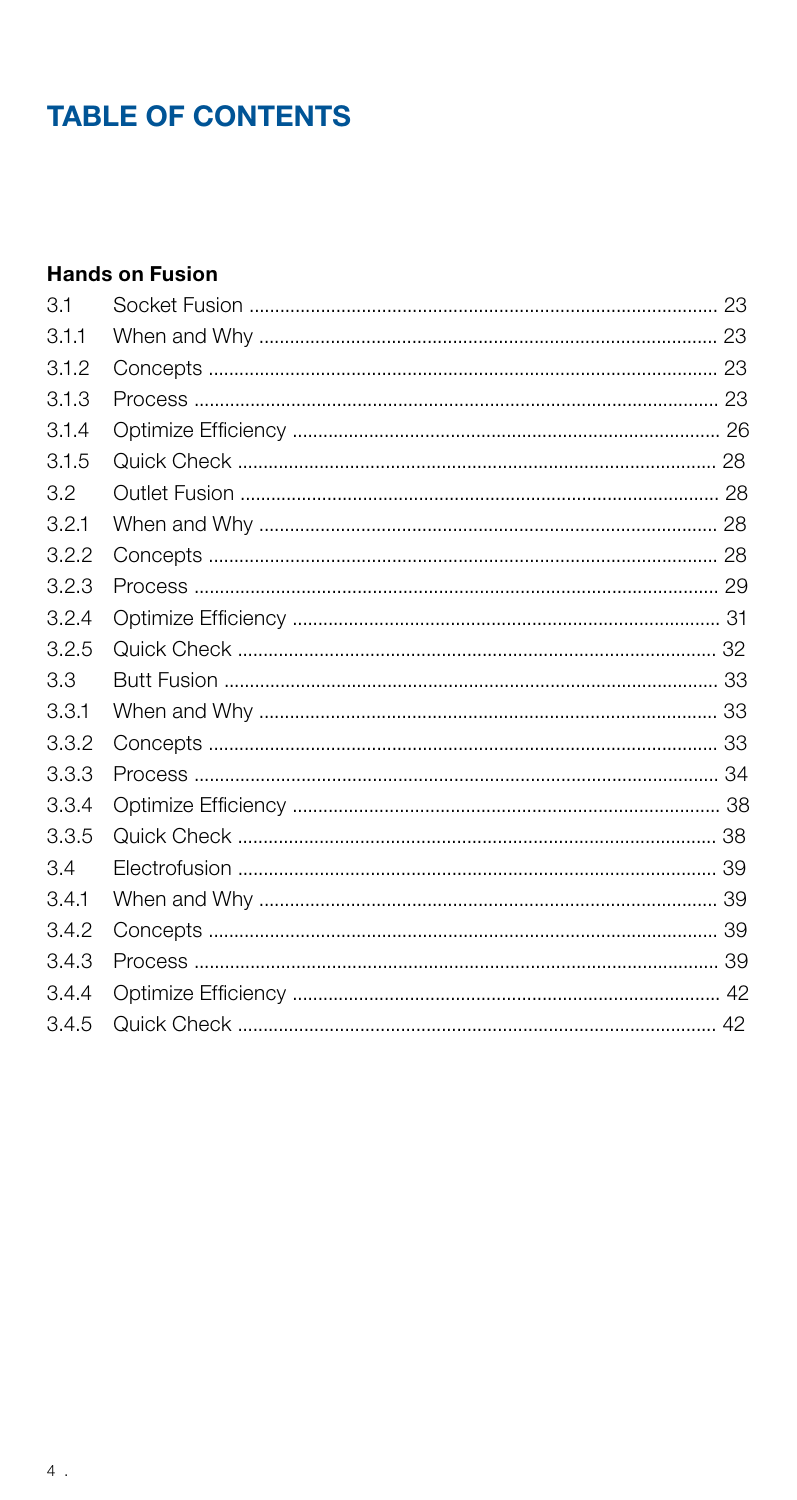### **TABLE OF CONTENTS**

#### **Installation Tips & Considerations**

#### **Testing & Support**

|  | 5.1 Testing, Procedure, Protocol, and Reporting/Submission  56 |  |  |  |  |  |
|--|----------------------------------------------------------------|--|--|--|--|--|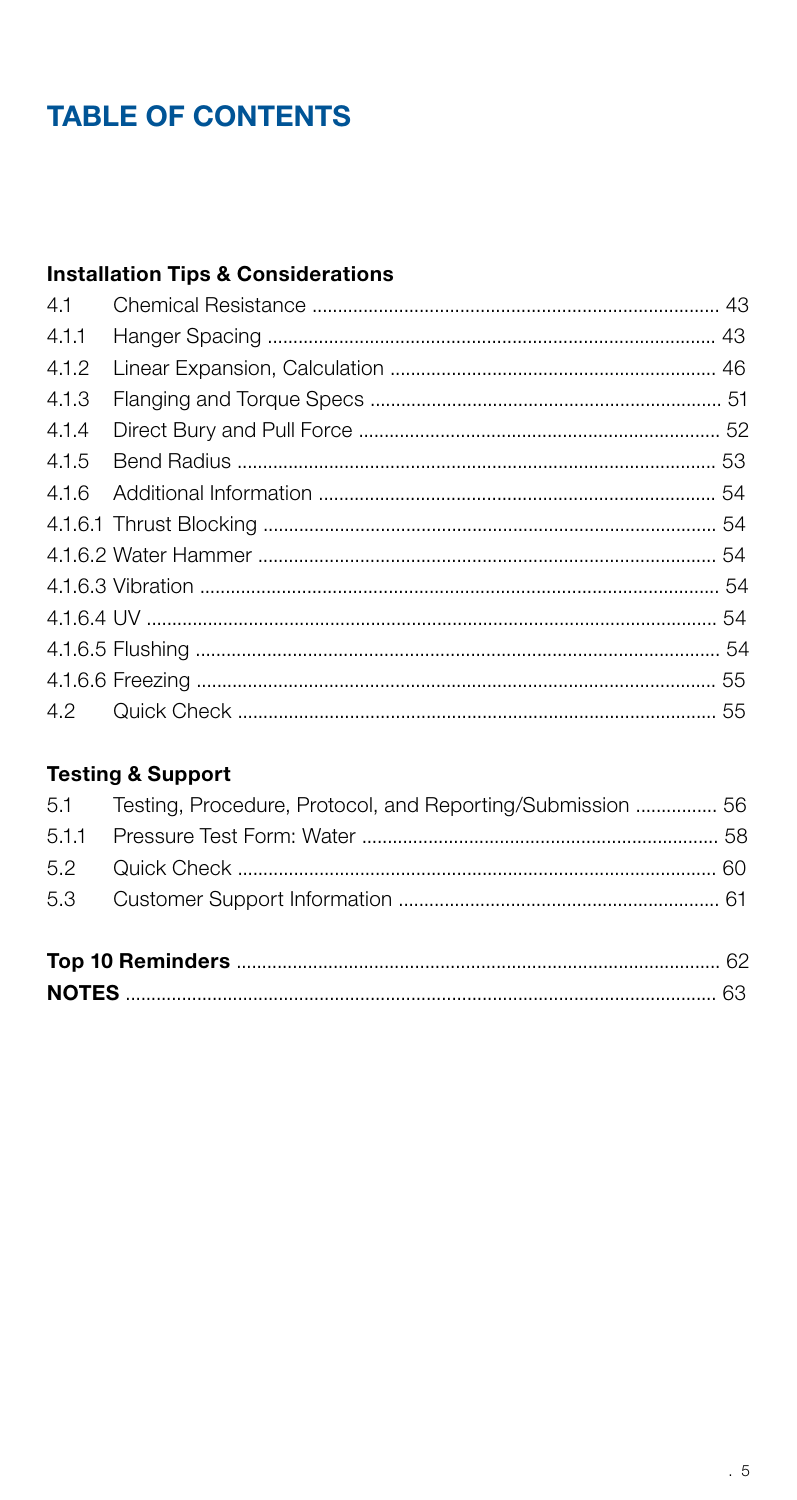### GENERAL DIRECTIVES

#### SAFETY INSTRUCTIONS

- This Installer's Guide has been prepared to help ensure safe installation of POLOPLAST piping materials.
- Carefully read this Installer's Guide and all warning and operating instructions before installing or working with POLOPLAST piping materials.
- POLOPLAST installation systems may only be planned, assembled and commenced as described in this guide. Only POLOPLAST system components can be used in connection with this guide. The use of other components will void all warrantees.
- For any deviating fields of application, make sure to obtain POLOPLAST's advice.
- You must always observe all national and international safety and accident prevention regulations and industry safety standards when working with POLOPLAST products.
- Always wear proper safety equipment and take appropriate precautions. Failure to follow the manufacturer's instructions, warnings, and operating instructions may result in personal injury, property damage, product damage, or death.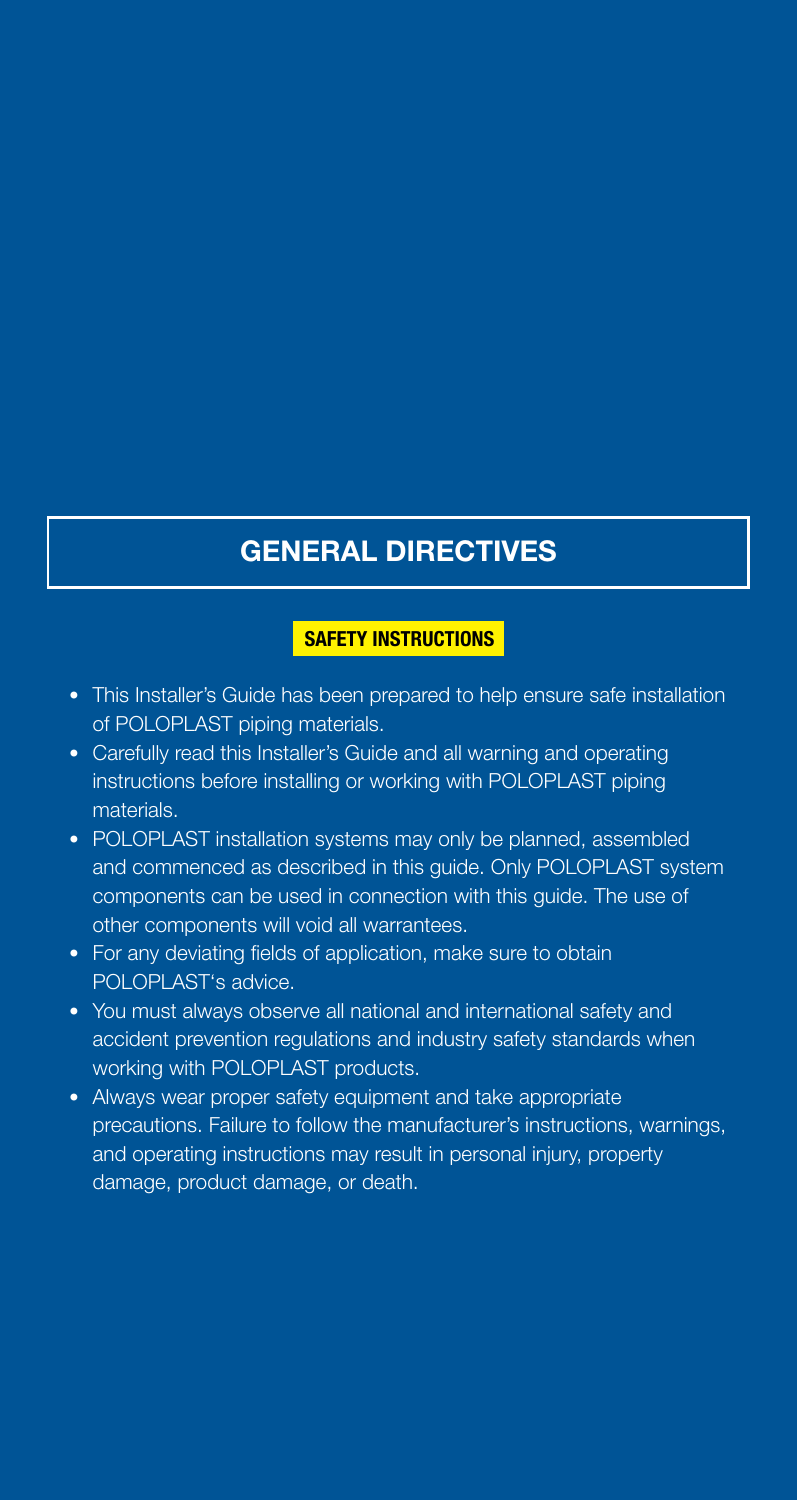### 1.1 PP-R/PP-RCT

#### Brief Introduction

The POLOPLAST pipe system made of PP-R (polypropylene random) offers a non-corrosive and long-lasting solution for conveying water in enclosed mechanical systems for residential and commercial buildings, such as hotels and shopping centers, as well as for hydronic heating and cooling purposes in industrial facilities.



Multilayer composite technology known as ML5 gives PP-R excellent linear expansion and deformation properties, as well as good resistance to impact load at low temperatures.



#### PP-R layers

Layers made of high-grade PP-R provide the color code and reliable welding of pipe and fitting. Use of quality material from I.D. to O.D. reduces sound and heat transfer. Smooth, inert inner surfaces prevent surface buildup and encrustations.

#### Fiber composite layers

Expansion-control technology is made of HPCE, a special POLOPLAST compound material. This PP-R glass fiber compound material has been specially developed by POLOPLAST Polymer Engineering and represents the result of many years of research in this field. The perfect connection of glass fiber and PP-R provides excellent linear expansion and deformation properties, as well as good resistance to impact load at low temperatures.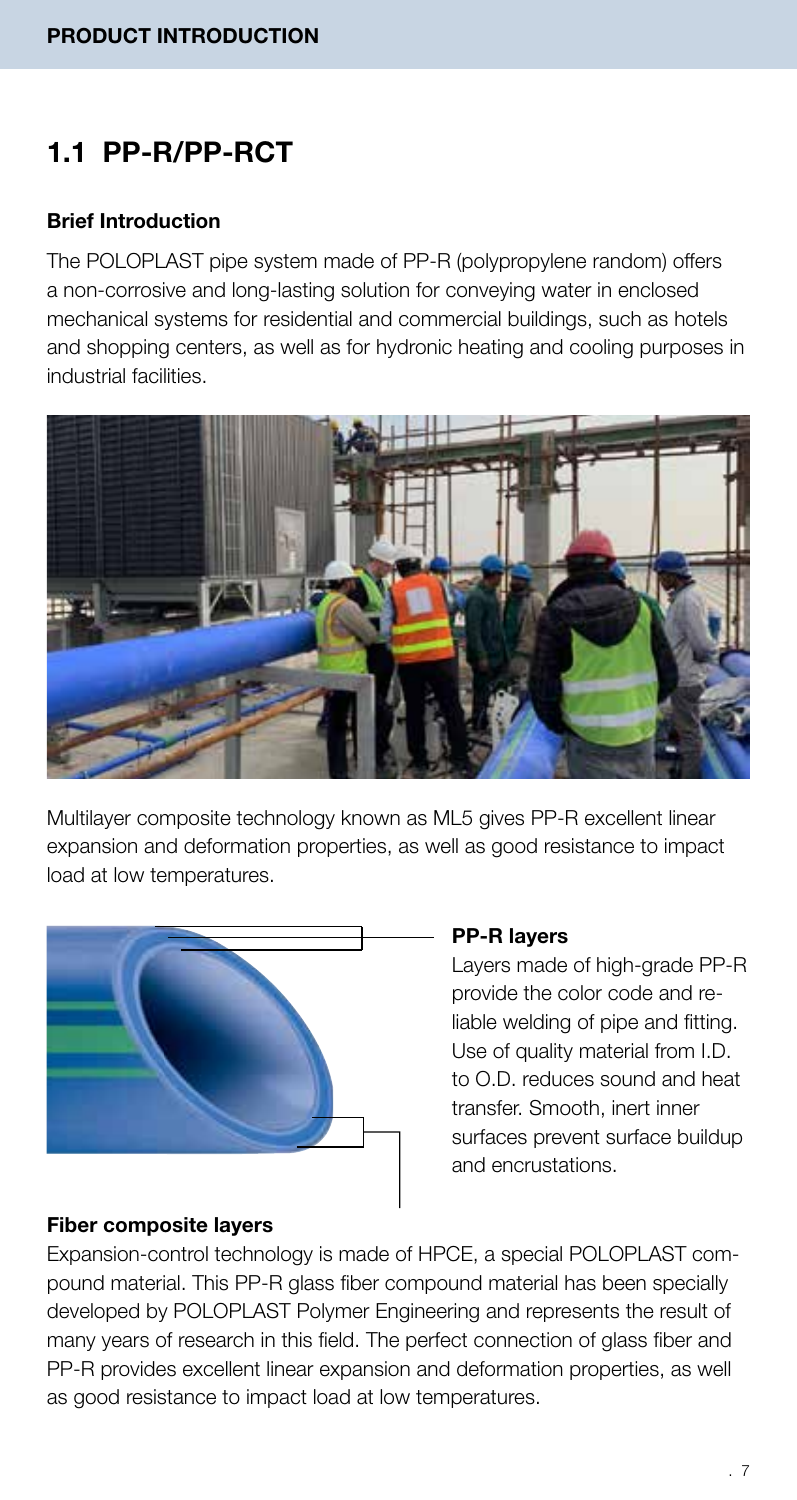### 1.2 Handling and Storage

#### SAFETY INSTRUCTIONS



POLOPLAST PP-R pipes can generally be stored at any ambient temperature.



Do not drop the pipes when unloading them.



Avoid sharp impacts and blows to the pipes, especially at low temperatures  $(<=40°$  F)



Make sure that the pipes are always supported over their entire length.



Observe cleanliness. Do not remove the packaging before the material is to be installed. Protect stored pipes from UV rays and outdoor elements.



Check the pipe and pipe ends for damage. Do not use cracked or damaged material.



Do not expose pipes to UV radiation for more than four months.



Only cut pipes with sharp cutters.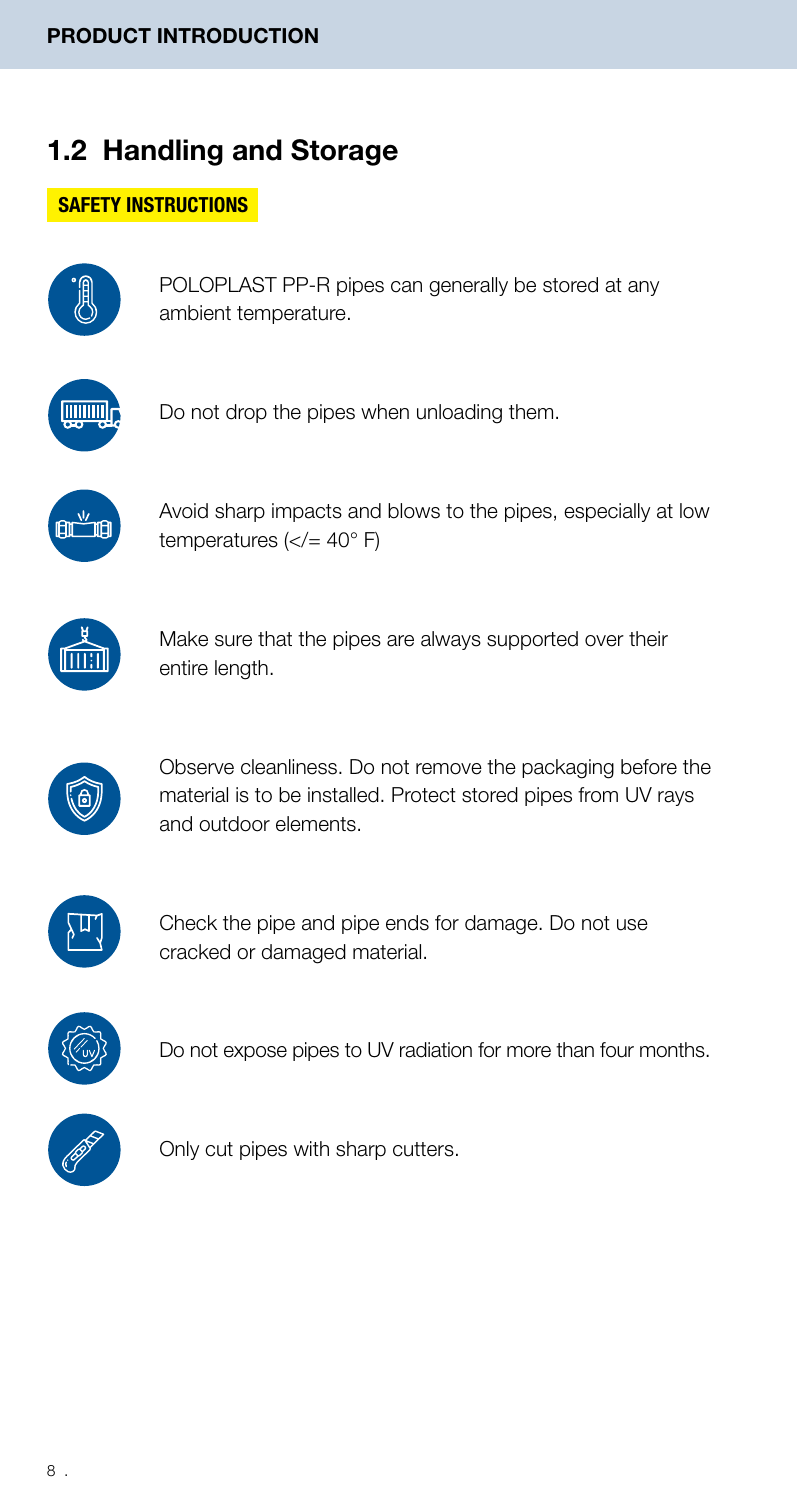### 1.3 Fittings

POLOPLAST offers molded socket fusion fittings 20–125 mm (1/2"–4") and segmented miter-cut fittings from 125–355 mm (4"–14"). All fittings are labeled or marked in indication of size and material (PP-RCT).

### 1.4 Sizing

#### SDR and Metric Diameter

POLOPLAST piping systems are manufactured to a metric diameter and standard dimensional ratio (SDR) wall thickness.

#### POLOPLAST Mechanical fiber pipe SDR 7.4/11/17.6

Material: PP-R

Pipe structure: Fiber-reinforced five-layer structure Color: Blue with three green stripes Standards: ASTM 2389, DIN 8077/78, EN ISO 15874 ICC-ES PMG-1458, NSF14 Pipe series: SDR 7.4/S 3.2, SDR 11/S5, SDR 17.6/S8.3 Product line: SDR 7.4; Ø 20–25 mm (1/2"–3/4") SDR 11; Ø 32–355 mm (1"–14") SDR 17.6; Ø 125–355 mm (4"–14") Available pipe length:  $20-125$  mm = 4 m  $(1/2 - 4)$  = 13') 160–355 mm =  $5.8$  m (6"–14" = 19') Fields of application: Hydronic, mechanical, and industrial



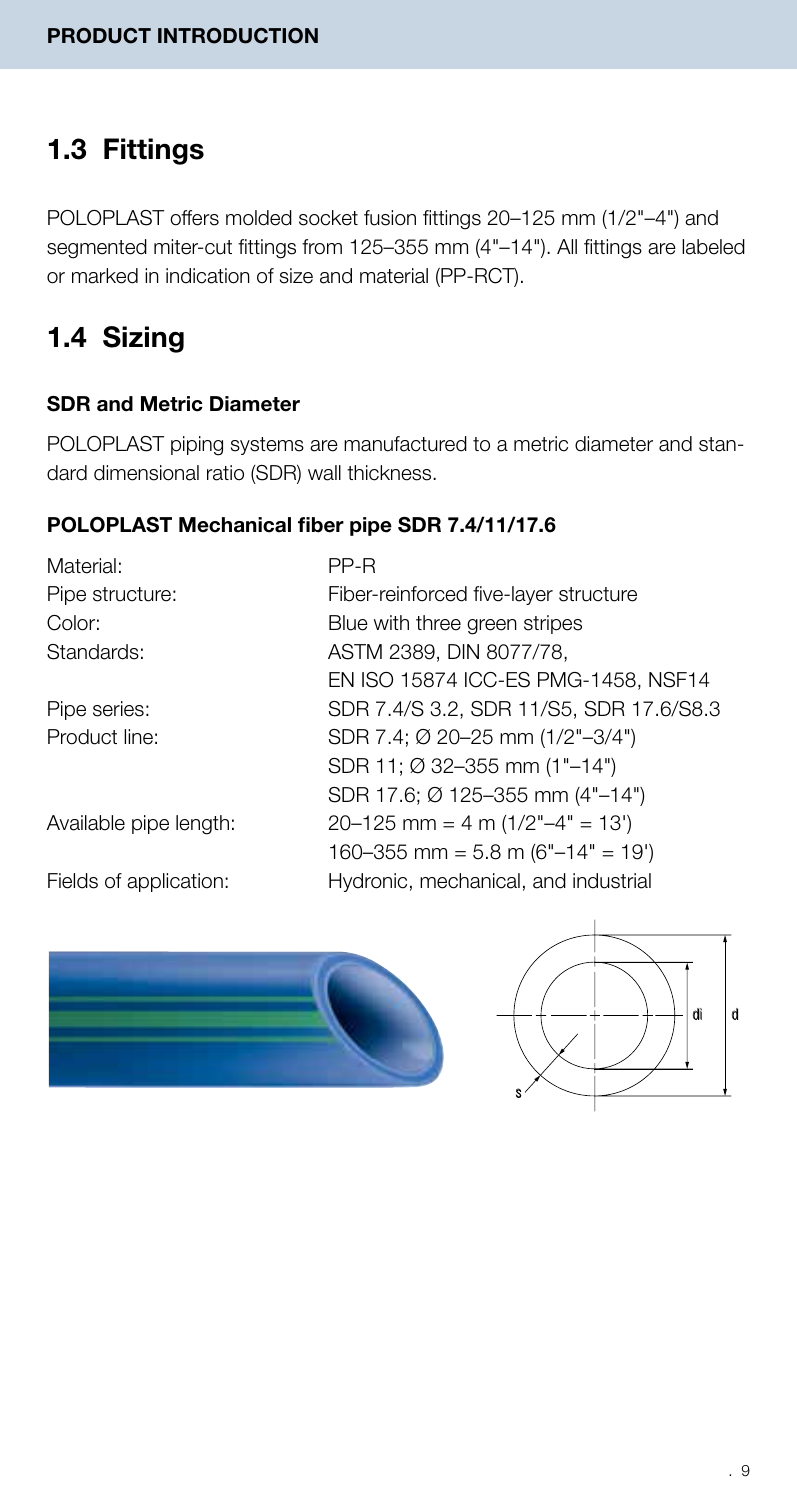| Dimensions, Weights, and Quantities |          |              |                                      |                               |                              |                            |                 |                           |
|-------------------------------------|----------|--------------|--------------------------------------|-------------------------------|------------------------------|----------------------------|-----------------|---------------------------|
| <b>SDR</b>                          | Item No. | Inch<br>N.D. | <b>Outer</b><br>diameter<br>$(d)$ mm | Wall<br>thickness<br>$(s)$ mm | Inner<br>diameter<br>(di) mm | Water<br>content<br>gal/ft | Weight<br>lb/ft | Package<br>quantity<br>ft |
| 7.4                                 | 980322   | 1/2"         | 20                                   | 2.8                           | 14.4                         | 0.013                      | 0.10            | 328                       |
|                                     | 980323   | 3/4"         | 25                                   | 3.5                           | 18.0                         | 0.020                      | 0.16            | 197                       |
|                                     | 980324   | 1"           | 32                                   | 2.9                           | 26.2                         | 0.043                      | 0.18            | 131                       |
|                                     | 980325   | 11/4"        | 40                                   | 3.7                           | 32.6                         | 0.067                      | 0.28            | 66                        |
|                                     | 980326   | 11/2"        | 50                                   | 4.6                           | 40.8                         | 0.105                      | 0.43            | 66                        |
|                                     | 980327   | 2"           | 63                                   | 5.8                           | 51.4                         | 0.167                      | 0.68            | 39                        |
|                                     | 980328   | 21/2"        | 75                                   | 6.8                           | 61.4                         | 0.237                      | 0.95            | 26                        |
| 11                                  | 980329   | 3"           | 90                                   | 8.2                           | 73.6                         | 0.343                      | 1.36            | 13                        |
|                                     | 980331   | 4"           | 125                                  | 11.4                          | 102.2                        | 0.660                      | 2.63            | 13                        |
|                                     | 980333   | 6"           | 160                                  | 14.6                          | 130.8                        | 1.082                      | 4.31            | 19                        |
|                                     | 980334   | 8"           | 200                                  | 18.2                          | 163.6                        | 1.693                      | 6.72            | 19                        |
|                                     | 980335   | 10"          | 250                                  | 22.7                          | 204.6                        | 2.646                      | 10.48           | 19                        |
|                                     | 980346   | 12"          | 315                                  | 28.6                          | 257.8                        | 4.203                      | 16.56           | 19                        |
|                                     | 980347   | 14"          | 355                                  | 32.2                          | 290.6                        | 5.341                      | 20.97           | 19                        |
|                                     | 980351   | 4"           | 125                                  | 7.1                           | 110.8                        | 0.776                      | 1.71            | 13                        |
|                                     | 980353   | 6"           | 160                                  | 9.1                           | 141.8                        | 1.272                      | 2.80            | 19                        |
|                                     | 980354   | 8"           | 200                                  | 11.4                          | 177.2                        | 1.986                      | 4.37            | 19                        |
| 17.6                                | 980355   | 10"          | 250                                  | 14.2                          | 221.6                        | 3.105                      | 6.79            | 19                        |
|                                     | 80366    | 12"          | 315                                  | 17.9                          | 279.2                        | 4.930                      | 10.75           | 19                        |
|                                     | 80367    | 14"          | 355                                  | 20.1                          | 314.8                        | 6.267                      | 13.64           | 19                        |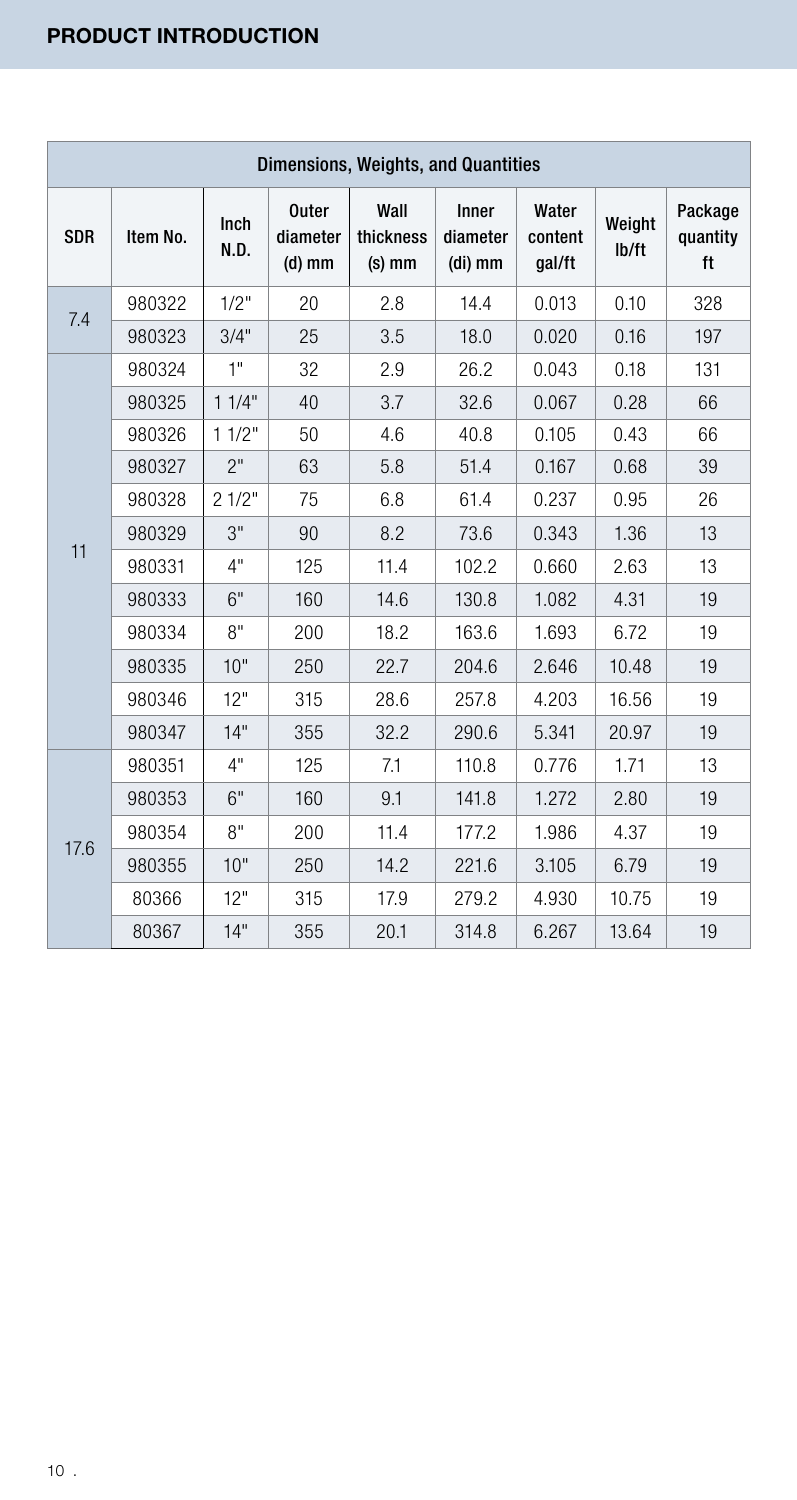

#### SDR (Standard dimensional ratio)

The ratio of the nominal outside diameter to the nominal wall thickness.

SDR is a simple concept, in that the number given represents the amount of wall widths it would take to make up the diameter length. SDR 11, for example, simply means that wall thickness is 1/11 the diameter. So, the wall thickness of any SDR stays proportional to diameter, no matter what diameter is being used. Just like gauge wire, the larger the number gets, the thinner the product. Lower numbers = thicker walls.



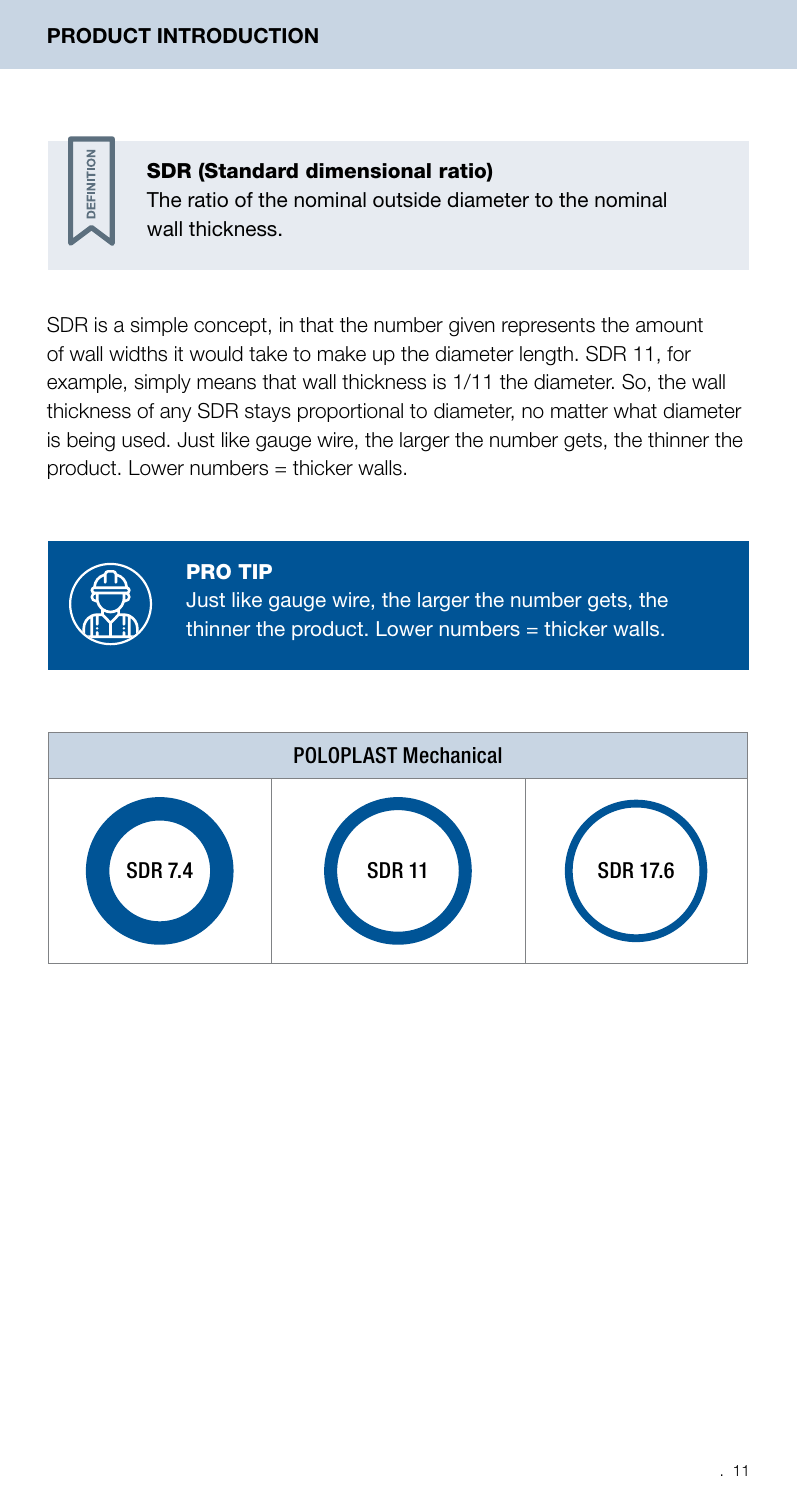The following tables help relate metric sizing to traditional IPS outside diameters and flow rates, but the conversions are not exact and best practice is to select the POLOPLAST diameter/SDR combo for the desired system performance.

| <b>Socket Fusion</b>        |                                    |                            |  |  |  |
|-----------------------------|------------------------------------|----------------------------|--|--|--|
| <b>Factory OD</b><br>Metric | <b>Factory OD</b><br><b>Inches</b> | <b>Nominal</b><br>Diameter |  |  |  |
| 20 mm                       | 0.8"                               | 1/2"                       |  |  |  |
| $25 \text{ mm}$             | 1.0"                               | 3/4"                       |  |  |  |
| 32 mm                       | 1.3"                               | 1"                         |  |  |  |
| $40 \text{ mm}$             | 1.6"                               | 11/4"                      |  |  |  |
| $50 \text{ mm}$             | 2.0"                               | 11/2"                      |  |  |  |
| 63 mm                       | 2.5"                               | 2"                         |  |  |  |
| 75 mm                       | 3.0"                               | 21/2"                      |  |  |  |
| $90 \text{ mm}$             | 3.5"                               | 3"                         |  |  |  |
| $125 \text{ mm}$            | 4.9"                               | 4"                         |  |  |  |

| <b>Butt Welding</b>                |                                    |                     |  |  |  |
|------------------------------------|------------------------------------|---------------------|--|--|--|
| <b>Factory OD</b><br><b>Metric</b> | <b>Factory OD</b><br><b>Inches</b> | Nominal<br>Diameter |  |  |  |
| $125 \text{ mm}$                   | 4.9"                               | 4"                  |  |  |  |
| 160 mm                             | 6.3"                               | 6"                  |  |  |  |
| 200 mm                             | 7.9"                               | 8"                  |  |  |  |
| 250 mm                             | 9.8"                               | 10"                 |  |  |  |
| 315 mm                             | 12.4"                              | 12"                 |  |  |  |
| 355 mm                             | 14.0"                              | 14"                 |  |  |  |
| 400 mm                             | 15.7"                              | 16"                 |  |  |  |
| 450 mm                             | 17.7"                              | 18"                 |  |  |  |
| 500 mm                             | 19.7"                              | 20"                 |  |  |  |
| 560 mm                             | 22.0"                              | 22"                 |  |  |  |
| 630 mm                             | 24.8"                              | 24"                 |  |  |  |

### 1.5 Pipes

POLOPLAST for Mechanical fiber pipe is offered in two primary wall thicknesses, each one offering separate temperature/pressure performance capabilities:

- 1. SDR 11
	- a. 140° F: 110 psi for 50 years
	- b. Hydronic Heating (primary function)
- 2. SDR 17.6
	- a. 50° F: 160 psi for 50 years
	- b. Hydronic Cooling (primary function)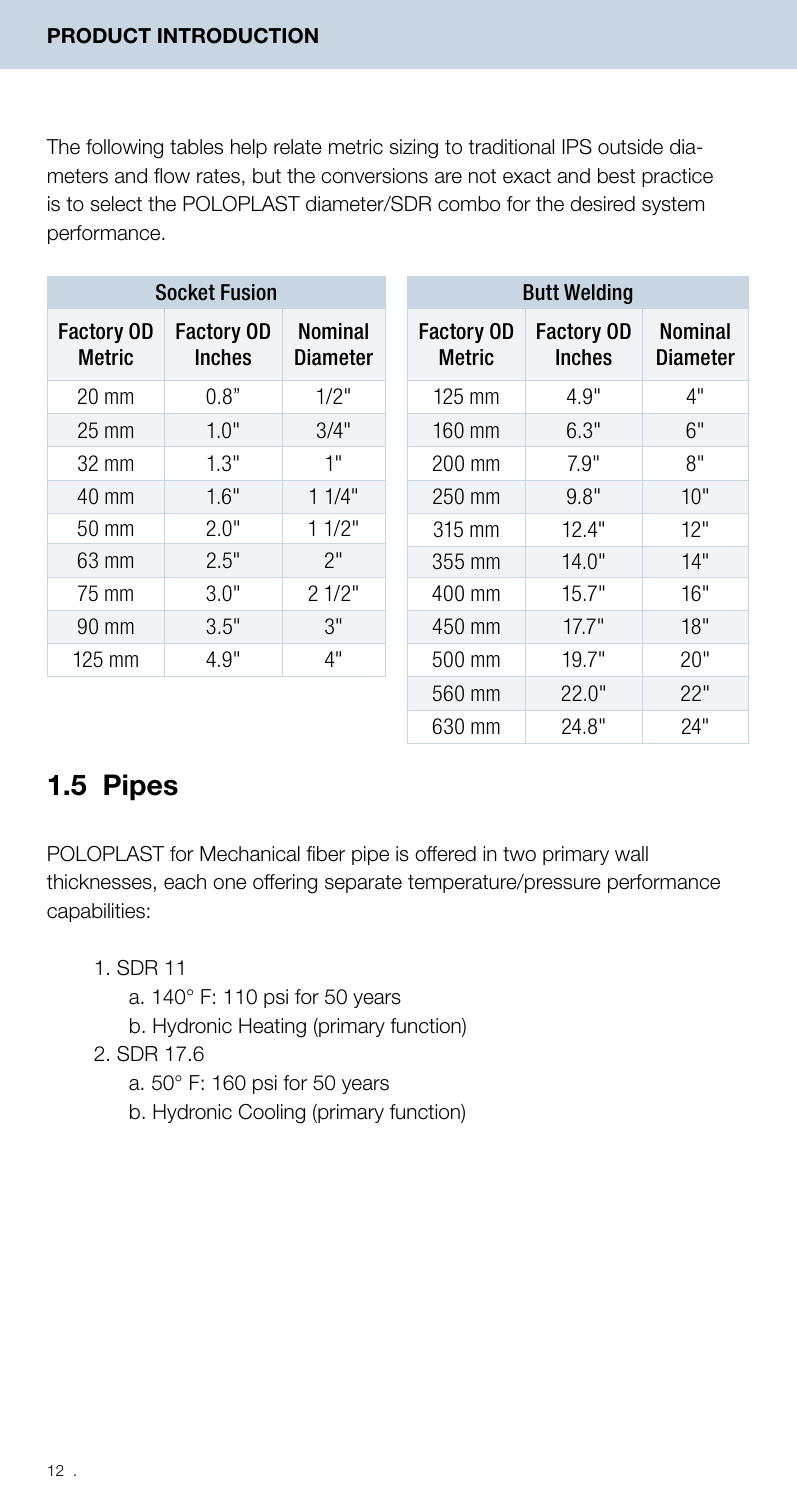### 1.6 Pressure/Temperature Test

A full pressure/temperature table can be found in our catalog.

|                    | <b>POLOPLAST Mechanical</b>                             |                     |  |  |
|--------------------|---------------------------------------------------------|---------------------|--|--|
| <b>Temperature</b> | <b>SDR 11 ML5</b>                                       | <b>SDR 17.6 ML5</b> |  |  |
|                    | Permissible working pressure (psi)<br>50 year lifecycle |                     |  |  |
| $50^{\circ}$ F     | 265                                                     | 160                 |  |  |
| $80°$ F            | 200                                                     | 120                 |  |  |
| $100^{\circ}$ F    | 165                                                     | 100                 |  |  |
| $120^{\circ}$ F    | 135                                                     | 80                  |  |  |
| $140^{\circ}$ F    | 110                                                     | 65                  |  |  |
| $160^{\circ}$ F    | 70                                                      | 40                  |  |  |
| $180^{\circ}$ F*   | $50*$                                                   | $30*$               |  |  |

\*For 25-year lifecycle.

### **1.7 Quick Check** (Circle the correct answers)

| 1. POLOPLAST pipe systems are manufactured to what sizing standard?        |                                                        |                  |  |  |
|----------------------------------------------------------------------------|--------------------------------------------------------|------------------|--|--|
| <b>Metric</b>                                                              | Iron pipe size                                         | Copper tube size |  |  |
|                                                                            | 2. The term "SDR" refers to what measurement of pipes? |                  |  |  |
| Diameter<br>Wall thickness<br>Length                                       |                                                        |                  |  |  |
| 3. Extra caution is recommended when handling pipe below what temperature? |                                                        |                  |  |  |
| $40^\circ$ F<br>$32^\circ$ F                                               |                                                        | $58^\circ$ F     |  |  |
| 4. POLOPLAST 125 mm pipe is called 4" but the actual outside diameter is:  |                                                        |                  |  |  |
| 4.9"<br>4.0"                                                               |                                                        | 4.3"             |  |  |
| 5. POLOPLAST pipe with ML5 fiber pipe expands most similarly to:           |                                                        |                  |  |  |
| Steel<br>Copper                                                            |                                                        | <b>PVC</b>       |  |  |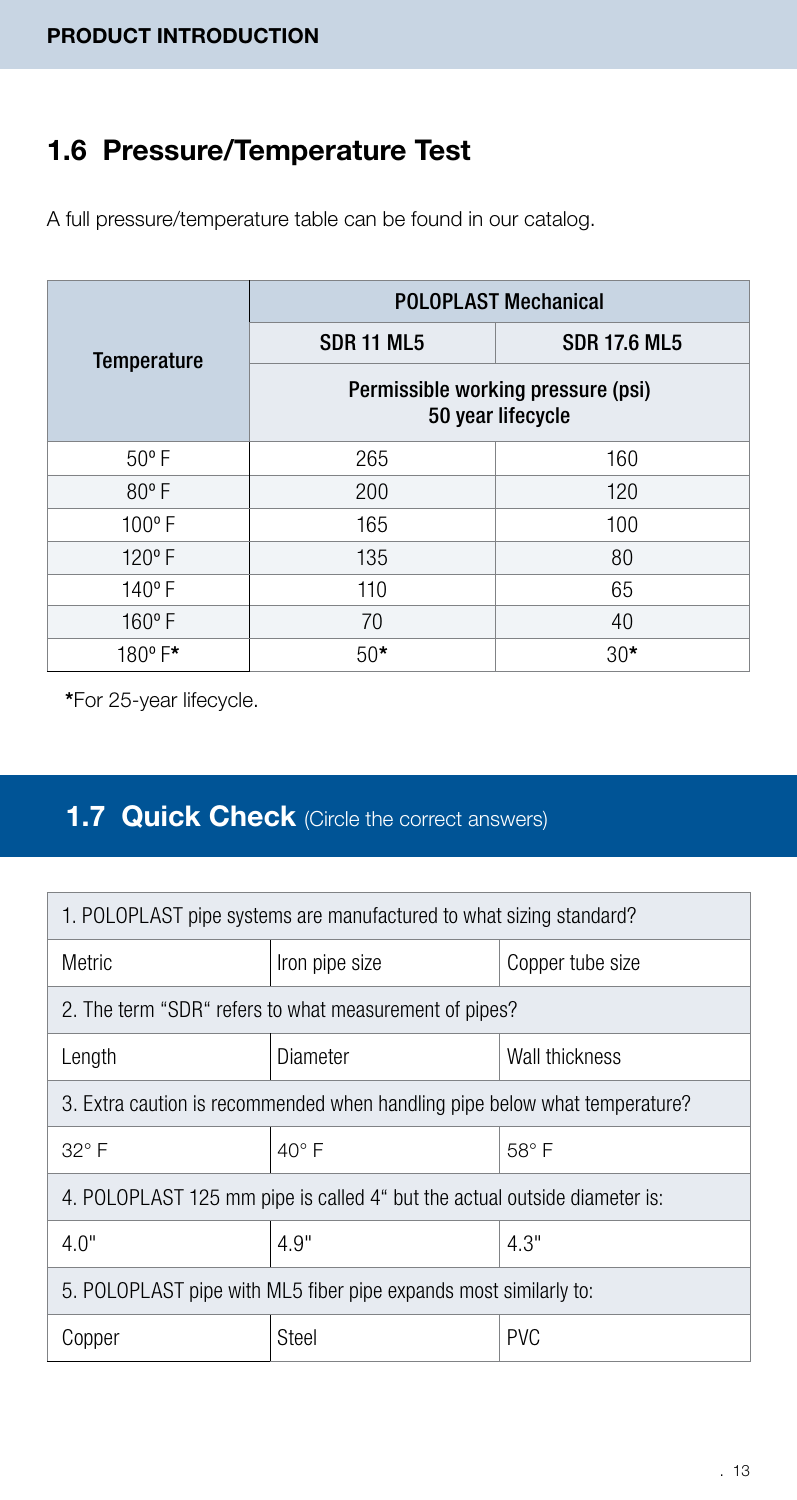### 2.1 Fusion



#### Fusion

The process or result of joining two or more things together to form a single entity.

Heat fusion is a simple, strong, and reliable way to assemble a pipe system. Just like any other pipe-joining process, there exist necessary considerations and a procedure to follow. This section covers proper makeup of several types of heat-fused joints, and with a little practice a technician can quickly begin to achieve successful fusion.

#### Thermoplastic

A plastic material (a polymer) that becomes pliable or moldable above a specific temperature and solidifies upon cooling.

Fusion is a process of heating and cooling two individual thermoplastic articles in a procedure that will cause the two items to become one item at the molecular level. For this joining to occur however, the two hot articles of plastic must be forced to interact at a specific amount of pressure.

**DEFINIT** 

#### Interfacial Pressure

Referring to the pounds per square inch (psi) generated at the point where two objects come in contact under force. Simplified: put your hands together like you're praying. Now push. The pressure you feel in the palm of your hands is interfacial pressure. The harder you push, the more interfacial pressure you create.

When the appropriate times, temperatures, and pressures are applied correctly to properly conditioned thermoplastic material, the result is a joining, or fusion, of the plastic at the molecular level.

There are multiple types of fusion processes across the world of thermoplastics, and they all follow the same broad steps: Prep the material, load the material onto the equipment, let the plastic heat for a period of time, then join the heated plastic together and let it cool for a period of time. Success installing thermoplastics comes from understanding the dynamic shifting demand from hands-on work like prepping material and equipment to hands-off observation like heating and cooling—then planning the job accordingly.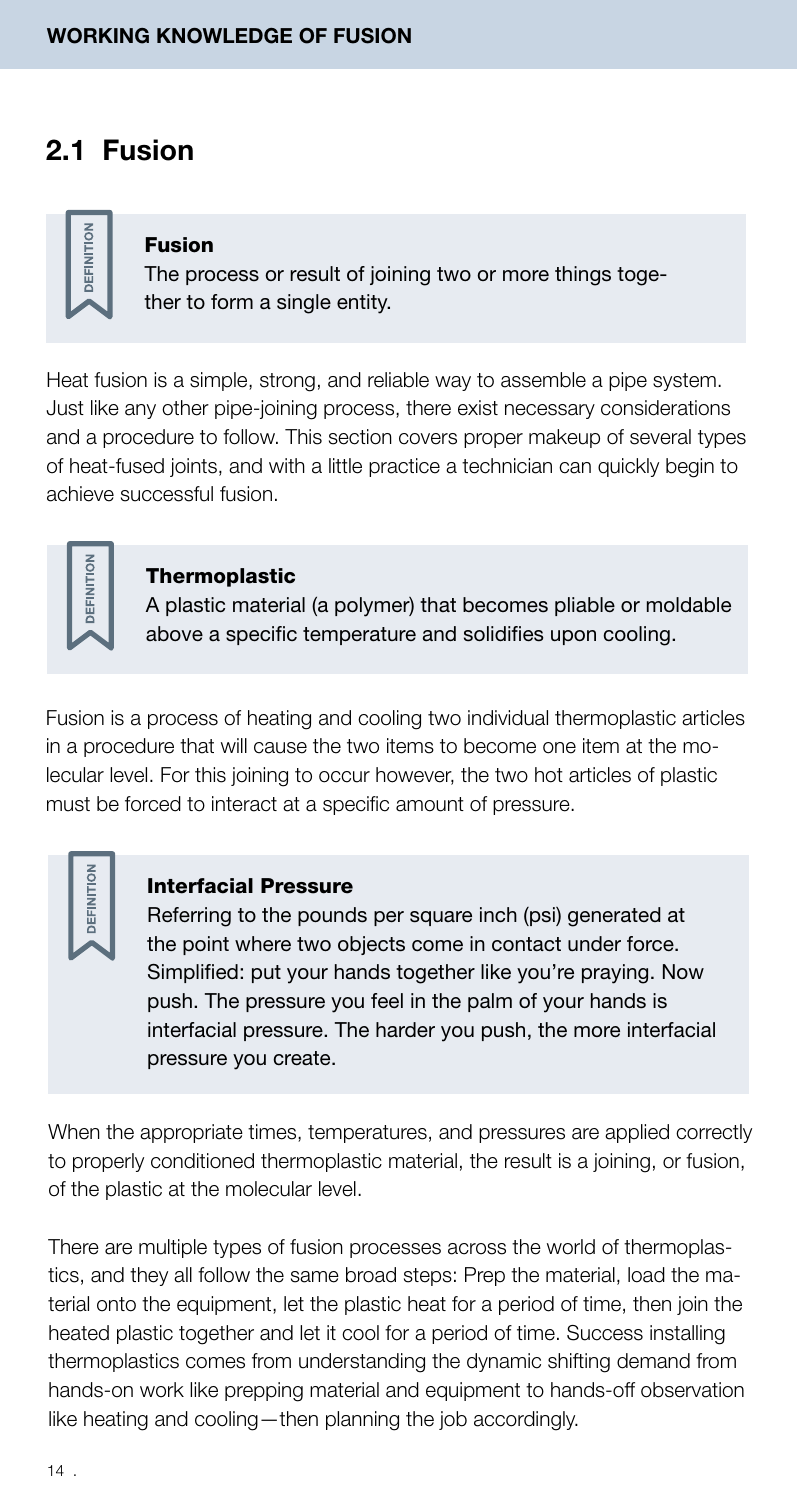### 2.2 Job Planning

### 2.2.1 Mindset

When it comes to planning a project with other materials, do you use the same installation approach with galvanized steel as you do with PEX? Do you use the same tools for threaded pipe as you do welded pipe? The answer to both of those questions is, "Of course not." This common-sense knowledge applies to PP-R as well. Effective installation of fusible plastics requires specific types and quantities of tools, along with a well thought out approach.

### 2.2.2 PP-R Material Advantages

Semi-rigid, light, and non-brittle

- Carry/fab more at a time
- Ability to snake the pipe into place creates solutions
- Low crystallinity creates higher impact resistances
- Fused joint = welded joint, providing high strength, trouble free transport

### 2.2.3 Approach Options

As with any piping system, there are methods of PP-R installation that you will find more favorable than others. It is your job as the technician to select the correct approach to the job that will maximize the speed and quality of the work. By leveraging the material characteristics of PP-R, there are few circumstances where installing a high quality fused system will be any more time intensive than other traditional trunk and branch systems.

#### Here is a general overview of the thought process used in PP-R, to help get you started:

### 2.2.4 Variable Management

Contractors know that controlling variables is the most important thing on their jobsite. Dozens of factors can set back a job—material supply, weather, utilities, other sub-contractors,… the list goes on. This has driven many firms to increase the amount of prefabrication they do on each job. Why? Less variables. More control. And that methodology pairs wonderfully with a light, welded thermoplastic like PP-R.



POLOPLAST America offers fabrication services. Contact us today at support@poloplast.us for help on your upcoming project.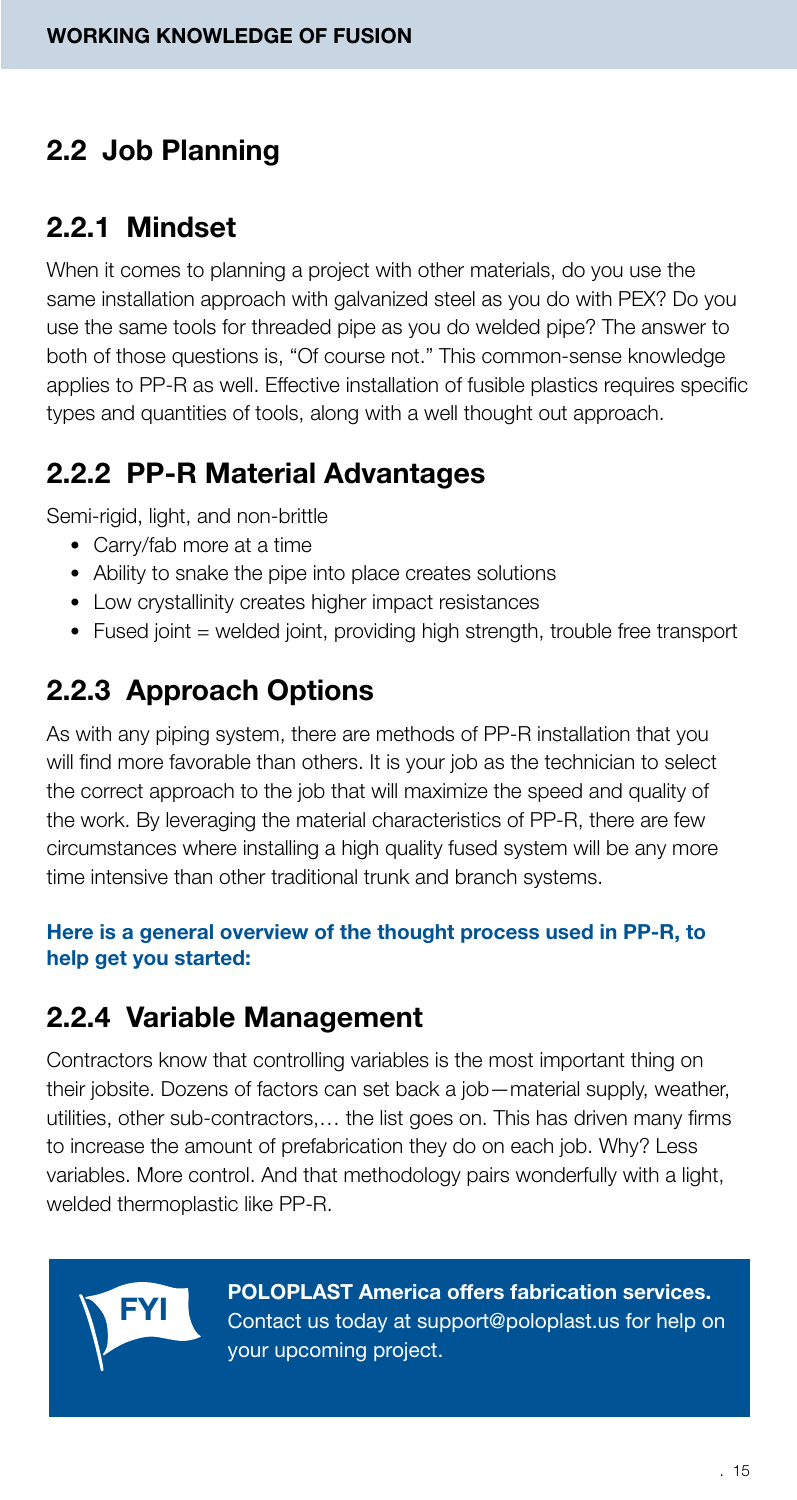Construction options, in order of most favorable to least favorable:

### 2.2.4.a Shop Fabrication

- You have sufficient electricity for your machines.
- Your fusion tools and accessories are quarantined.
- It's dry.
- The climate is moderated if not controlled.
- Machine set-up time is minimized if not eliminated.
- You're not missing or forgetting any equipment.
- Shop lighting is typically better than onsite.
- Material transport to work space is minimized.
- Lifts and hoists are readily available.
- No competing with other subs for space or resources.
- One crew can produce work for multiple jobs without cost of relocating.
- Don't over think this.Simply building double randoms in a shop setting can result in a large impact on the speed of an install.

### 2.2.4.b Site Fab

The number of benefits to site fab varies job to job, but are similar to many of the shop fabrication advantages.

- The biggest advantage to site fab is reduced in-line fusion, which can be cumbersome.
- The general idea is that whether you rope off a section of the job to set up a mobile fab shop, or you informally take over the side of a hallway, fuse as much as you can on the ground and lift into place.

### 2.2.4.c In-line

- Required on nearly every job.
- Proper tooling will make it as easy and efficient as possible.
- Ideal strategy would include this approach only where necessary.

### 2.2.4.d Deep Dive

Let's look at some important questions to help dial in the proper approach:

- What are the heating and cooling times required for the diameters on your job?
- How many joints are there, per diameter, on your job?
- Multiply the prior two answers together to get a look at the total fusion time, and then prepare to look for fabrication opportunities to save time.
- Long runs of pipe
- Repeated drops, offsets, ports, manifolds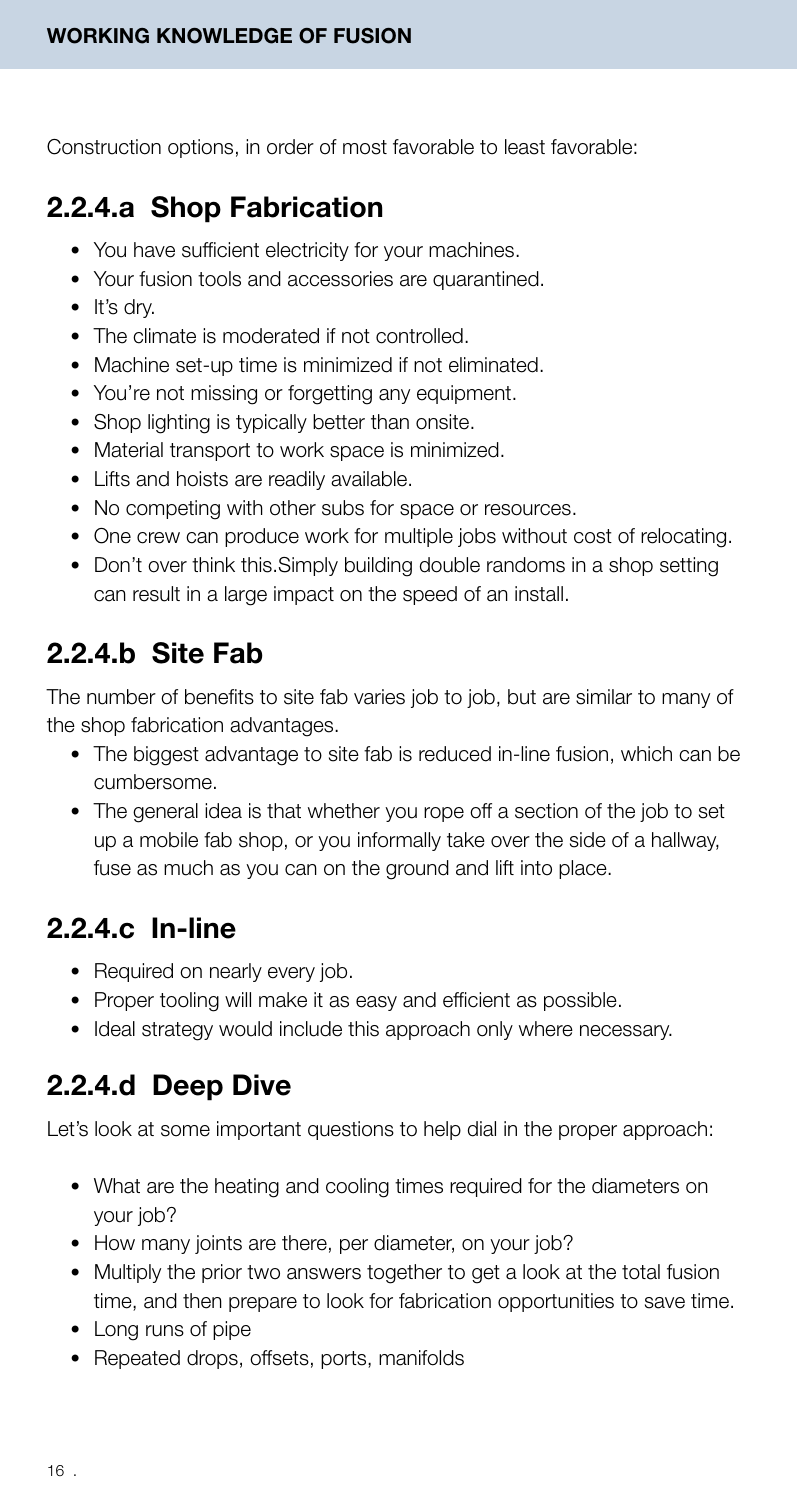- Equally important: Identify sections of the job where fabrication opportunities will be limited, and the points where fabrication will have to be joined together in place.
- Use machines! They make the work physically easier and give one technician multiple sets of hands to manage multiple joints at a time.
- REMEMBER: You cannot affect or shorten the fusion thermal cycle in any way, BUT ALSO REMEMBER: You don't have to watch a joint cool. It will cool even without supervision.

### **2.2.5 Quick Check** (Circle the correct answers)

| 1. Interfacial pressure is best described as:                               |                                               |                                                                       |  |  |  |
|-----------------------------------------------------------------------------|-----------------------------------------------|-----------------------------------------------------------------------|--|--|--|
| 14.5 PSI                                                                    | 1 BAR<br>Pressure created between two objects |                                                                       |  |  |  |
|                                                                             |                                               | 2. PP-R weighs 80% less than steel pipe, which makes moving the pipe: |  |  |  |
| Easier                                                                      | Safer<br>Faster                               |                                                                       |  |  |  |
| 3. When evaluating a project for fabrication opportunities, first look for: |                                               |                                                                       |  |  |  |
| Long straight runs                                                          | <b>Risers</b><br>Loops                        |                                                                       |  |  |  |
| 4. To avoid wasting time waiting for cooling joints, get more:              |                                               |                                                                       |  |  |  |
| Material<br>People<br>Fusion equipment                                      |                                               |                                                                       |  |  |  |
| 5. All of the mentioned benefits of prefabrication, your favorite is:       |                                               |                                                                       |  |  |  |
|                                                                             |                                               |                                                                       |  |  |  |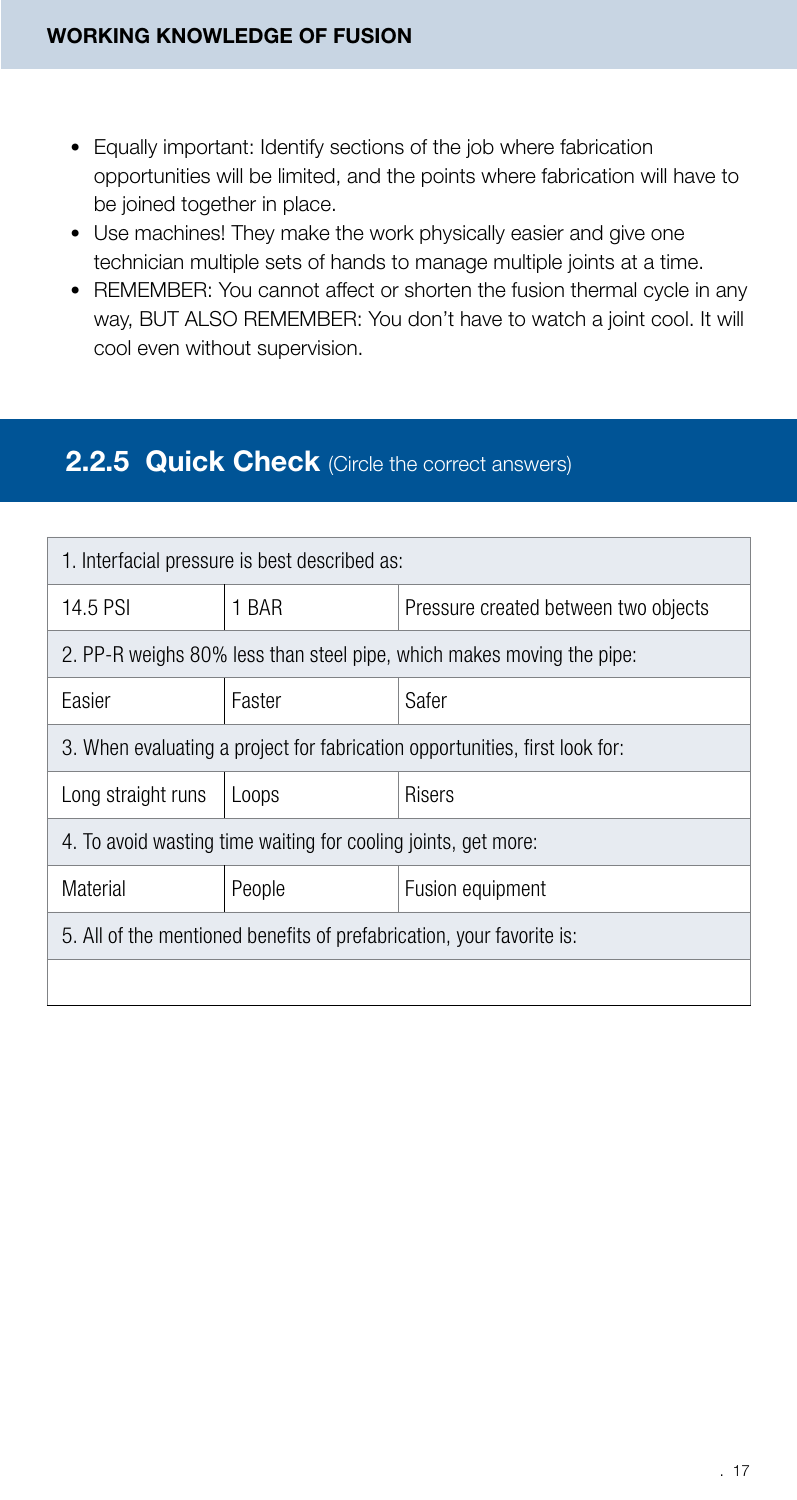### 2.3 Equipment Equation for Success

### 2.3.1 Thermocycle: Heating and Cooling Time

#### **ACAUTION**

If there is one absolute fact about thermoplastic fusion, it is that the material must be heated and cooled properly, and that process takes time.

Cutting corners in the process increases the possibility of joint failure.

Instead of focusing on how to reduce the heat or cool time, focus on what can be done while the change in temperature is taking place.

### 2.3.1.a Prep

Ensure that when the joint is cooled sufficiently, you can employ your equipment and attention immediately on the next joint.

#### **Materials**

- Measure & plan
- Procure
- Cut
- Clean & mark
- Stage

#### Adjustments and Maintenance

- Check heater temperatures
- Reposition rollers, cutters, stands, cords, power sources, etc.
- Start equipment for next diameter
- Errands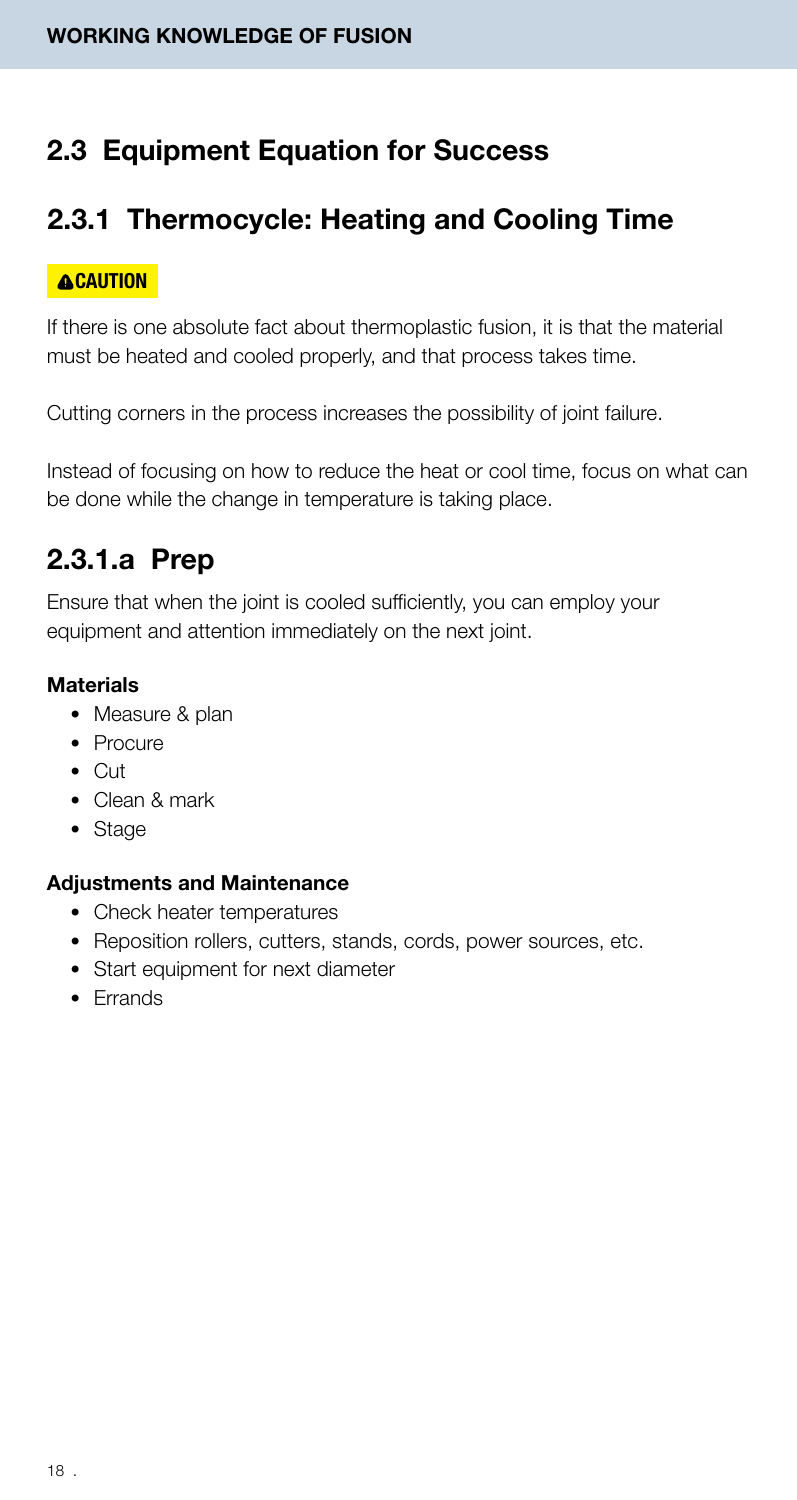### 2.3.1.b Fuse

Analyze the job and put enough equipment onsite to ensure there is no standing around waiting for heating/cooling to take place.

General rule of thumb: The larger the diameter and the thicker the wall, the longer the fusion cycle, and thus the larger the impact of employing multiple tools onsite.

1 technician – multiple machines

- 1 machine per technician = inefficient.
- The best thing to do during cooling time of one joint is to be heating up the next one.
- **ACAUTION** Always have enough technicians present.

We will examine examples as we learn about the different processes.

### **2.3.2 Quick Check** (Circle the correct answers)

| 1. The thermocycle of a fusion joint refers to the time it takes to completely:  |  |            |  |  |  |
|----------------------------------------------------------------------------------|--|------------|--|--|--|
| Heat and cool<br>Install                                                         |  | Pressurize |  |  |  |
| 2. Attempts to alter or accelerate the thermocycle increases the possibility of: |  |            |  |  |  |
| On-time completion<br>Joint failure<br>Monetary bonuses                          |  |            |  |  |  |
| 3. To expedite a job while one joint is heating or cooling, a technician can:    |  |            |  |  |  |
| Chat with co-workers<br>Use their smartphone<br>Prep the next joint              |  |            |  |  |  |
| 4. To have 1 fusion machine on the jobsite will be:                              |  |            |  |  |  |
| Too few<br>Just right<br>Too many                                                |  |            |  |  |  |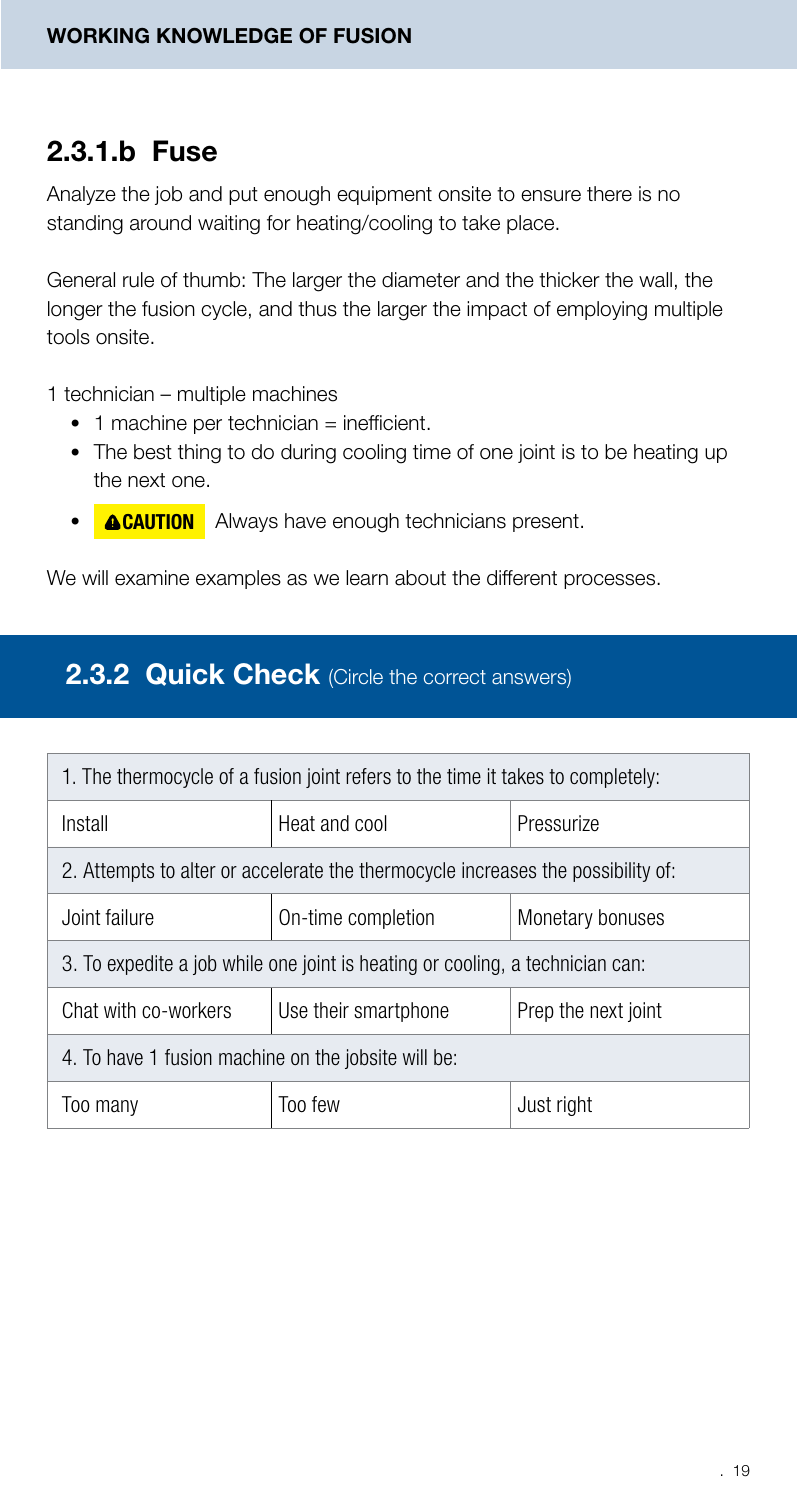### 2.4 Getting Started

POLOPLAST provides this Installer's Guide to assist with training on the following processes: socket fusion, outlet fusion, butt fusion, and electrofusion. The following safety, environmental, and material preparation principles apply to all four processes.

### 2.4.1 Safety

POLOPLAST requires you adhere to all safety measures, procedures, and protocols associated with and dictated by working in general construction environments. Listed below are special considerations to observe while working specifically with thermoplastic material and accompanying equipment. POLOPLAST requests you use caution, good judgement, personal protective equipment, and common sense. In no event shall POLOPLAST assume any liability for injuries or other claims for damages arising out of the use or misuse of our product.



#### BURN WARNING (EQUIPMENT)

DANGER Fusion equipment operates between 400-500° F. Contact with human tissue will result in burns. Use proper equipment and extreme caution when handling the equipment. Assume all equipment is hot until confirmed cold. Refer to manufacturer instructions for safe operation.



#### BURN WARNING (PLASTIC)

**DANGER** When the PP-R reaches fusion temperature, it is very hot and contact with human tissue will result in burns. Wear appropriate protective clothing.



#### ELECTRICITY WARNING

**WARNING** Heat generation for fusion comes from electricity. Use proper safety precautions to prevent electrical hazards.

#### CUTTING WARNING

**WARNING** Facer blades and cutting implements.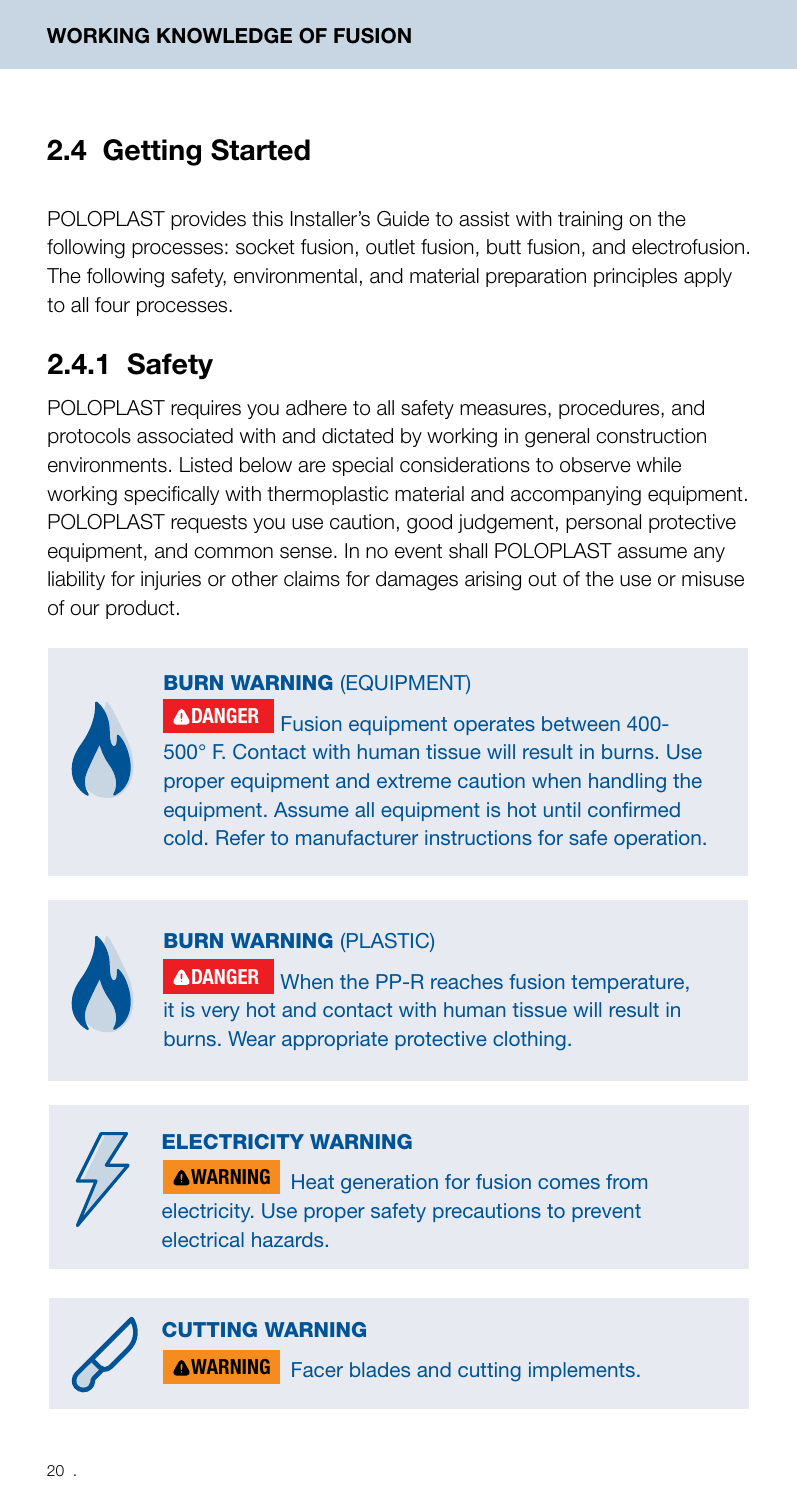

#### **SAFETY**

POLOPLAST recommends use of OSHA/ANSI-approved standard-issue personal protective equipment (PPE) including a hard hat, eye protection, and footwear.

### 2.4.2 Environmental Considerations

#### SAFETY INSTRUCTIONS

- Moisture rain, snow, mist, dew, or moisture of any kind will defeat fusion. Dry product and a dry environment are a necessity for your welding area.
- Direct sunlight can cause uneven heat in your fusion cycle. The sunstruck plastic will be warmer than the shaded plastic. Be aware of this phenomenon while evaluating heating times and procedures.
- Wind watch for breezy conditions while you are fusing plastic. Wind can create a temperature imbalance on each side of the heating device, resulting in improper or difficult fusion.
- All of these conditions can be avoided with a temporary shelter.

### 2.4.3 Cutting, Cleaning, and Alignment

#### SAFETY INSTRUCTIONS

Consistent success with all types of fusion begins with proper preparation of the material to be fused.

- Using plastic-designated blades/teeth, cut the material square and with care. Avoid fractures, ragged ends, excessive burrs, or other attached debris. Remember that all materials become more brittle in low temperatures. Exercise extra caution when cutting and handling material at or below 40° F. (Recommended cutting implements are discussed with each process.)
- Any surface in need of sanitation will be wiped with a clean, lint-free cloth and isopropyl alcohol of at least 90% concentration.
- Take all measures necessary to maintain proper material alignment before, during, and after the fusion. Should you place pipe at an angle inside a fitting, you risk a leaky joint. If you are trying to accommodate a light curve on an install, weld the joint perfectly straight and then take advantage of the pipes' natural flexibility. Review the bend radius capabilities of POLO-PRO and install accordingly.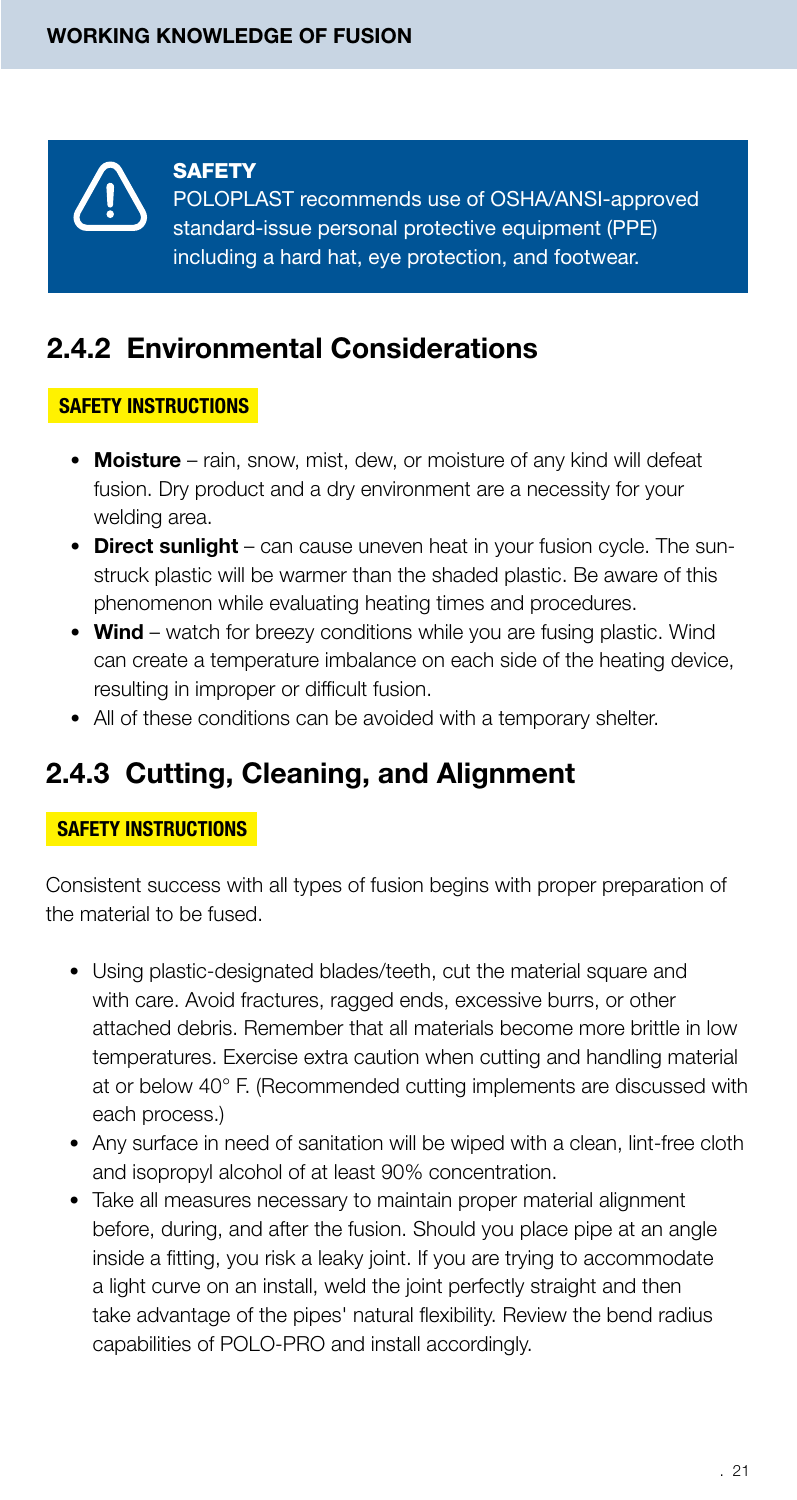### 2.4.4 Quick Check (Circle the correct answers)

| 1. Direct contact with fusion equipment that operates at 400-500° F may result in:                                                  |                                                                                              |                |  |  |  |  |  |
|-------------------------------------------------------------------------------------------------------------------------------------|----------------------------------------------------------------------------------------------|----------------|--|--|--|--|--|
| Burning                                                                                                                             | Sweating                                                                                     | Blushing       |  |  |  |  |  |
| 2. Direct contact with hot plastic may result in:                                                                                   |                                                                                              |                |  |  |  |  |  |
| Blushing                                                                                                                            | Sweating                                                                                     | <b>Burning</b> |  |  |  |  |  |
| 3. POLOPLAST encourages safe installation practices and promotes use of ANSI/<br>OSHA-approved:                                     |                                                                                              |                |  |  |  |  |  |
| ELO                                                                                                                                 | PPF                                                                                          | <b>HDPE</b>    |  |  |  |  |  |
| 4. For successful fusion to occur, environmental considerations must be taken<br>including the complete prevention of contact with: |                                                                                              |                |  |  |  |  |  |
| Cold temperatures                                                                                                                   | Direct sunlight                                                                              | Moisture       |  |  |  |  |  |
|                                                                                                                                     | 5. When cutting PP-R, a technician must ensure the pipe is unfractured, square, and:         |                |  |  |  |  |  |
| Scraped                                                                                                                             | <b>Beveled</b>                                                                               | Deburred       |  |  |  |  |  |
|                                                                                                                                     | 6. Any surface needing sanitation prior to fusion will be wiped with a lint-free cloth and:  |                |  |  |  |  |  |
| $90 +$ % denatured alcohol<br>$90+%$ grain alcohol<br>$90+%$ isopropyl alcohol                                                      |                                                                                              |                |  |  |  |  |  |
|                                                                                                                                     | 7. Placing pipe inside of fitting should always be done as close as possible to an angle of: |                |  |  |  |  |  |
| $2^{\circ}$                                                                                                                         | 0°                                                                                           | $5^\circ$      |  |  |  |  |  |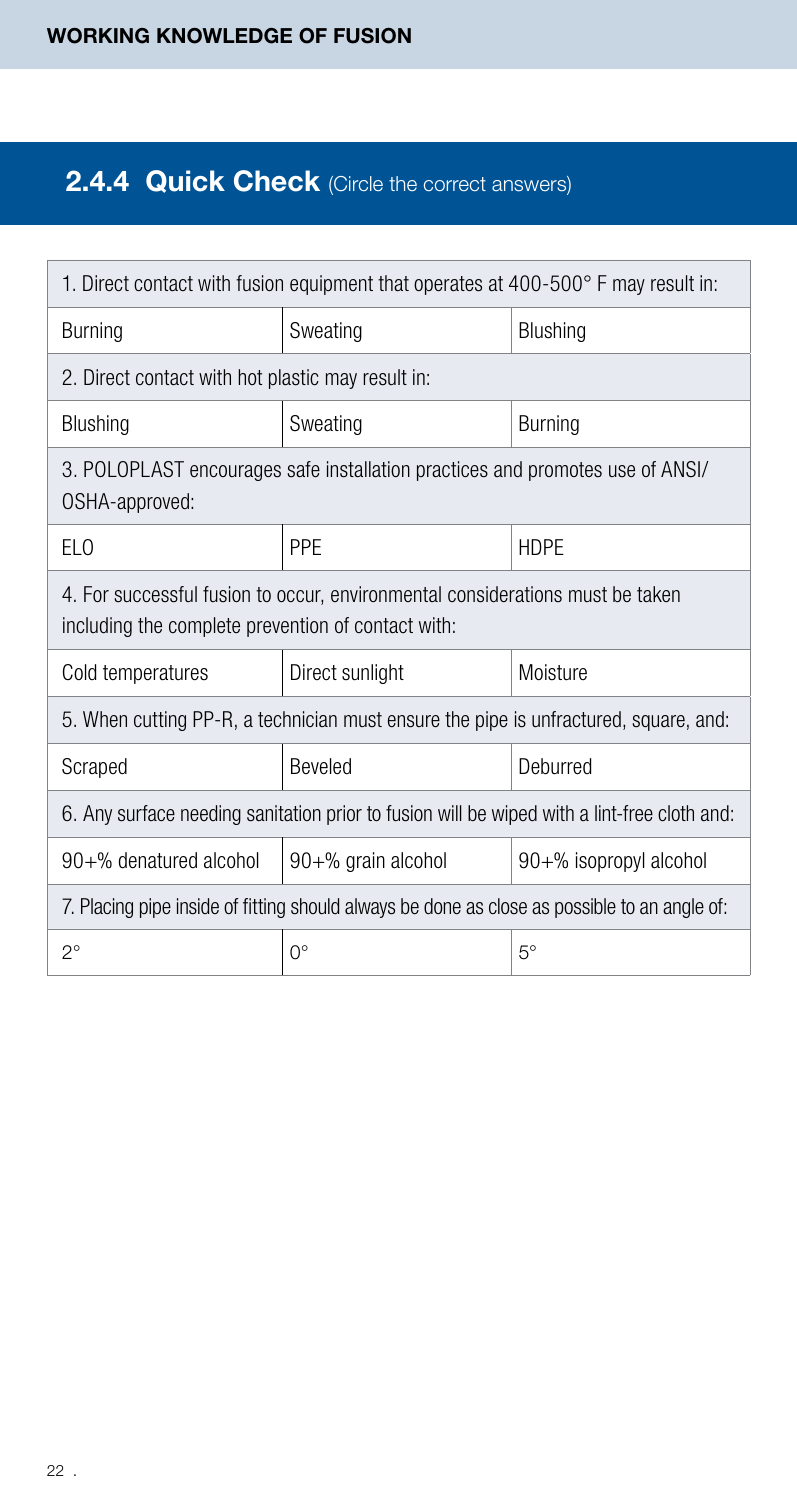### 3.1 Socket Fusion

### 3.1.1 When and Why

- $20 125$  mm
- Primary method for small diameter pipe
- Most reliable process due to lack of potential leak paths or metals
- Low machine cost per unit

### 3.1.2 Concepts

- Pipe into fitting
- Heat is visible in the bead, and pressure is automatic from interference
- Alignment  $=$  <2 $\degree$  of deflection

#### ELECTRICAL CHECK!

How much electricity do you need for this tool and how much do you have available to you in your work zone?

### 3.1.3 Process

Select the proper size adapter (socket/spigot) for your material. Fasten it to the heater plate. The adapter should be snug and immobile, which doesn't take much torque to achieve. Do not overtighten.



#### HOT/BURNING!

**CAUTION** Plug in your tool so it may start heating. Place it somewhere safe, where no meltable, flammable, or burnable materials may reach it. Warning signs near the unit are encouraged, as the extreme 500° F temperature of the unit is not visibly obvious. Best practice is to cover the iron with a heater bag.

Prepare your material, equipment, and work area.

- Check your heating plate with a pyrometer to verify warming. Contact meters provide more accuracy than laser meters and are preferred.
- Cutting options ½"-4" (20mm–125mm)
	- o Wheel cutter/Tube cutter 63-125
	- o Shears with a pointed blade 20-63
	- o Hand saws
	- o Power equipment like chop saws and reciprocating saws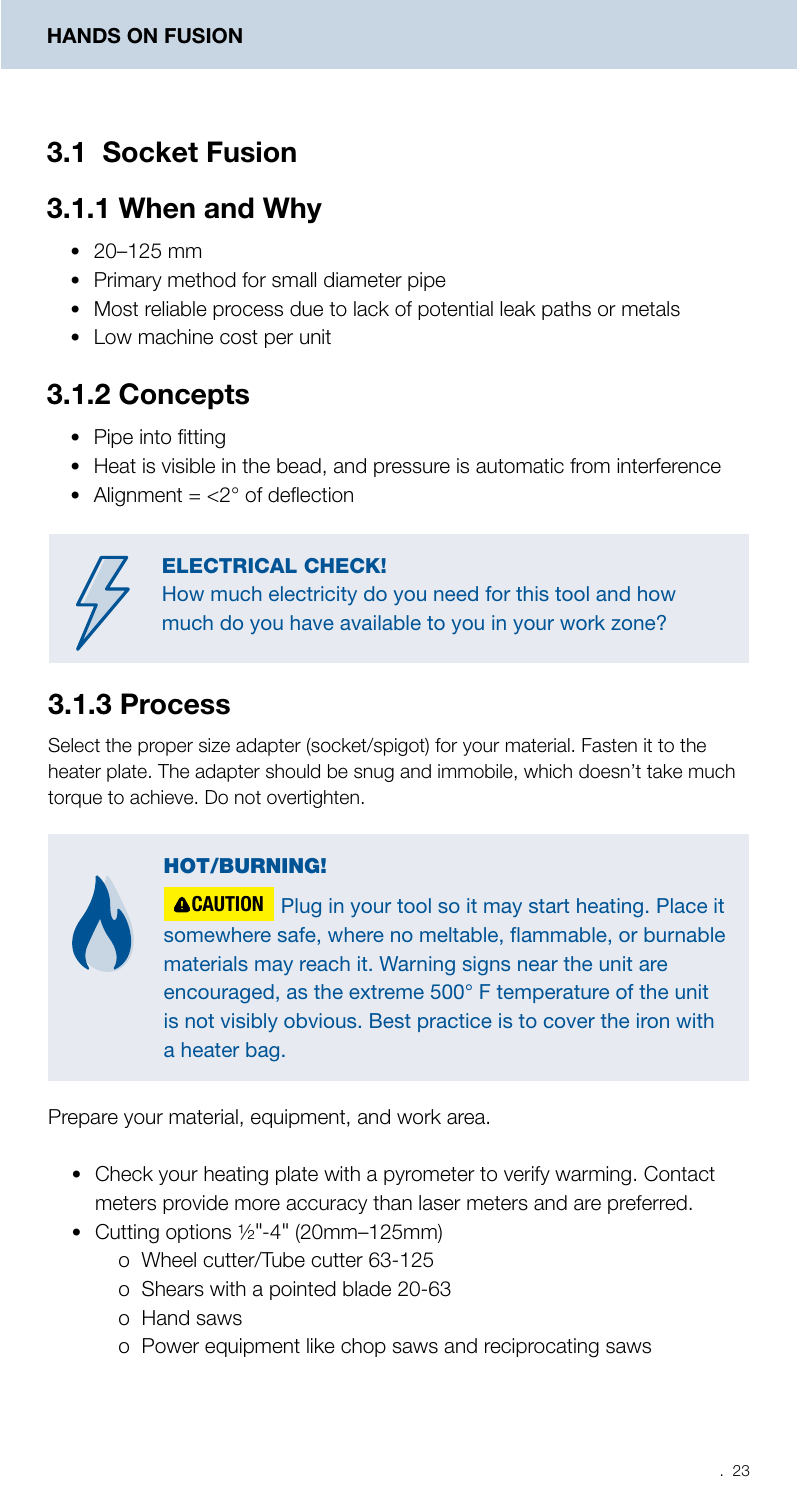Make final preparations while the adapter reaches fusion range of 500°+/-18°F. Verify the adapter has reached this temperature before beginning any fusion.

Clean the pipe and fitting fusion areas with isopropyl alcohol, 90% or better.

Mark the insertion depth on the pipe, per the diameter on the gauge.

With material prepped and equipment at temperature, refer to your heating table for proper heating, transition, and cooling times.

| <b>POLOPLAST Socket Fusion Table</b>                                                    |            |                      |                        |                              |                    |  |  |  |  |
|-----------------------------------------------------------------------------------------|------------|----------------------|------------------------|------------------------------|--------------------|--|--|--|--|
| Developed around DVS 2207-11 (2017) PP<br>Temperature heating element: 500° F +/- 18° F |            |                      |                        |                              |                    |  |  |  |  |
| <b>Cooling period</b><br><b>Heating</b><br>Change-<br><b>Insertion</b>                  |            |                      |                        |                              |                    |  |  |  |  |
| Pipe                                                                                    | depth inch | period in<br>seconds | over time<br>(seconds) | <b>Immobile</b><br>(minutes) | Total<br>(minutes) |  |  |  |  |
| $1/2" / 20$ mm                                                                          | 9/16       | 5                    | 4                      | 0.5                          | 2.0                |  |  |  |  |
| $3/4" / 25$ mm                                                                          | 9/16       | 7                    | 4                      | 0.5                          | 2.0                |  |  |  |  |
| $1" / 32$ mm                                                                            | 19/32      | 8                    | 6                      | 1.0                          | 4.0                |  |  |  |  |
| $11/4" / 40$ mm                                                                         | 21/32      | 12                   | 6                      | 1.0                          | 4.0                |  |  |  |  |
| $11/2" / 50$ mm                                                                         | 23/32      | 18                   | 6                      | 1.0                          | 4.0                |  |  |  |  |
| $2" / 63$ mm                                                                            | 25/32      | 24                   | 8                      | 1.5                          | 6.0                |  |  |  |  |
| 2 1/2" / 75 mm                                                                          | 15/16      | 30                   | 8                      | 1.5                          | 6.0                |  |  |  |  |
| $3" / 90$ mm                                                                            | 1 1/64     | 40                   | 8                      | 1.5                          | 6.0                |  |  |  |  |
| 4" / 125 mm                                                                             | 1 9/32     | 60                   | 10                     | 2.0                          | 8.0                |  |  |  |  |

 *Reference values for fusion of PP-R/RCT pipes and fittings at an ambient tempera-NOTICEture of 68°F with moderate air flow. Fusion can be impacted by air temperature, sunlight, wind, and relative humidity. Adjustment of heating or cooling times may be necessary to accommodate these variable combinations. POLOPLAST recommends controlling these variables as much as possible and to begin work with a test fusion joint, as well as retesting when changing worksite conditions warrant it. The freshly made joint must be immobilized for a miniumum of 25% of total cooling. The joint may finishing cooling on it's own if 1) the joint is made in controlled, workshop-like conditions and 2) no torque, load, or stress is placed the joint while removing it from the machine.*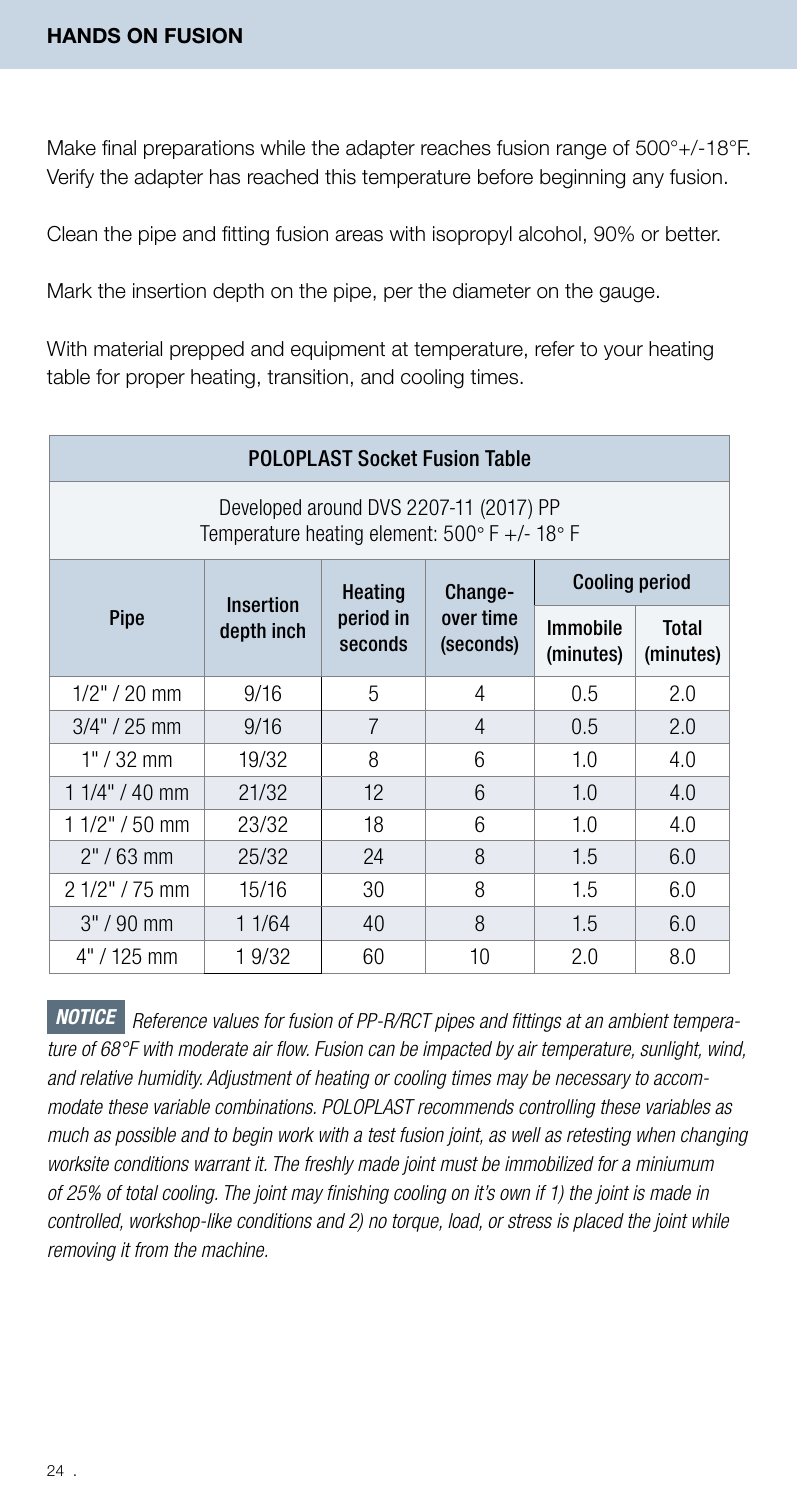

#### PRO TIP

This is a heat process, not a force process. Loading the material fully should take roughly 75% of the stated heat soak time. This time does not count toward the heat soak. You can also perform a visual bead check on both components: if you see a bead forming, keep pushing. If not, your adapter is too cold or you're loading too fast.



Load both the pipe and fitting on to the adapter simultaneously. Stop inserting the pipe when the mark reaches the edge of the socket and the fitting stops at the raised shoulder of the spigot.



Once the material is fully loaded onto the adapters, begin the heating time countdown. As the heating time comes to an end, the beads on the components should begin to look shiny, almost appearing wet.

Refer to the transition time listed in the heating time table for a window for completion.

Quickly and calmly remove the materials from the adapter. Do not twist. Your material starts to cool immediately, and if it gets too cold, it will not fuse.

Insert the pipe into the fitting in a straight and smooth manner, stopping once the fitting bead, pipe bead, and insertion depth mark all align. Do not twist.

The joint must remain immobilized for a minimum of 25% of the cooling time to avoid deflection.

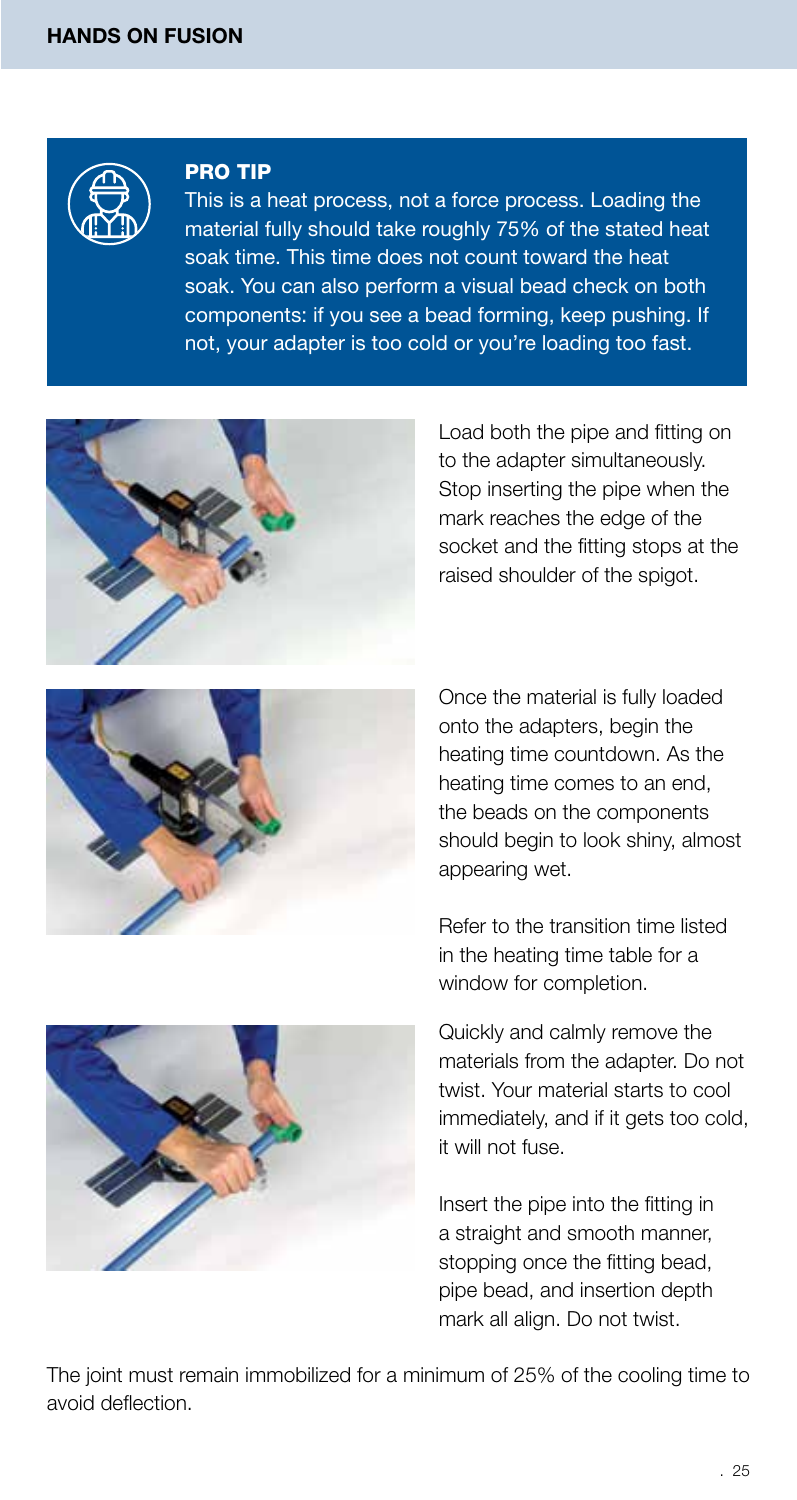The joint should not be torqued, stressed, or pressurized until the total cooling time has passed.

Inspection of the joint

- Two beads touching each other
- Insertion mark
- <2° of deflection

### 3.1.4 Optimize Efficiency

#### Tools

Categorically, there are three types of tools to assess for a socket fusion job.



**Bench.** A bench machine is a large, stable platform that should provide maximum mechanical advantage and alignment of the fusion material. It comes with an onboard fixed heating element. With those advantages in play, bench machines are used to fabricate fast, accurate, and consistent welds that will later be positioned in line. Examples: offsets, complicated spools, pipelining, and even simple single-stick fabrication with an open-ended fitting. (Ritmo Prisma 125, Widos 3511, McElroy SmartFab 125)



**Jig.** A jig is a small, lightweight platform designed to lend as much mechanical advantage and alignment as possible for fusion joints performed in-line. Built to be able to lift overhead comfortably and assemble joints in tight spaces, the jig will shine by making final connections or on jobs where prefabrication is limited. NOTE: On such a limited prefab job, multiple jigs will be necessary. Examples: connecting any prefabricated 2"–4" material, once it has been lifted to its place in the system. (McElroy Spyder, Ritmo Jig, Widos Jig)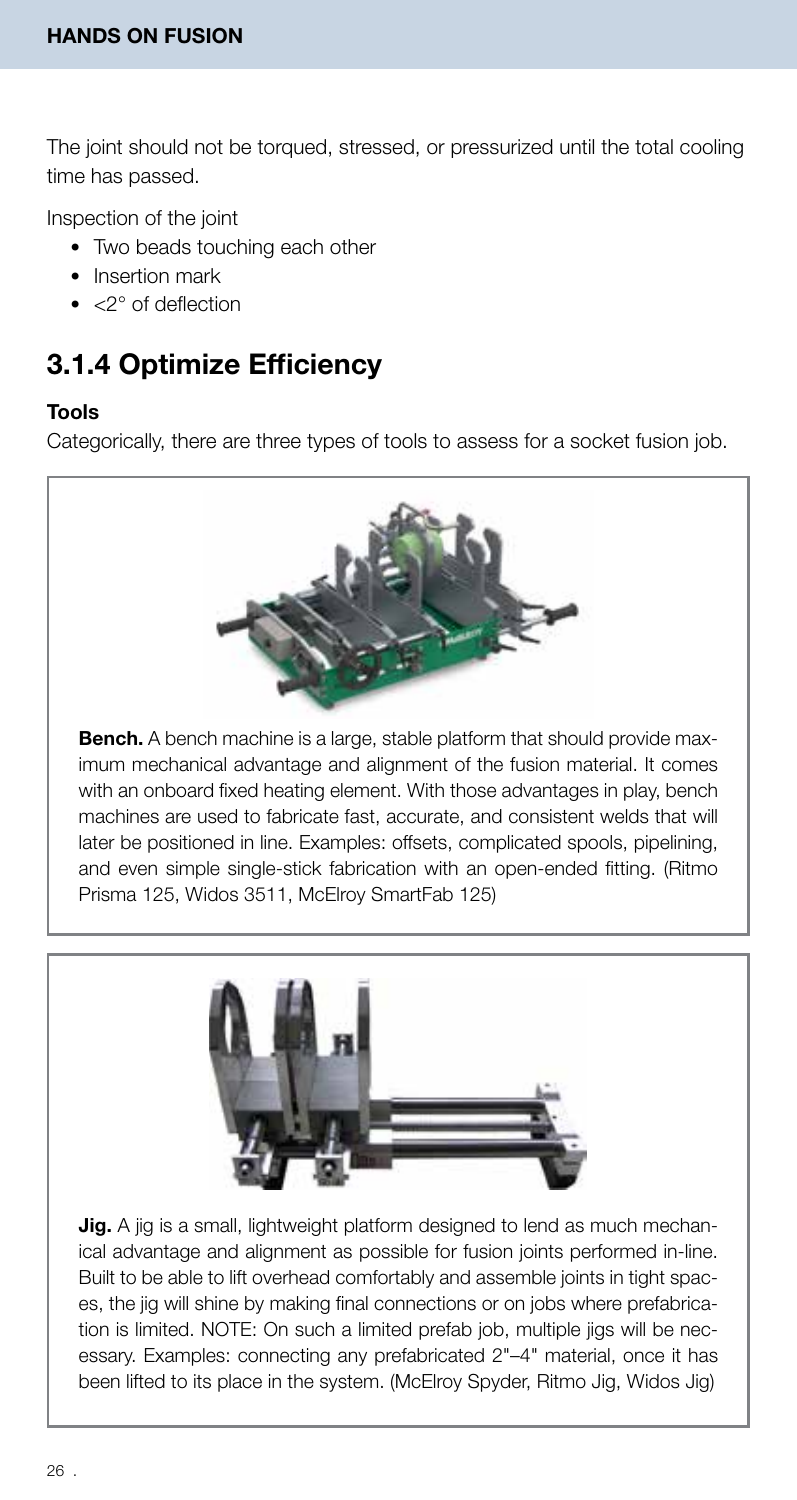

Hand iron. A hand iron is a heating element with a handle that comes in multiple sizes and is a core utensil on any socket fusion job. It is used for both hand-held and jig-assisted fusion. Examples: light small diameter bench mounted fabrication, in-line small-diameter fusion in tight places.



Adapters. An adapter is a set of machined aluminum, Teflon-coated bushings and will be necessary for each diameter of pipe to be socket fused. It is fastened to a heating iron and transmits heat from the iron to the PPR. POLOPLAST pipe and fittings are manufactured for adapters cut to the DVS Type A standard.

When using mechanical assistance of any sort, beware of ovality in the fitting caused by overtightened jaws.

Referring to the previous section of Equipment Equation, assess your job and get the right quantity of each category tool for your job to prevent down time waiting for joints to cool.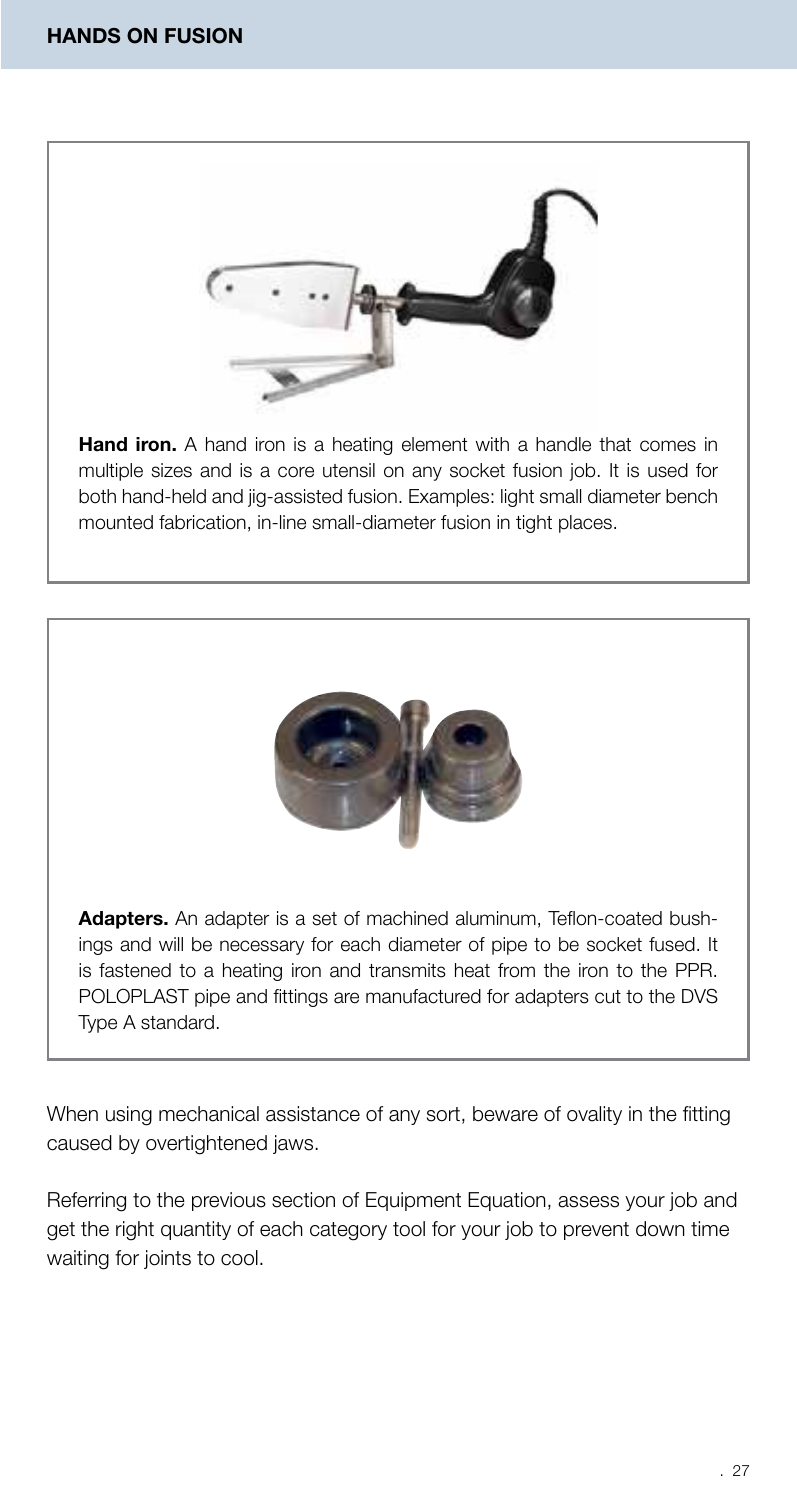### **3.1.5 Quick Check** (Circle the correct answers)

| 1. Socket fusion is used when the pipe diameter falls between:                        |                                                                       |                                                                                       |  |  |  |  |  |
|---------------------------------------------------------------------------------------|-----------------------------------------------------------------------|---------------------------------------------------------------------------------------|--|--|--|--|--|
|                                                                                       | 20–125 mm (1/2"–4")   20–63 mm (1/2"–2")                              | 250-355 mm (10"-14")                                                                  |  |  |  |  |  |
| 2. The first step of socket fusion is:                                                |                                                                       |                                                                                       |  |  |  |  |  |
| Gather materials                                                                      | Cut the pipe                                                          | Start the heating iron                                                                |  |  |  |  |  |
| 3. The iron is ready to use when the adapter temperature reaches:                     |                                                                       |                                                                                       |  |  |  |  |  |
| $400^{\circ}$ F +/- 18 $^{\circ}$                                                     | $500^{\circ}$ F +/- 18°                                               | $600^{\circ}$ F +/- 18°                                                               |  |  |  |  |  |
|                                                                                       | 4. Identify three time parameters before starting the fusion process: |                                                                                       |  |  |  |  |  |
| Heating                                                                               | Transition                                                            | Cooling                                                                               |  |  |  |  |  |
|                                                                                       |                                                                       | 5. A socket fusion joint needs to be immobilized for ____% of the total cooling time. |  |  |  |  |  |
| $50^\circ$                                                                            | $15^\circ$                                                            | $25^\circ$                                                                            |  |  |  |  |  |
|                                                                                       | 6. After heating, while bringing the pipe into the fitting do not:    |                                                                                       |  |  |  |  |  |
| Align                                                                                 | Hurry                                                                 | Twist                                                                                 |  |  |  |  |  |
| 7. Loading pipe and fitting onto the adapters is a ____ process, not a force process. |                                                                       |                                                                                       |  |  |  |  |  |
| Heating                                                                               | <b>Boring</b>                                                         | Complexing                                                                            |  |  |  |  |  |

### 3.2 Outlet Fusion

### 3.2.1 When and Why

- Branches and sensors
- 40–355 mm mains and 20–125 mm branches
- Fast, inexpensive, and reliable branching capability, fabricated or in-line, anywhere in the system

### 3.2.2 Concepts

- Pipe into fitting, except the fitting acts as the pipe.
- Simultaneous saddle weld
- Heat is visible in the bead, and pressure is automatic from interference
- Alignment, alignment, alignment!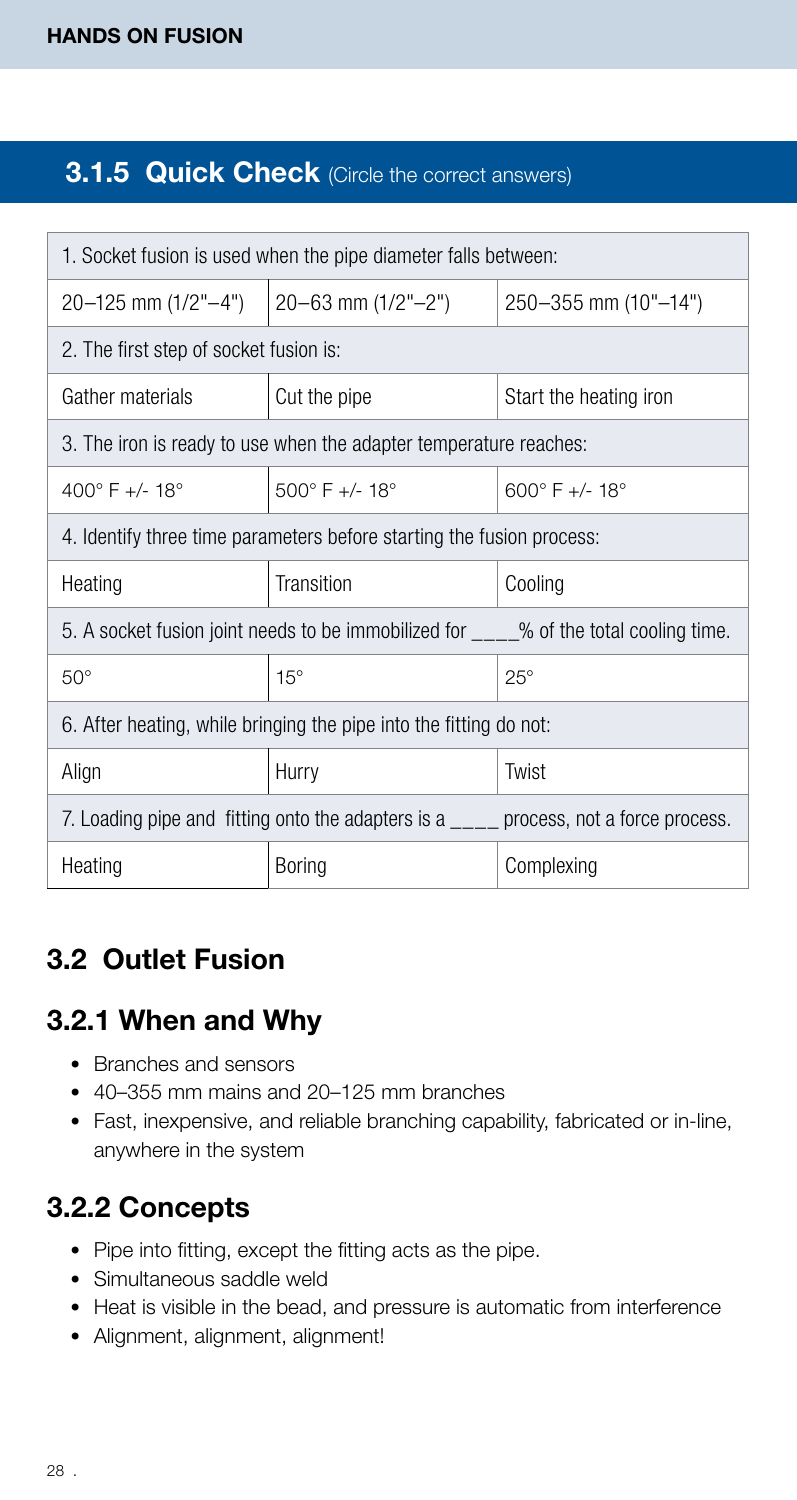### 3.2.3 Process

### ELECTRICAL CHECK!

How much are you going to need for this tool and how

much do you have available in your work zone?

Select the proper-size outlet adapter (socket/spigot) for your material. Fasten it to the heater plate. The adapter should be snug and immobile, which doesn't take much torque to achieve. Do not overtighten.

#### **ACAUTION**

Plug in your tool so it may start heating. Place it somewhere safe, where no meltable, flammable, or burnable materials may reach it. Warning signs near the unit are encouraged, as the extreme 500° F temperature of the unit is not visibly obvious. Best practice is to cover the iron with a heater bag.

Prepare your material, equipment, and work area.

• Check your heating plate with a pyrometer to verify warming. Contact meters provide more accuracy than laser meters and are preferred.

Make final preparations while the adapter reaches fusion range of 500°+/-18°F. Verify the adapter has reached this temperature before beginning any fusion.

Clean the pipe and fitting fusion areas with isopropyl alcohol (90% concentrate or higher)





Drill your hole. Measure twice and be precise.



PRO TIP If the hole is not square, the outlet won't be either.

Clear away debris and shavings from inside and outside the hole.

Grab your outlet fitting and your heating iron and prepare to start applying heat.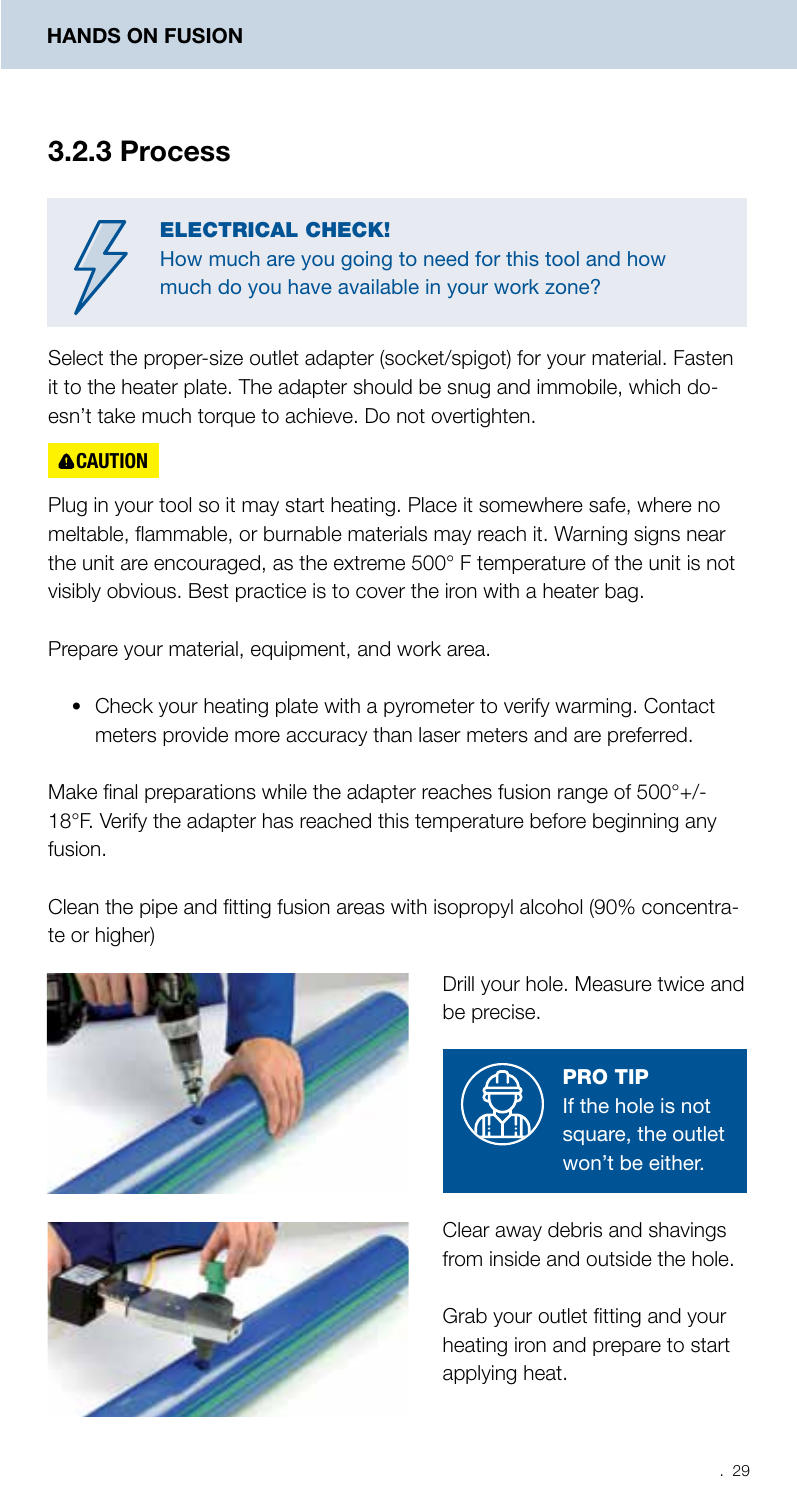

There is no DVS heating time for a fusion outlet. Once fully inserted, look for a 360° visual indication of melt (bead) on both the fitting and the pipe.

No rocking—slight articulations are fine. Rocking indicates poor alignment or incorrect combination of pipe, fitting, and adapter.



Once there is a visible 360° bead on both fitting and pipe, remove the heating iron then carefully align and place the outlet fitting. You will have a short period of time to make leveling adjustments.

#### 50% Size Guideline

Outlets are available in branch diameter sizes up to 50% of the main diameter. Two similar-size pieces will load on the heater simultaneously. But differing mass pieces will need to be loaded at different times. Use this guideline for determining when to load pipe vs fitting onto heating iron:

- Divide the branch diameter by the main diameter and multiply it by 100.
- This will provide you with a percentage.
- The closer that percentage is to 50, the more simultaneous the heating becomes.

Examples:

- 20 mm outlet on a 630 mm pipe
- 20/630=3%
- Load pipe first. Load fitting after pipe side has fully seated.
- 63 mm outlet on 125 mm pipe
- 63/125=50%
- Load pipe and fitting simultaneously.

**NOTICE** This is a guideline, not a rule. Conditions and results will vary.

Outlets are a craftsman-level skillset that take practice and an ability to gauge material mass and heat transfer.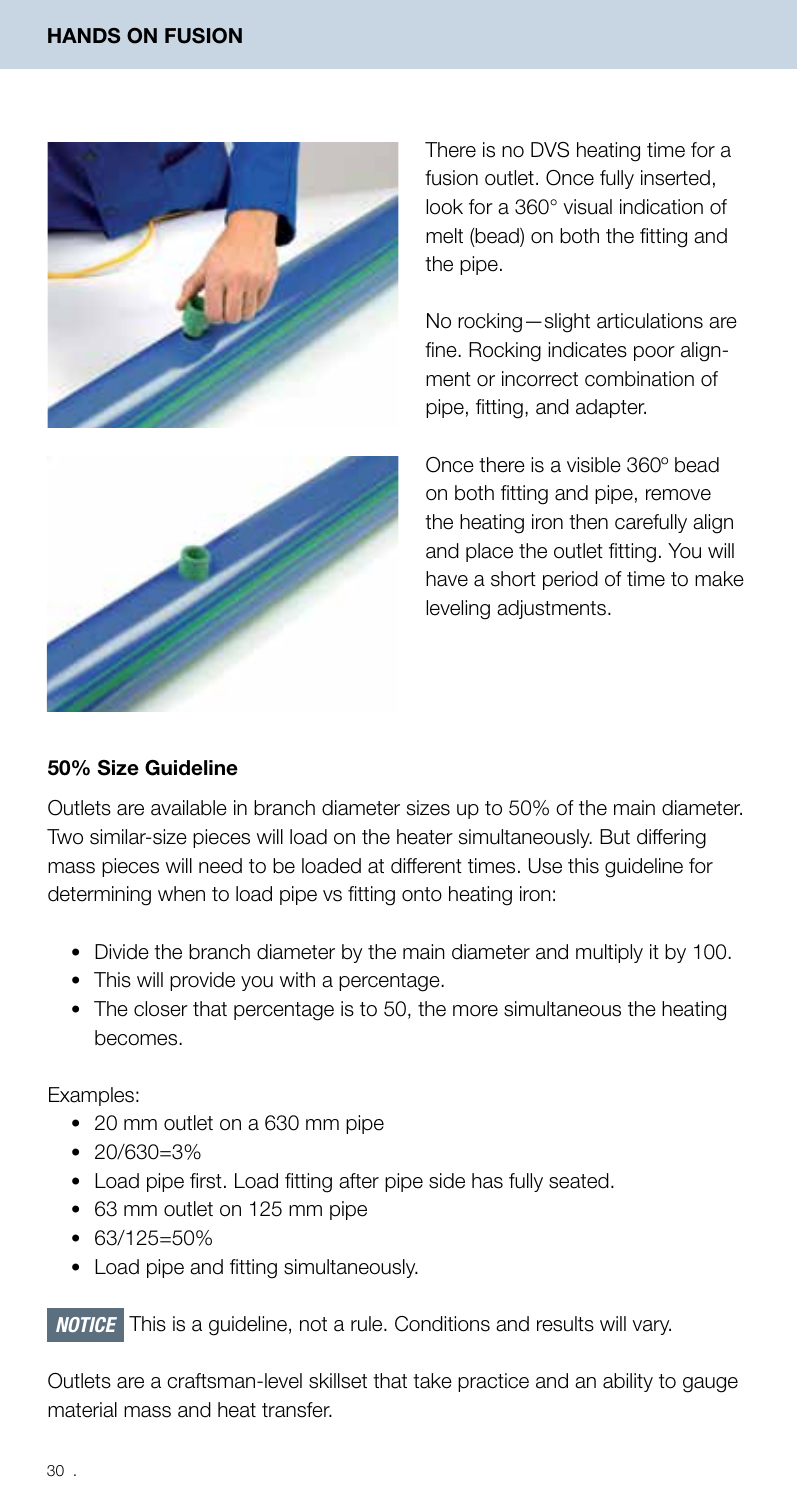When in doubt and dealing with a critical outlet weld, performing a practice weld of the same main/branch combo will yield positive results.

#### Cooling

With no written standard on cooling an outlet joint, POLOPLAST recommends employing the corresponding diametric socket fusion cooling times in regards to immobilization and pressurization.

For example: If you're setting a 63 mm/2" branch outlet, immobilize the joint for 1.5 minutes and don't pressurize for at least six minutes.

**SAFETY** 

CAUTION Outlet branch sizes 75 mm+ It is not advised to attempt drilling or fusing large-diameter outlets by hand, as the degree of difficulty and danger increases significantly. Consult POLOPLAST America for information on appropriate machinery for such a task.

### 3.2.4 Optimize Efficiency

- Prefabricate! It's much easier than trying to set outlets in the air.
- Use machines! If you're going to fuse outlets in-line, get a machine. If you have a high volume of outlets, get multiple machines.

#### Tools

- Hand iron—a hand iron is a heating element with a handle that comes in multiple sizes and is a core utensil on any outlet-fusion job. It is used for both hand-held and jig-assisted fusion.
- Adapter—An adapter is made of machined aluminum, Teflon-coated bushings and will be necessary for each diameter of pipe to be socket fused. It is fastened to a heating iron and transmits heat from the iron to the PP-R.
- Ritmo Up 90 (20–90 mm branch, 40–630 mm main)
- McElroy Hornet & XL (20–160 mm branch, 40–630 mm)
- Hole saw metric size specifically for PP-R outlets
- Consult manufacturer for operation

#### Hand applied vs. tool assisted

Tooling is available to mechanically assist with fusion outlets. The benefits of using such equipment is as follows:

- Safer drilling of hole
- Square as possible
- Repeatability and consistency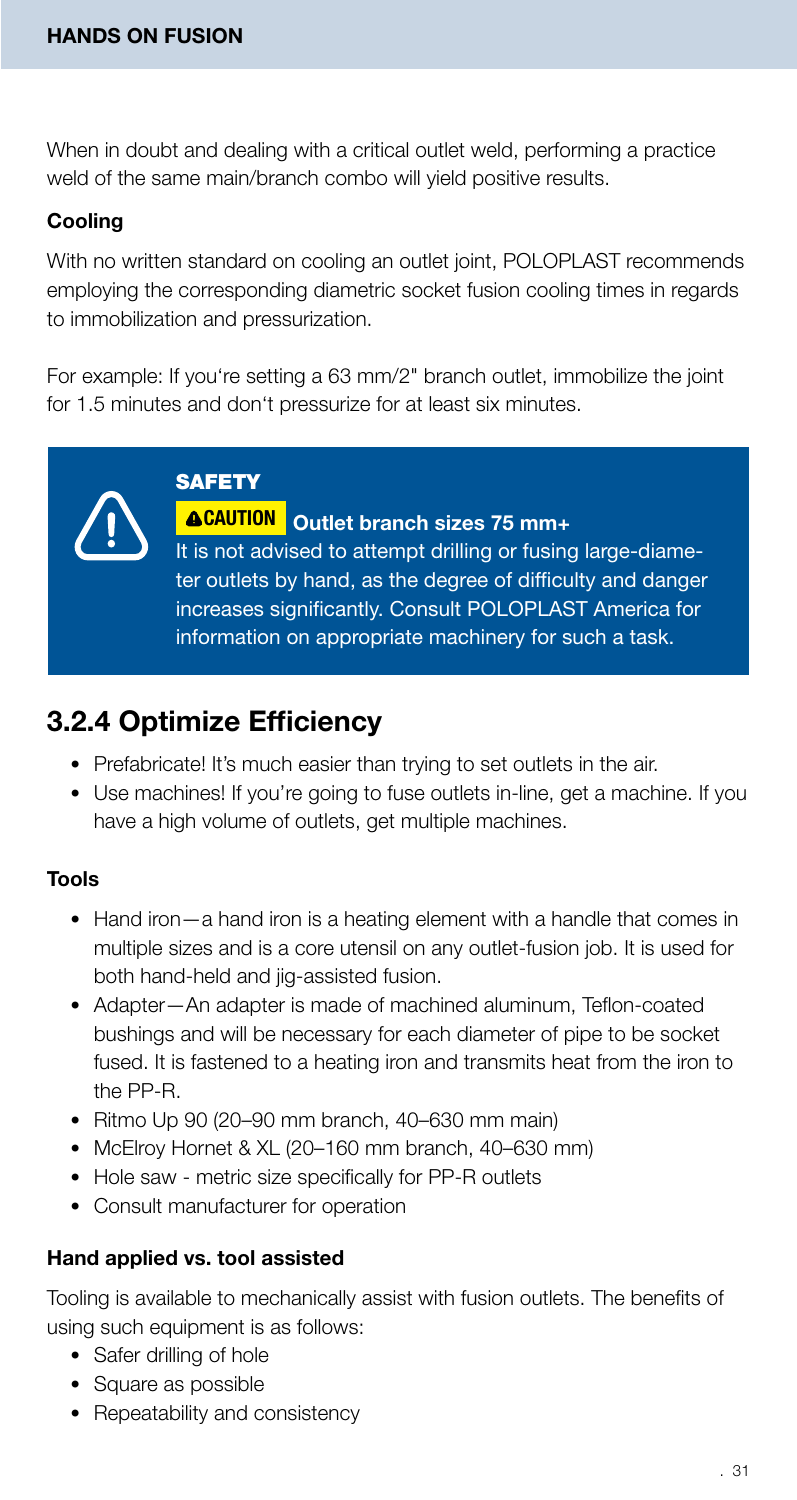### **3.2.5 Quick Check** (Circle the correct answers)

| 1. To build a bead on the pipe, you must rock the heating iron back and forth.                   |                                                               |                  |  |  |  |  |
|--------------------------------------------------------------------------------------------------|---------------------------------------------------------------|------------------|--|--|--|--|
| <b>True</b>                                                                                      | False<br>Sometimes                                            |                  |  |  |  |  |
| 2. The 50% Guideline helps estimate how soon to begin heating the fitting after<br>starting the: |                                                               |                  |  |  |  |  |
| Fusion                                                                                           | Weld                                                          | Pipe             |  |  |  |  |
|                                                                                                  | 3. Where can you find the heat soak times for fusion outlets? |                  |  |  |  |  |
| On the tools                                                                                     | In this booklet                                               | They don't exist |  |  |  |  |
| 4. It is recommended to use an outlet machine once you reach this diameter branch line.          |                                                               |                  |  |  |  |  |
| 63 mm                                                                                            | 75 mm                                                         | 90 mm            |  |  |  |  |
| 5. A proper outlet joint will have two joining 360° beads and be squarely                        |                                                               |                  |  |  |  |  |
| Aligned                                                                                          | Drawn                                                         | Cut              |  |  |  |  |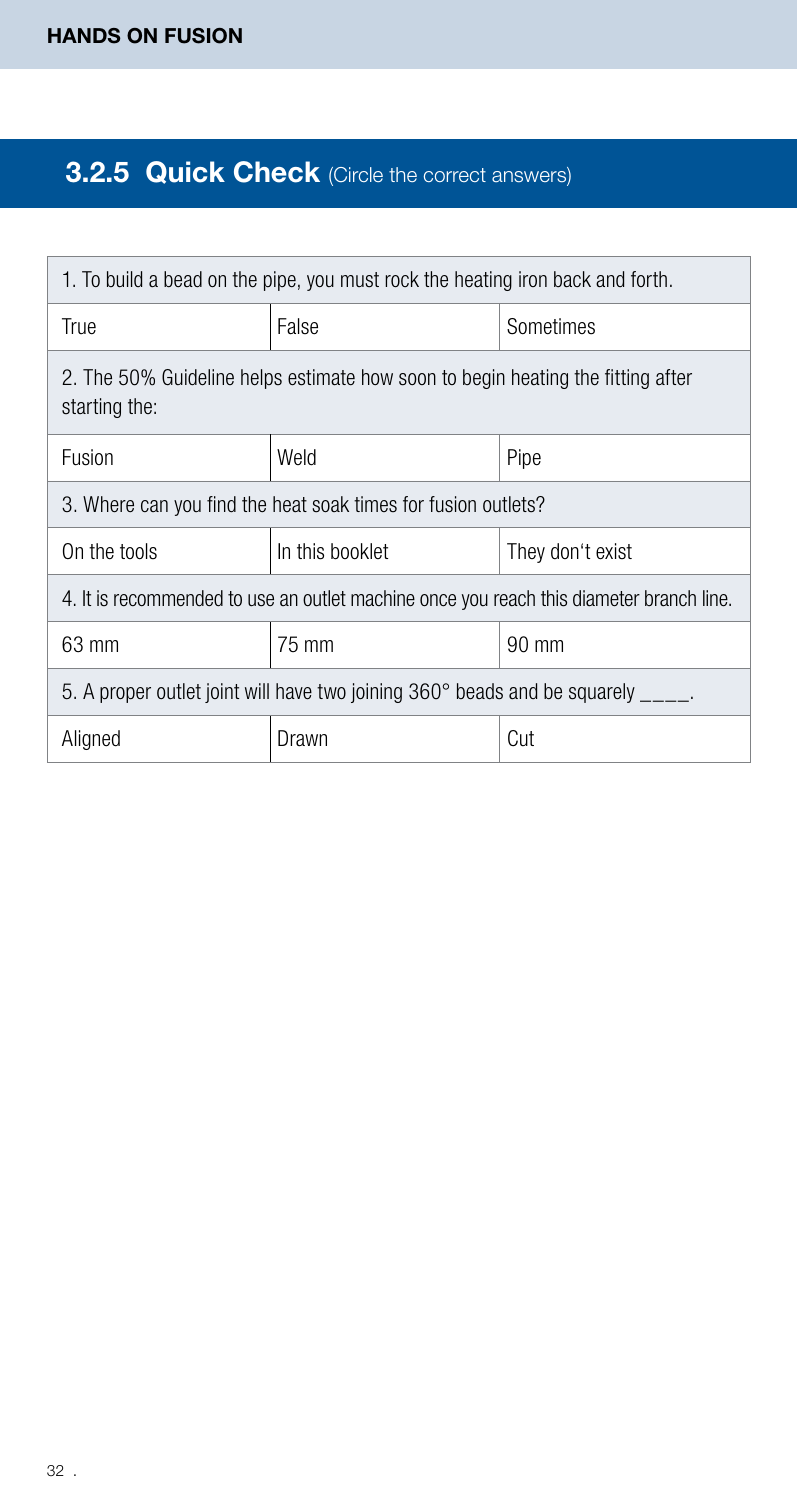### 3.3 Butt Fusion

### 3.3.1 When and Why

- 125 mm and larger
- Primary fusion process for medium and large diameters
- Most reliable process due to lack of potential leak paths or metals

### 3.3.2 Concepts

#### Pressures:

- Using gauge pressures to create interfacial pressure
	- Drag pressure—The minimum amount of force needed to overcome inertia and initiate movement of the dynamic jaw(s)
	- Weld pressure—The force required per machine, diameter, and SDR to achieve interfacial pressure of one bar or 14.5 pounds per square inch
	- Full pressure—Drag + weld

#### Times:

- Beading: not a prescribed time, but is complete when the bead reaches a certain height.
- Heating: often referred to as a heat soak, a prescribed amount of time for permeating heat into the plastic.
- Transition: the amount of time allowed to open the carriage, remove the heating plate, and close the carriage to the point that the pipe faces touch.
- Cooling: the prescribed amount of time post-transition for the joint to be ready to pressurize.

#### Stages during the heated plate welding process:

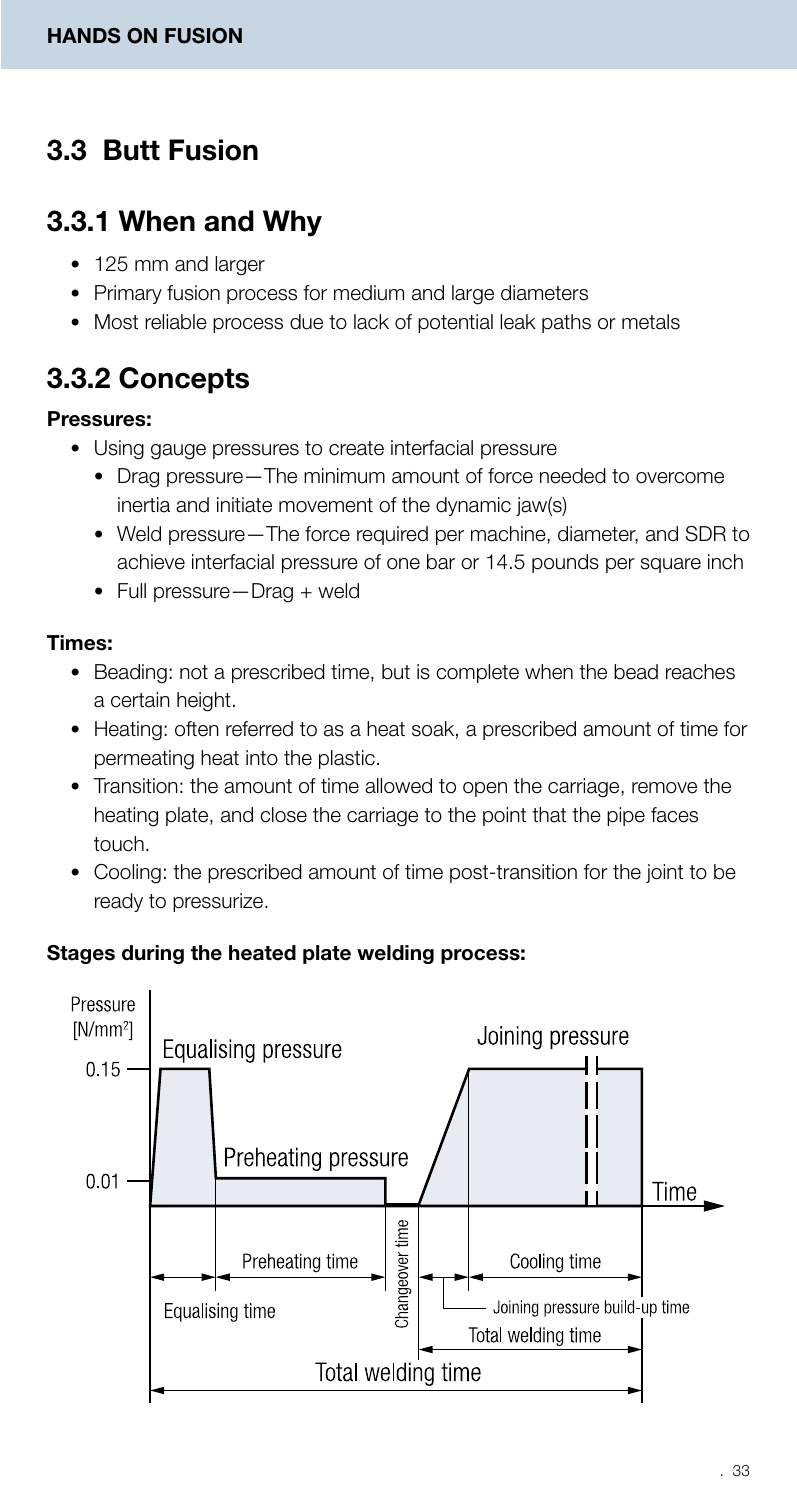### 3.3.3 Process



ELECTRICAL CHECK! How much are you going to need for this tool and how much do you have available at your location?

A traditional hydraulic butt fusion machine is comprised of four general components:



Machines will come in many configurations, but every machine will have jaw sets that move side to side (dynamic) as well as jaw sets that do not move at all (static).

The area found between the dynamic and static jaws is where our fusion will occur, and we call it the "work space".

Plug in the machine and confirm that the heater plate is on and beginning to warm.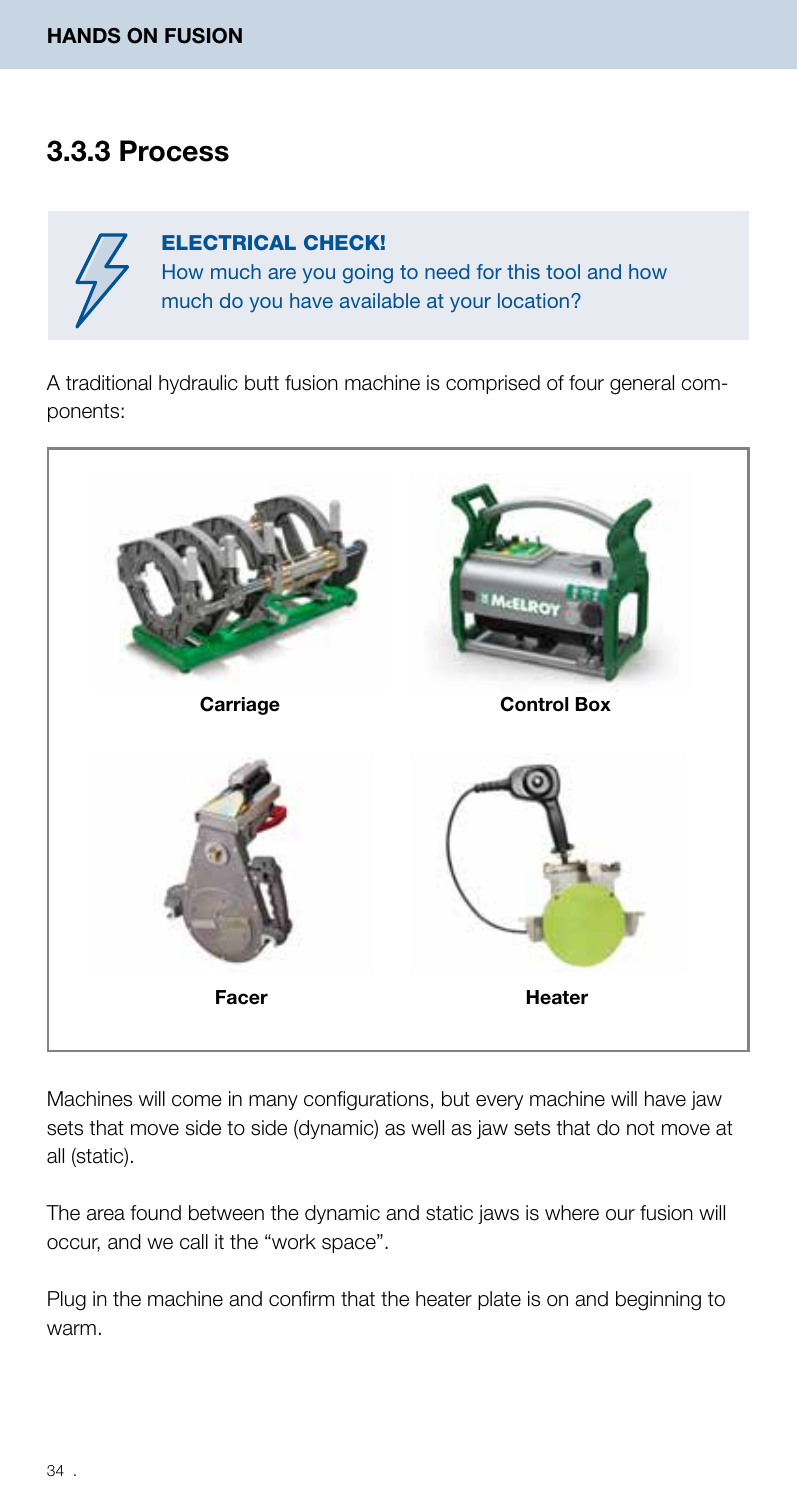Configure the rest of your machine in preparation to load. Watch for cords and hoses as you set up.



Cutting large pipe:

- Pipe wrap and a marker
- Reciprocating saws with blade recommendations (Milwaukee ax)
- Dry bar chain saws o Cut squarely! It will reduce the amount of prep time once in the machine.

Load the pipe into the machine, leaving 1"–1 ½" of pipe protruding into the work space. If your cut is sloppy, measure from the short side.

For proper aesthetics, position the pipe so striping aligns.

Close jaw sets onto pipe, creating snug and even pressure in each jaw.

Alignment pre-check

- Generally lined up
- Nothing obviously misaligned

Ensure facer is clean. Sterilize with isopropyl alcohol, 90% or better.

Insert facer into work space, making sure it is locked into position.

Establish your drag pressure by slowly increasing the hydraulic pressure in the machine until movement is achieved. Drag pressure is the lowest amount of force needed to create movement. Reestablish drag pressure on every joint.

With drag pressure established, now is a good time to look up the rest of your data. Reference the POLOPLAST butt fusion table on the following pages for everything except the weld pressure. Consult the machine manufacturer for weld pressure based on the machine type, pipe diameter, and pipe SDR.



Start the facer and close the carriage starting with drag pressure, increasing pressure as necessary to produce ribbons of plastic from all 360° of both pipe faces.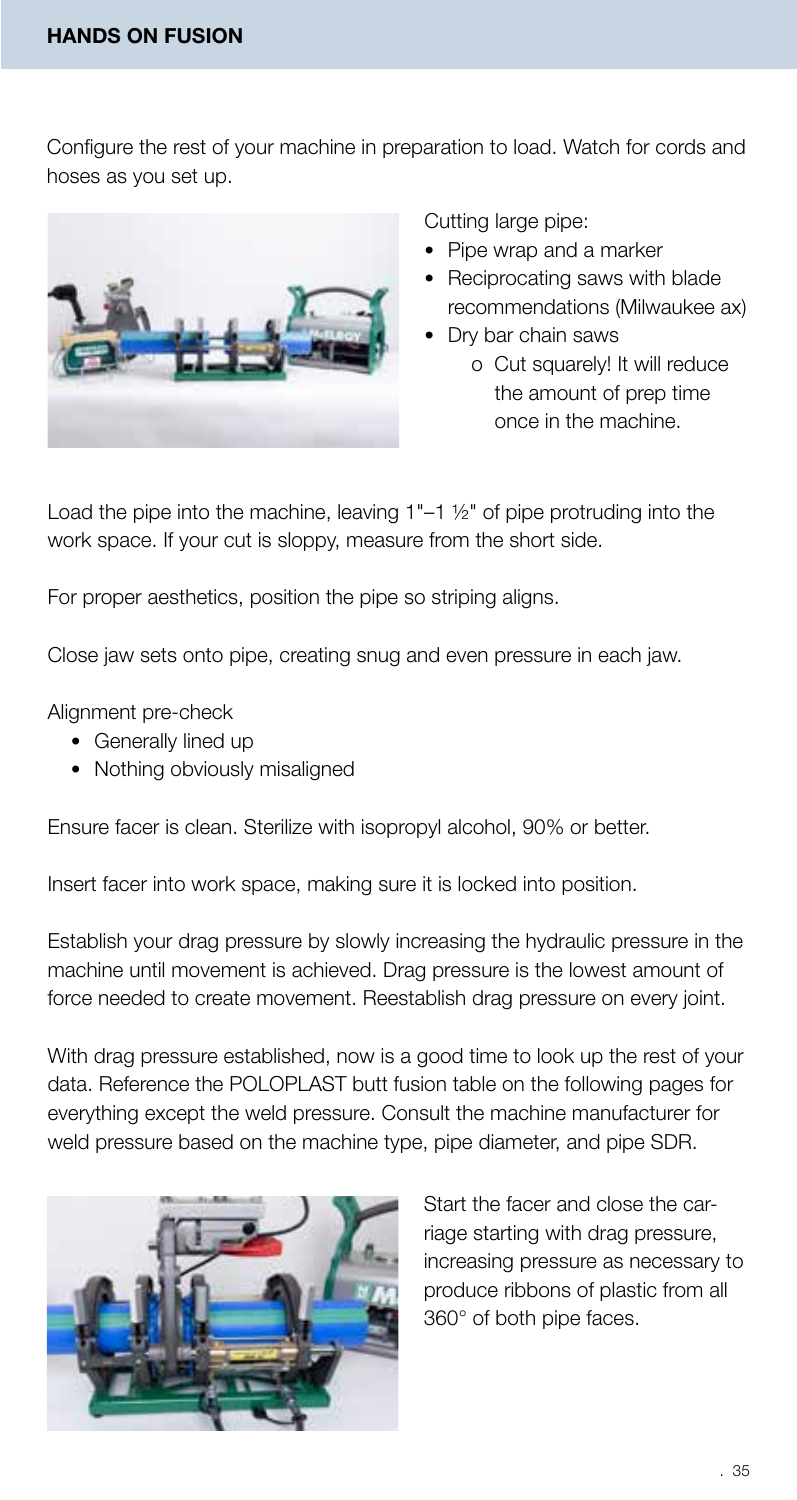Finish the face according to machine manufacturers instructions. Evaluate pipe faces for clean, smooth, parallel ends.

Alignment post-check

- High-low
- 10% of wall thickness allowed

Verify heater plate temperature is 410°+/-18°F and place in carriage between pipes.



Close carriage, forcing the pipes into contact with the heater plate at full pressure.

Observe pipe faces. Leave in contact with heater plate until specified bead height has been reached all the way around both pipe faces.

Reduce machine pressure to drag pressure and start heating time countdown.



Upon completion of heating time, open the carriage just enough to successfully remove the heater plate and immediately close the carriage until the pipe faces touch and the machine is again at full pressure.



Begin cooling time countdown.

The joint must cool under pressure and can not be torqued or stressed during its cool down period. If the machine can be removed without stressing the joint, it may be done after 50% of the total cooling period has passed. It is advised that this be done in a variable-controlled environment, and if there is any doubt, leave the joint in the machine under pressure for the total cooling period.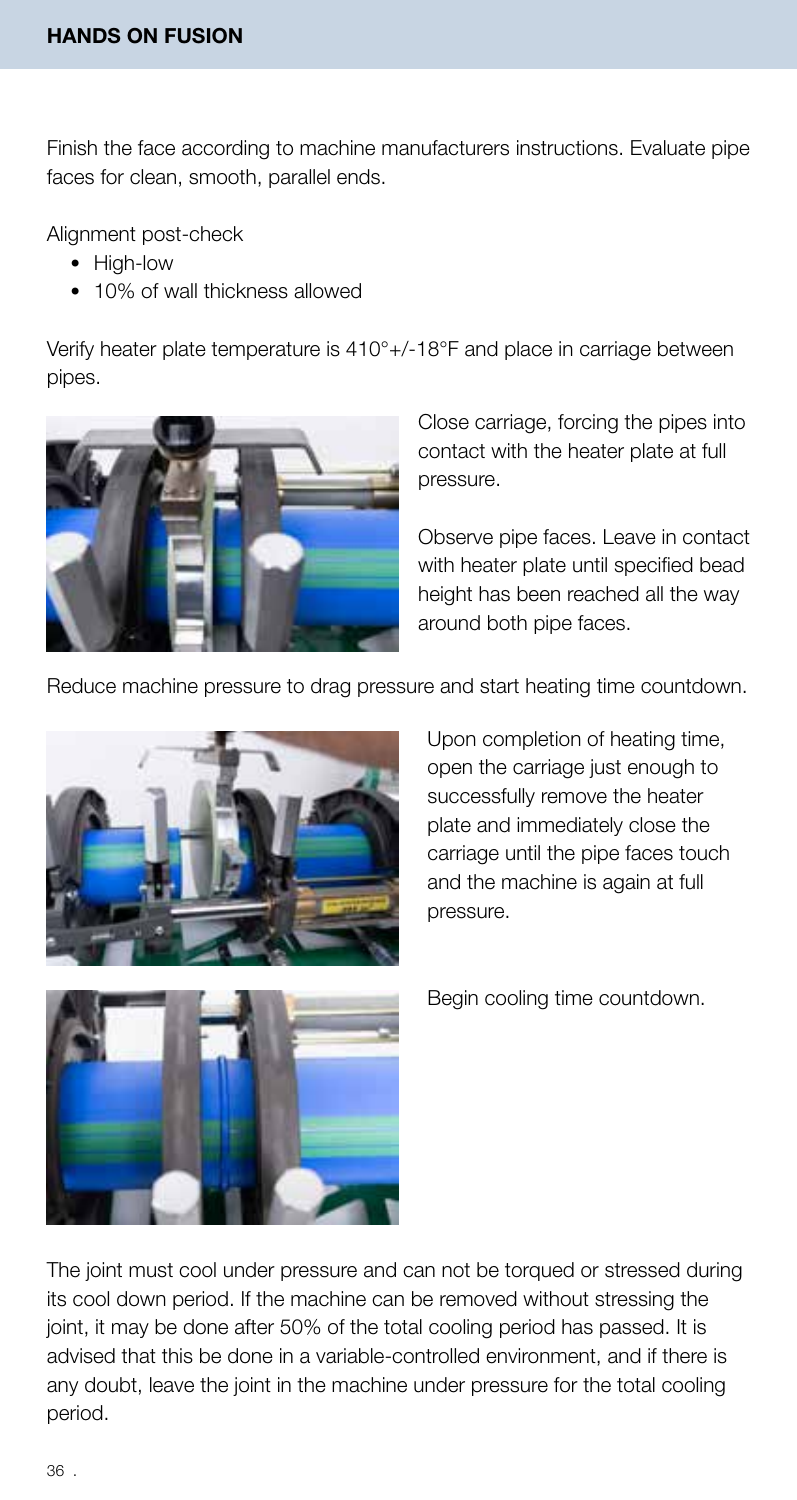



| <b>POLOPLAST Butt Fusion Table</b>                                                      |                  |            |                     |                        |                        |                        |                        |   |  |
|-----------------------------------------------------------------------------------------|------------------|------------|---------------------|------------------------|------------------------|------------------------|------------------------|---|--|
| Developed around DVS 2207-11 (2017) PP<br>Temperature heating element: 410° F +/- 18° F |                  |            |                     |                        |                        |                        |                        |   |  |
|                                                                                         | <b>Dimension</b> |            | <b>Heating</b>      |                        |                        | <b>Fusing</b>          | Cooling                |   |  |
|                                                                                         | <b>Diameter</b>  | <b>SDR</b> | <b>Bead Up</b>      | Heating                | Change-<br>over        | Joining                |                        |   |  |
| mm                                                                                      | inch             |            | <b>Bead</b><br>inch | <b>Time</b><br>min:sec | <b>Time</b><br>seconds | <b>Time</b><br>seconds | <b>Time</b><br>minutes |   |  |
| 125                                                                                     | 4"               | 11         | 1/32                | 2:13                   | 7                      | 11                     | 13                     |   |  |
|                                                                                         |                  | 17.6       | 1/32                | 1:23                   | 6                      | $\overline{7}$         | 8                      |   |  |
| 160                                                                                     | 6"               | 11         | 1/32                | 2:41                   | 9                      | 13                     | 14                     |   |  |
|                                                                                         |                  |            | 17.6                | 1/32                   | 1:44                   | 7                      | 9                      | 9 |  |
| 200                                                                                     | $R$ "            | 11         | 1/32                | 3:18                   | 9                      | 17                     | 17                     |   |  |
|                                                                                         |                  | 17.6       | 1/32                | 2:08                   | $\overline{7}$         | 11                     | 11                     |   |  |
| 250                                                                                     | 10"              | 11         | 1/16                | 4:01                   | 10                     | 18                     | 21                     |   |  |
|                                                                                         |                  | 17.6       | 1/32                | 2:37                   | 9                      | 15                     | 14                     |   |  |
|                                                                                         |                  | 11         | 3/32                | 4:52                   | 12                     | 24                     | 27                     |   |  |
| 12"<br>315                                                                              |                  | 17.6       | 1/32                | 3:15                   | 9                      | 15                     | 17                     |   |  |
| 355                                                                                     | 14"              | 11         | 3/32                | 5:22                   | 13                     | 28                     | 29                     |   |  |
|                                                                                         |                  | 17.6       | 1/16                | 3:36                   | 9                      | 18                     | 19                     |   |  |

 *Reference values for fusion of PP-R/RCT pipes and fittings at an ambient tempera-NOTICEture of 68°F with moderate air flow. Fusion can be impacted by air temperature, sunlight, wind, and relative humidity. Adjustment of heating or cooling times may be necessary to accommodate these variable combinations. POLOPLAST recommends controlling these variables as much as possible and to begin work with a test fusion joint, as well as retesting when changing worksite conditions warrant it. The respective cooling times can be reduced by 50% if 1) the joint is made in controlled, workshop-like conditions and 2) no torque, load, or stress is placed the joint while removing it from the machine.*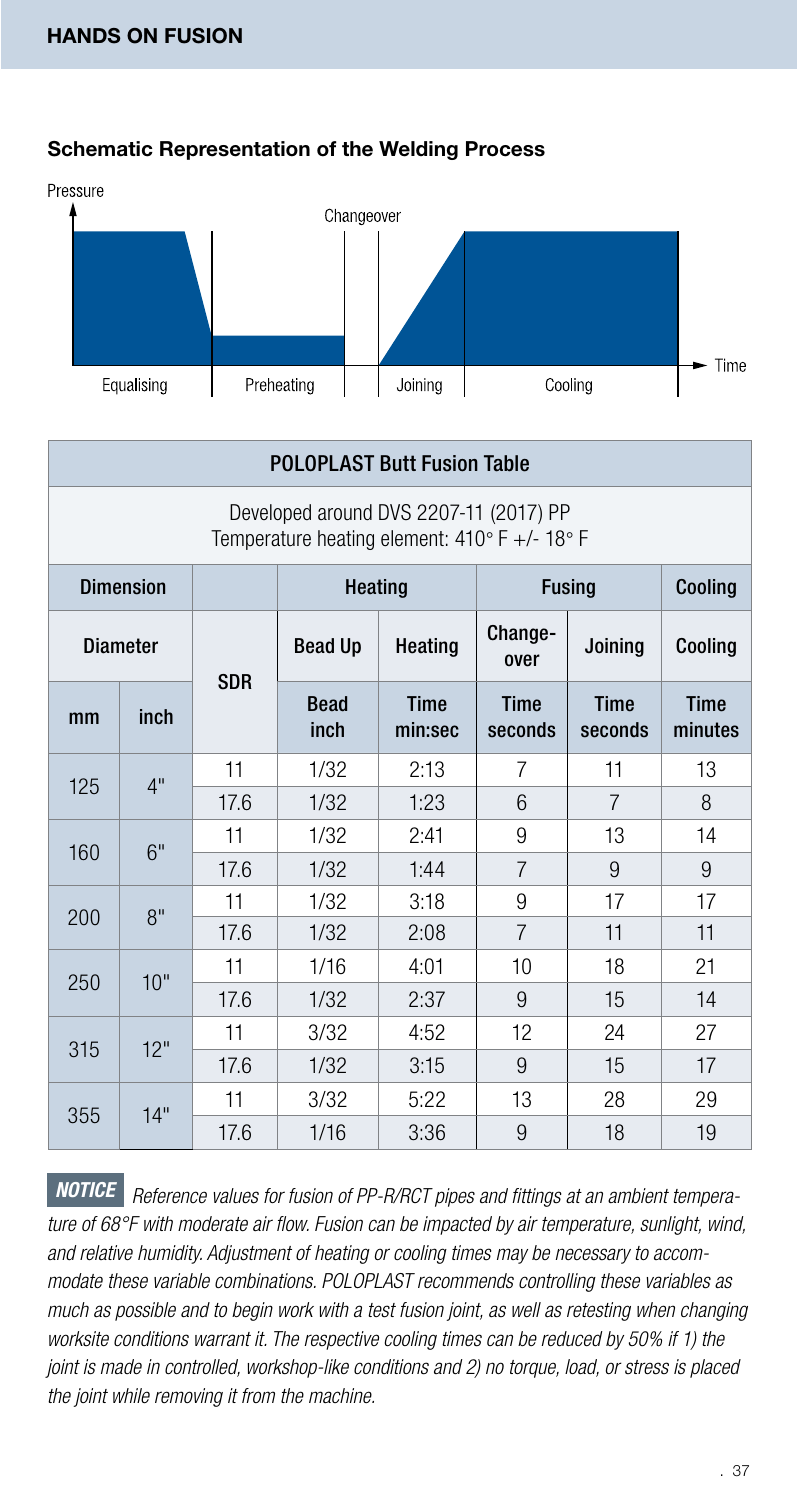### 3.2.4 Optimize Efficiency

Butt fusion has longer cooling times than socket fusion—get more than one machine on site! One technician can be operating multiple machines at one time, producing new joints as old ones cool, and job productivity can reach unbelievable levels—but only if there are enough machines to prevent being held hostage by cooling cycles.

On the ground vs in the air

• Big pipe and the big machines required for fusion are much easier to manage on the ground. Machine manufacturers continue to advance the technology of the equipment, making it lighter and more adaptable to tight spaces, but the impact of prefabricated spools intensifies as the diameters get larger. Other piping system fabrication abilities are limited due to glued joints or sheer weight. With PPR, consider flying a multi-story riser into place after fusing it on the ground. Or maybe those supply and return lines can be built ditch-side and placed sub-grade.

### **3.3.5 Quick Check** (Circle the correct answers)

| 1. Butt fusion becomes the primary joining process at which diameter?                             |                                                                                                |                       |  |  |  |  |  |
|---------------------------------------------------------------------------------------------------|------------------------------------------------------------------------------------------------|-----------------------|--|--|--|--|--|
| $90 \text{ mm}$                                                                                   | 125 mm                                                                                         | $160$ mm              |  |  |  |  |  |
| 2. Reduce the amount of facing time by ensuring that:                                             |                                                                                                |                       |  |  |  |  |  |
| The pipe is cut square                                                                            | The blades are sharp                                                                           | Maintaining the facer |  |  |  |  |  |
| 3. What is the total cooling time for 200 mm SDR 17.6?                                            |                                                                                                |                       |  |  |  |  |  |
| 2:08 minutes                                                                                      | 13 minutes                                                                                     | 11 minutes            |  |  |  |  |  |
|                                                                                                   | 4. Every joint must cool under pressure for what minimum percentage of the total cooling time? |                       |  |  |  |  |  |
| 50%                                                                                               | 25%                                                                                            | 100%                  |  |  |  |  |  |
| 5. We use hydraulic pressure of a machine to generate pressure between<br>pipes to create fusion. |                                                                                                |                       |  |  |  |  |  |
| Intracranial                                                                                      | Intercontinental                                                                               | Interfacial           |  |  |  |  |  |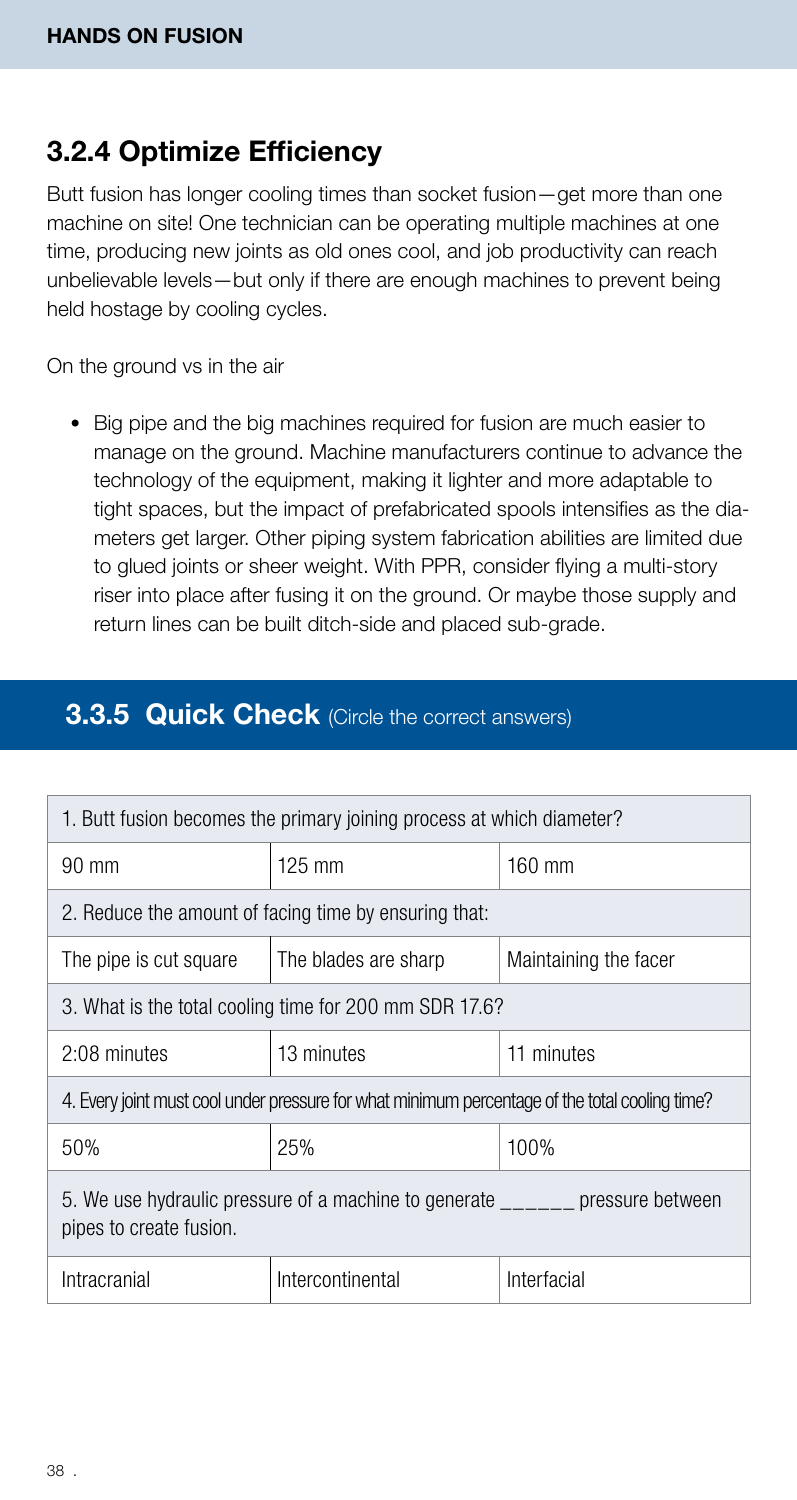### 3.4 Electrofusion

### 3.4.1 When and Why

- Repairs, replacements, rework, tight space
- 20 mm  $-$  250 mm  $(1/2" 10"$  N.D.)
- Recommended to be used only when traditional methods absolutely cannot be performed.
- It requires favorable conditions, an experienced technician, and specialty tooling beyond traditional methods.

### 3.4.2 Concepts

- Electrical: The power source for electrofusion must be extremely clean, powerful, and near to the installation point.
- Pipe in fitting

### 3.4.3 Process

Each pipe end must be cut squarely, with a smooth face and completely deburred.



#### ELECTRICAL CHECK!

How much are you going to need for this tool, how much do you have available at your location, and how far can the source be from the processor (max extension cord gauge and length)?



Mark the pipe at least a half fitting length from the cut end.

Each pipe end must then be evenly peeled to remove oxidized plastic as well as reduce the O.D. for coupling fitment. An uneven peel can lead to uneven interfacial pressure in the joint.

- After each pass, test fit the coupling without contaminating it.
- Contact between the pipe and fitting should be present, but not severe.
- Continue making peeling passes until this fitment is achieved.
- If the coupling slides loosely up the pipe or rattles around when at proper insertion depth, the pipe is too small in diameter. Restart with fresh material.
- Never use striking tools to set the fitting.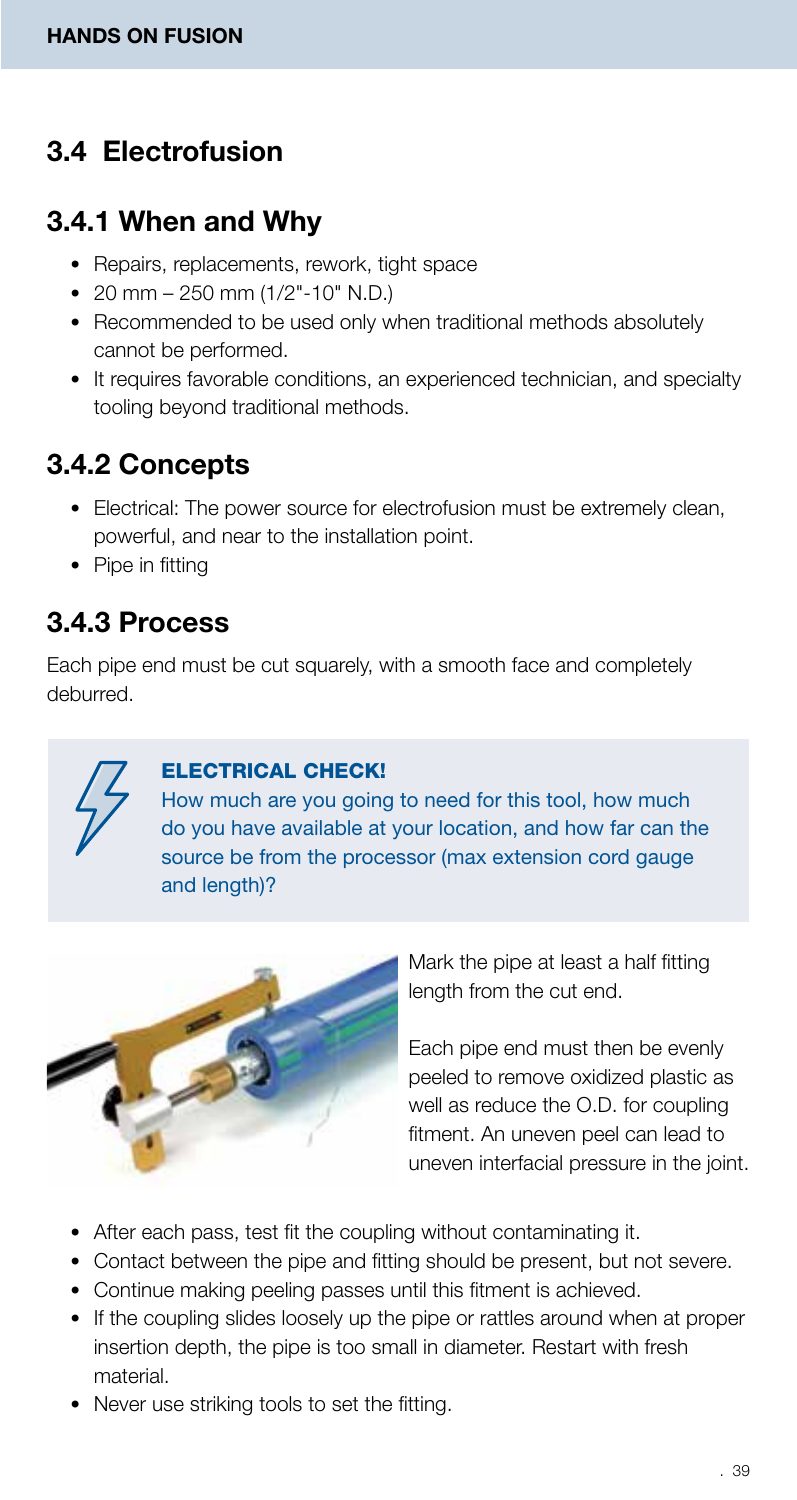Once peeling is complete, ensure that your insertion mark is visible. If it is not, remark the peeled pipe at exactly a half fitting length from the cut end.

Ensure the pipe O.D. and fitting I.D. are completely sterile. Use isopropyl alcohol (90% purity or higher) to decontaminate.





Insert both peeled pipe ends into the coupling until they meet, and are flush and level in the middle of the coupling.

Immobilize the material in proper alignment with designated equipment.

• Bracing must be evenly distributed and maintained to achieve proper interfacial pressure during the fuse.

Attach the processor leads to the coupling pins.



Refer to fitting label for fusion data.



Stand back from coupling while heating! Heated liquid plastic under uneven pressure can escape and cause burning.

Follow the processor manufacturer's instructions on how to input fusion data and heat the coupling.

Do not stress or torque the joint in any manner until the full cool down time has been observed.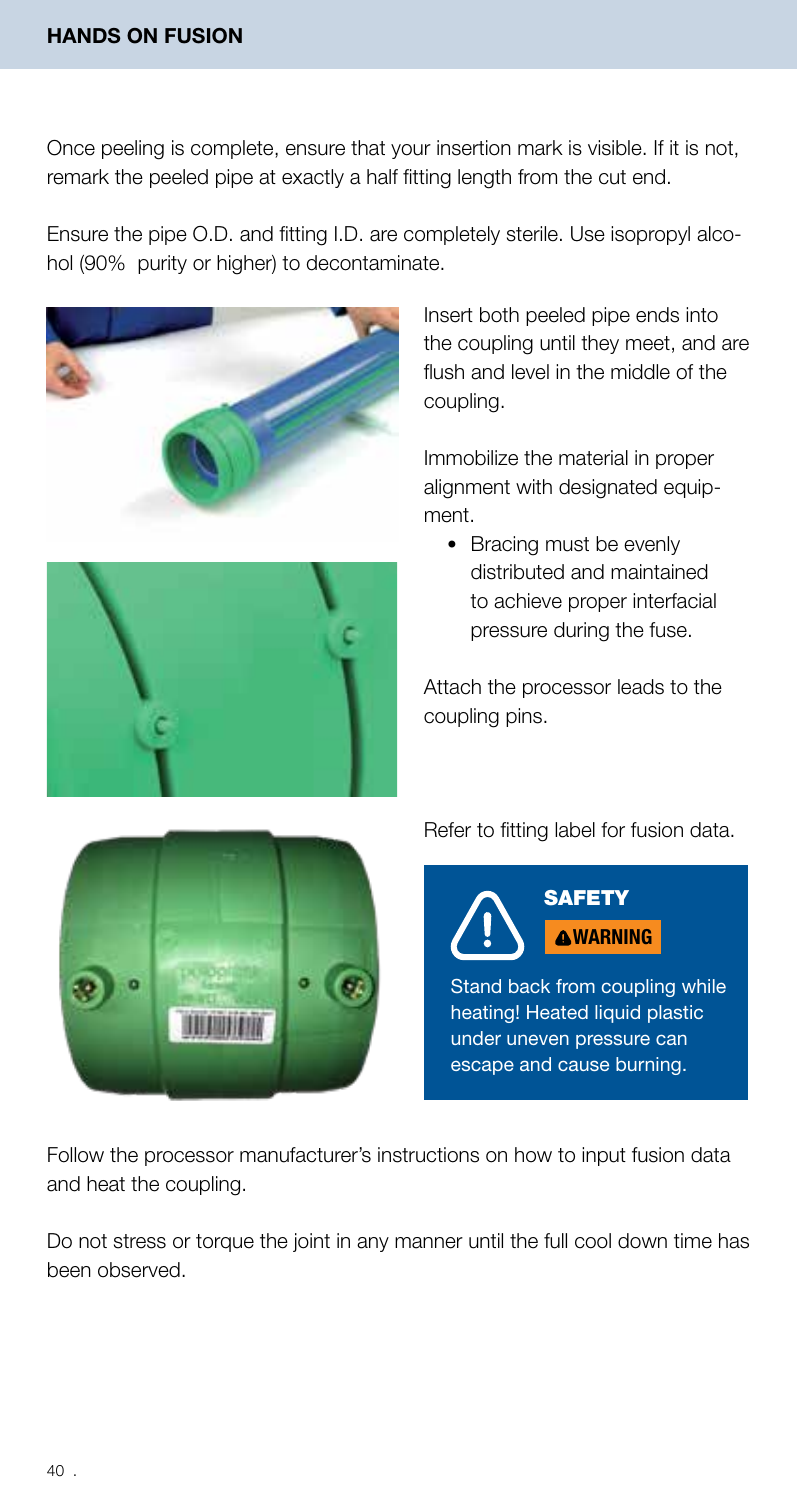#### HANDS ON FUSION

#### Tools



**Processor.** This device runs an electrical current at precise voltage and amperage for a prescribed amount of time through electrofusion fittings. Processors require copious amounts of electricity, the amount increasing parallel the diameter. Ritmo Elektra Series: Light, 500, & 1000; Widos ESI 2000.



Peeler/Scraper. Self-explanatory by name, this device removes an ultra-thin layer of polymer from the O.D. of a pipe to prepare it for fitting insertion. Ritmo Turbo series & RTC series; Widos W, S, & F series.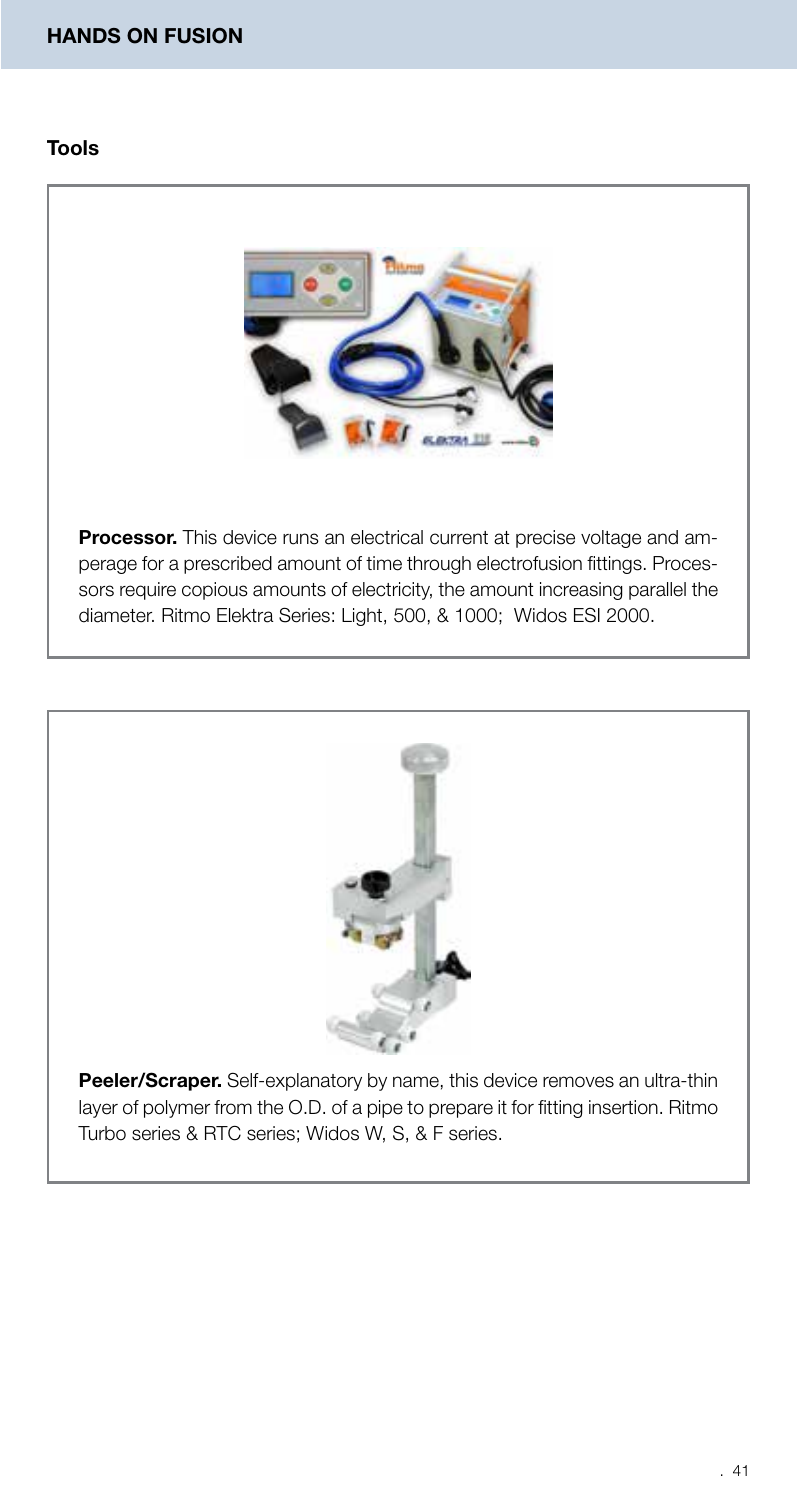

### 3.4.4 Optimize Efficiency

Being a last choice for bonding thermoplastics, electrofusion is more a precision process than anything else. If multiple joints need to be performed, consider the following advisements:

- Multiple braces help avoid waiting on cool down times.
- Multiple peelers help reduce prep times.
- Check and then recheck the power requirements of the processor against what is available at the installation point. Investigate plug types as well.
- Having a backup processor could be useful if the primary overheats or malfunctions.

### **3.4.5 Quick Check** (Circle the correct answers)

| 1. Electrofusion must be immobilized for what percentage of the total cooling time? |                                  |  |  |  |  |  |
|-------------------------------------------------------------------------------------|----------------------------------|--|--|--|--|--|
| 80%                                                                                 | 90%<br>100%                      |  |  |  |  |  |
| 2. Electrofusion is designed to be used for:                                        |                                  |  |  |  |  |  |
| Repairs                                                                             | Rework<br>Tight spaces           |  |  |  |  |  |
| 3. Heating and cooling information for the fitting comes from:                      |                                  |  |  |  |  |  |
| The catalog                                                                         | The website<br>The fitting label |  |  |  |  |  |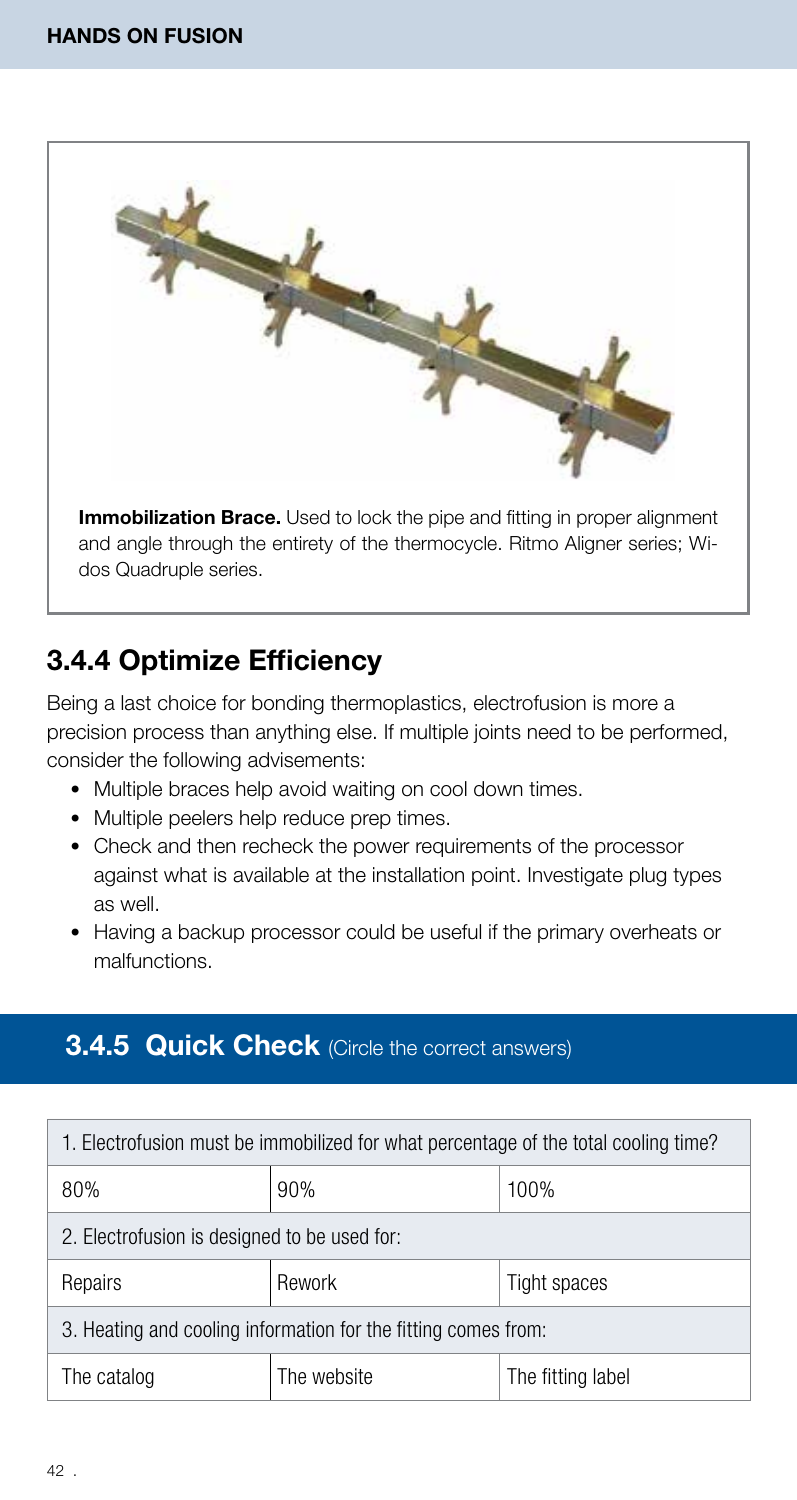### 4.1 Chemical Resistance

**NOTICE** Polypropylene is naturally very resistant to many chemicals and medias. It has a multitude of uses in the piping world including mechanical applications and beyond. If you wish to run a particular chemical through POLOPLAST pipe, please submit a Chemical Inquiry, which can be found in our Mechanical Applications Catalog or www.POLOPLAST.us

### 4.1.1 Hanger Spacing

Tables for the determination of the distance between clamps, depending on temperature and outside diameter. The values specified are POLOPLAST recommendations and are valid for horizontal and vertical installations.

| POLOPLAST Mechanical with ML5 fiber technology |                  |            |            |            |                        |             |             |             |
|------------------------------------------------|------------------|------------|------------|------------|------------------------|-------------|-------------|-------------|
| SDR 7.4 and SD R11                             |                  |            |            |            |                        |             |             |             |
|                                                | <b>Dimension</b> |            |            |            | Media temperature [°F] |             |             |             |
|                                                | in               | $50^\circ$ | $68^\circ$ | $86^\circ$ | $104^\circ$            | $122^\circ$ | $140^\circ$ | $158^\circ$ |
| mm                                             |                  |            |            |            | Hanging distance in ft |             |             |             |
| 20                                             | 1/2"             | 3.6        | 3.1        | 3.0        | 2.8                    | 2.8         | 2.6         | 2.3         |
| 25                                             | 3/4"             | 3.9        | 3.4        | 3.4        | 3.1                    | 3.1         | 3.0         | 2.6         |
| 32                                             | 1"               | 4.6        | 3.9        | 3.9        | 3.6                    | 3.6         | 3.4         | 3.1         |
| 40                                             | 11/4"            | 5.2        | 4.6        | 4.4        | 4.1                    | 4.1         | 3.9         | 3.6         |
| 50                                             | 11/2"            | 6.1        | 5.1        | 5.1        | 4.8                    | 4.8         | 4.4         | 4.3         |
| 63                                             | 2"               | 6.6        | 5.7        | 5.7        | 5.4                    | 5.4         | 5.1         | 4.8         |
| 75                                             | 21/2"            | 7.1        | 6.2        | 6.2        | 5.7                    | 5.7         | 5.4         | 5.1         |
| 90                                             | 3"               | 7.5        | 6.9        | 6.9        | 6.4                    | 6.4         | 5.9         | 5.9         |
| 125                                            | 4"               | 8.2        | 7.9        | 7.4        | 7.1                    | 6.4         | 6.1         | 5.6         |
| 160                                            | 6"               | 9.2        | 8.9        | 8.0        | 7.7                    | 6.7         | 6.4         | 5.9         |
| 200                                            | 8"               | 9.4        | 9.0        | 8.2        | 7.9                    | 6.9         | 6.7         | 6.1         |
| 250                                            | 10"              | 9.5        | 9.2        | 8.4        | 8.0                    | 7.1         | 6.6         | 6.2         |
| 315                                            | 12"              | 10.0       | 9.8        | 8.9        | 8.5                    | 7.5         | 7.2         | 6.6         |
| 355                                            | 14"              | 11.0       | 10.8       | 9.8        | 9.2                    | 8.2         | 7.9         | 7.2         |

#### POLOPLAST Mechanical pipes SDR 7.4, SDR 11, SDR 17.6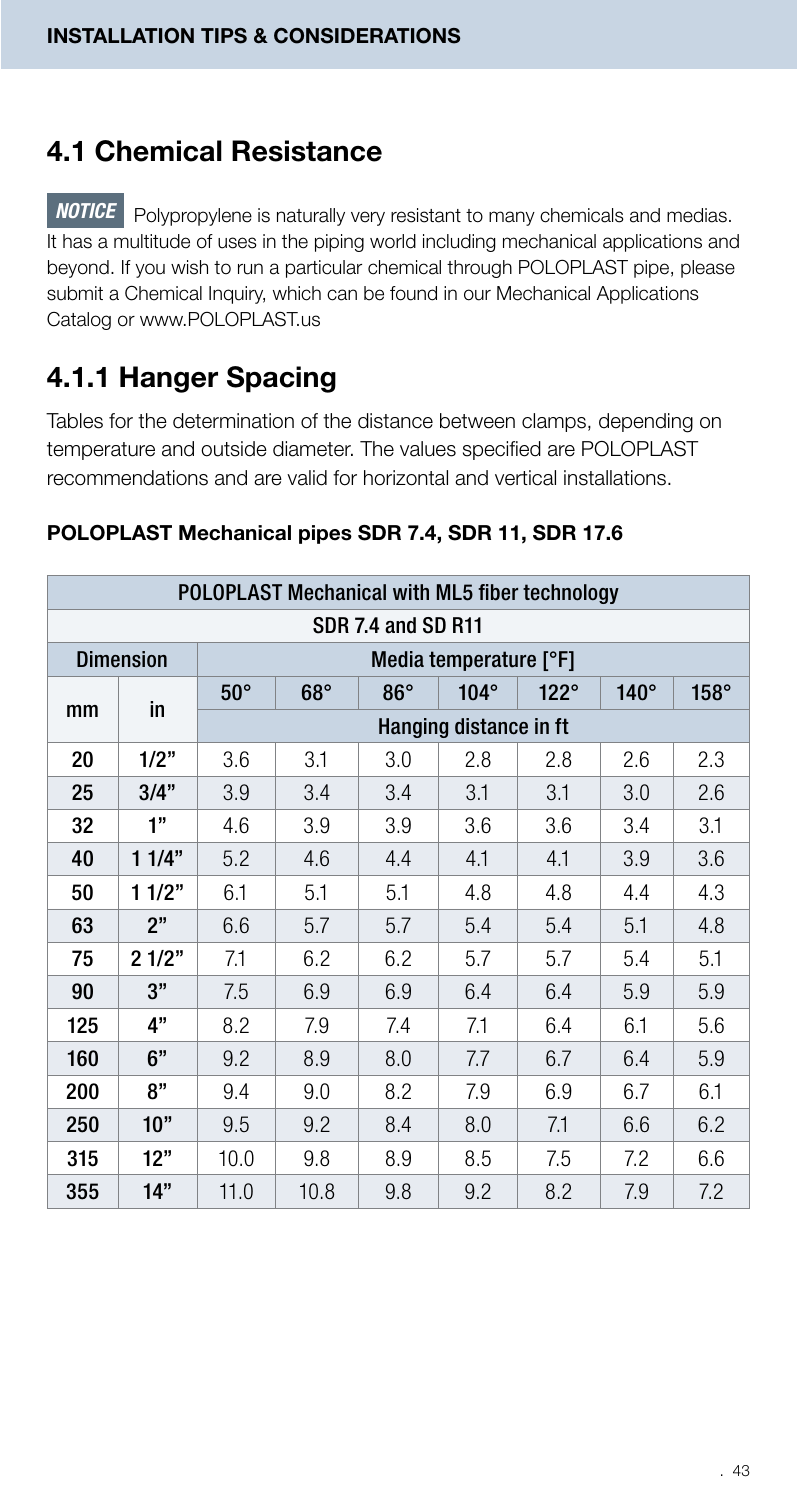| POLOPLAST Mechanical with ML5 fiber technology |                  |            |            |            |                        |             |             |             |  |  |
|------------------------------------------------|------------------|------------|------------|------------|------------------------|-------------|-------------|-------------|--|--|
|                                                | <b>SDR 17.6</b>  |            |            |            |                        |             |             |             |  |  |
|                                                | <b>Dimension</b> |            |            |            | Media temperature [°F] |             |             |             |  |  |
| mm                                             | in               | $50^\circ$ | $68^\circ$ | $86^\circ$ | $104^\circ$            | $122^\circ$ | $140^\circ$ | $158^\circ$ |  |  |
|                                                |                  |            |            |            | Hanging distance in ft |             |             |             |  |  |
| 125                                            | 4"               | 7.4        | 7.1        | 6.6        | 6.3                    | 5.8         | 5.5         | 5.0         |  |  |
| 160                                            | 6"               | 8.3        | 8.0        | 7.2        | 6.9                    | 6.1         | 5.8         | 5.3         |  |  |
| 200                                            | 8"               | 8.4        | 8.1        | 7.4        | 7.1                    | 6.2         | 6.1         | 5.5         |  |  |
| 250                                            | 10"              | 8.6        | 8.3        | 7.5        | 7.2                    | 6.3         | 5.9         | 5.6         |  |  |
| 315                                            | 12"              | 9.0        | 8.9        | 8.0        | 7.7                    | 6.8         | 6.5         | 5.9         |  |  |
| 355                                            | 14"              | 9.9        | 9.7        | 8.9        | 8.3                    | 7.4         | 7.1         | 6.5         |  |  |

With POLOPLAST Mechanical pipes, you need around 30% fewer clamps compared to an installation with standard plastics without fiber reinforcement.

#### Example:

POLOPLAST Mechanical pipe 1½ in., medium temperature 104° F mounting distance  $= 4.8$  in.

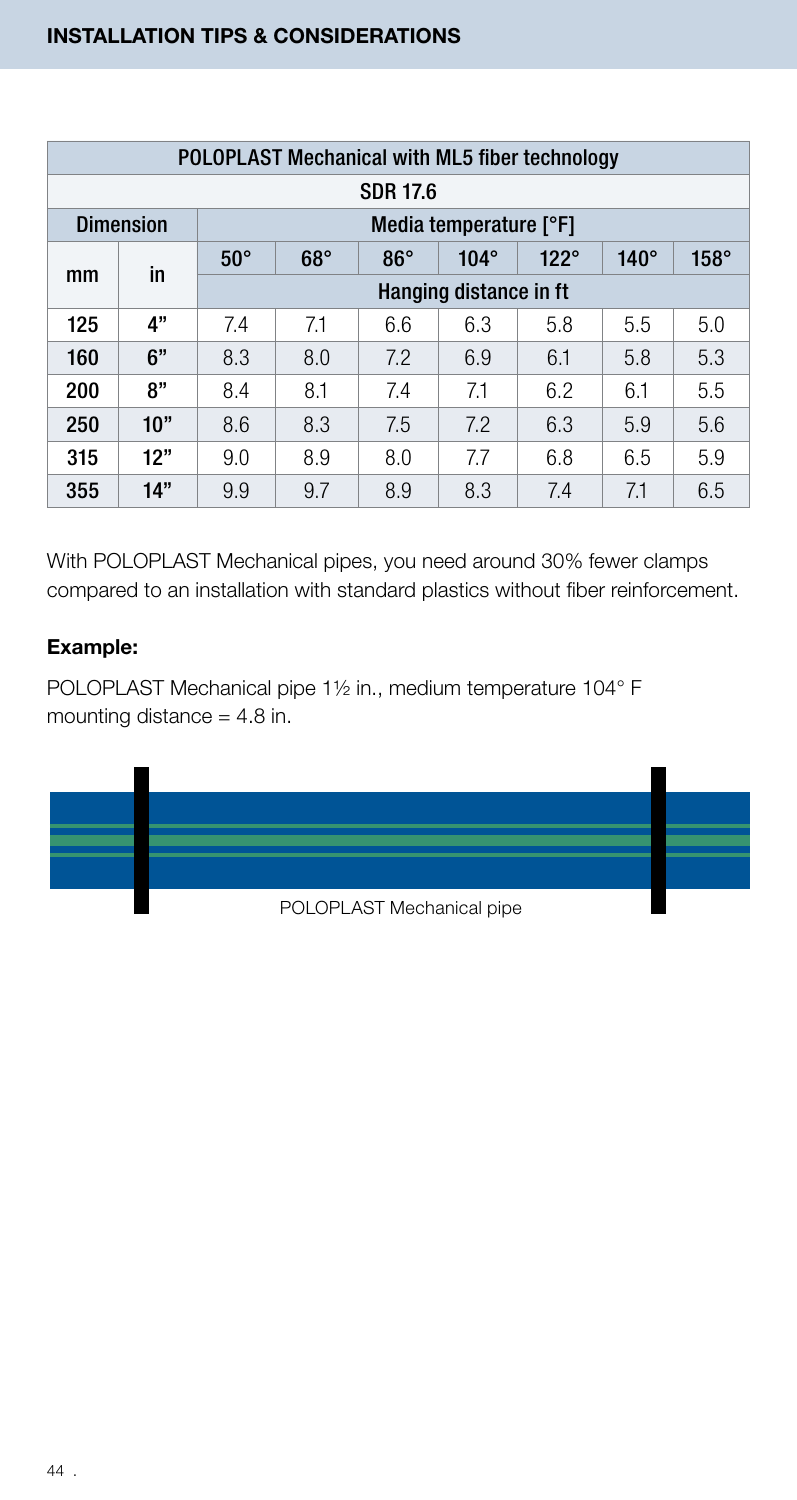#### Placing the pipes

Installing pipe in ceiling and wall supports

- Use of fixed and sliding clamps is mandatory to control expansion.
- If the linear length of a run exceeds 130 feet, an expansion control of some form must be employed.
- Inline supports increase linear fortitude of the pipe, especially in small diameters.

Installing pipe in a vertical shaft

- All hangers/clamps must be fixed.
- The distance between fixed points must not be greater than 10 feet.
- It is recommended to position clamps at each lateral branch run.
- With the amount of fixed points on a vertical riser, expansion controls are not required.







Installing pipe embedded in cement, concrete, or subterranean

- The friction forces that occur prevent expansion of the pipe.
- Resulting tensions are absorbed by the pipe material.
- Due to low expansion forces, the embedment material will not be damaged.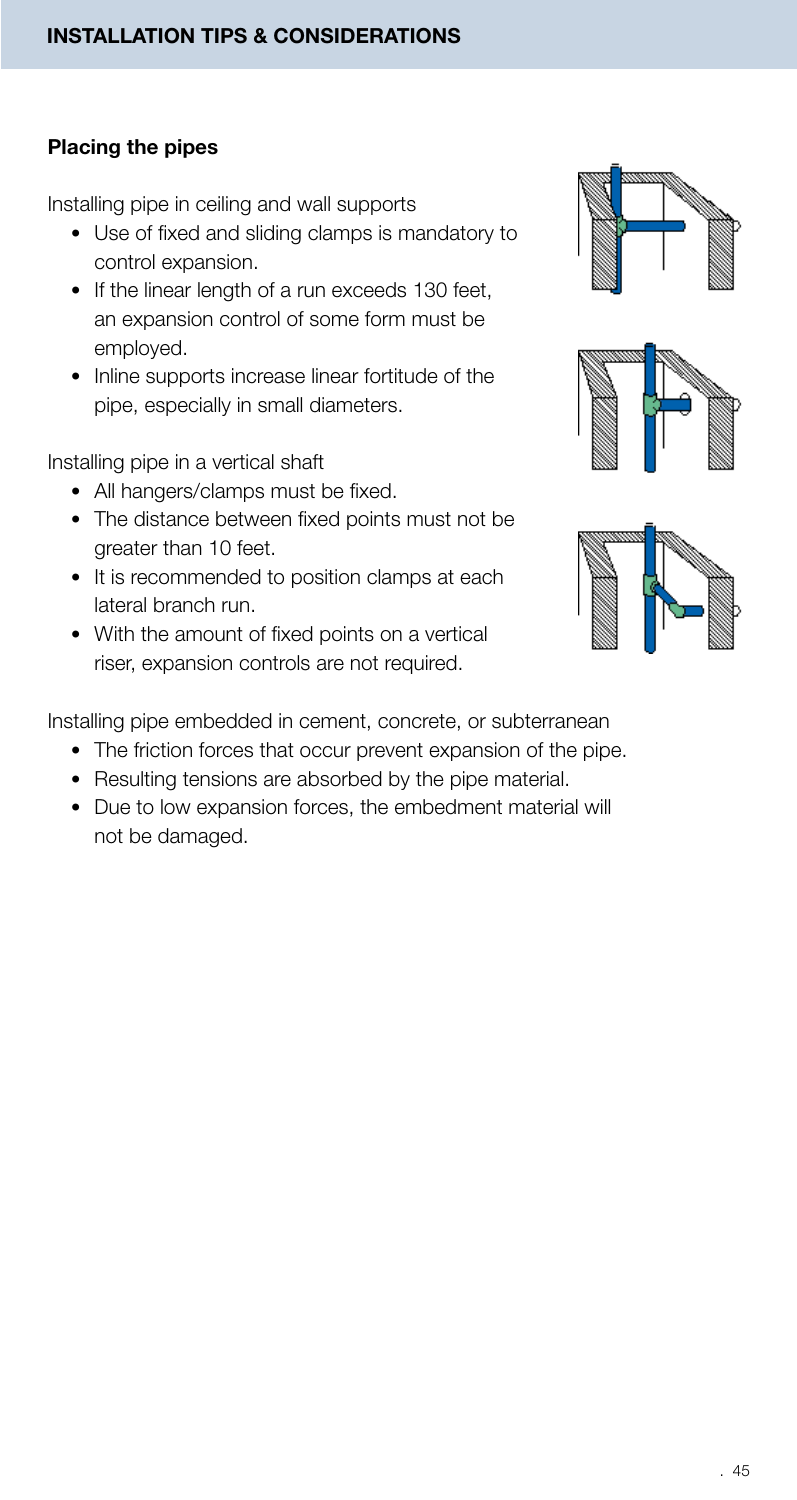### 4.1.2 Linear Expansion, Calculation

#### Length variation

Like all materials, changes in the length of pipes are dependent on the increasing temperature of the pipe material. This temperature change can be caused by different installation and operating temperatures, as well as varying media temperatures. The potential variation in length must be taken into account at the time of installation.

If the operating temperature is higher than the installation temperature, the pipe will elongate. If the media temperature (e.g. cold water) is lower than the installation temperature, the calculation will result in a reduction in length.

The following factors must be considered in the calculation of the variation in length:

- Installation temperature
- Operating temperatures (media temperatures)
- Temperature difference between installation and operating temperatures
- Coefficient of linear expansion
- Pipe length

The coefficient of linear expansion  $\alpha$  are:

- PP-R monolayer
- POLOPLAST fiber pipe

The formula for the calculation of the variation in length is:

$$
\alpha = 1.0 \times 10^{-3} \frac{\text{in}}{\text{ft} \times \Delta^{\circ} \text{F}}
$$

$$
\alpha = 2.533 \times 10^{-4} \frac{\text{in}}{\text{ft} \times \Delta^{\circ} \text{F}}
$$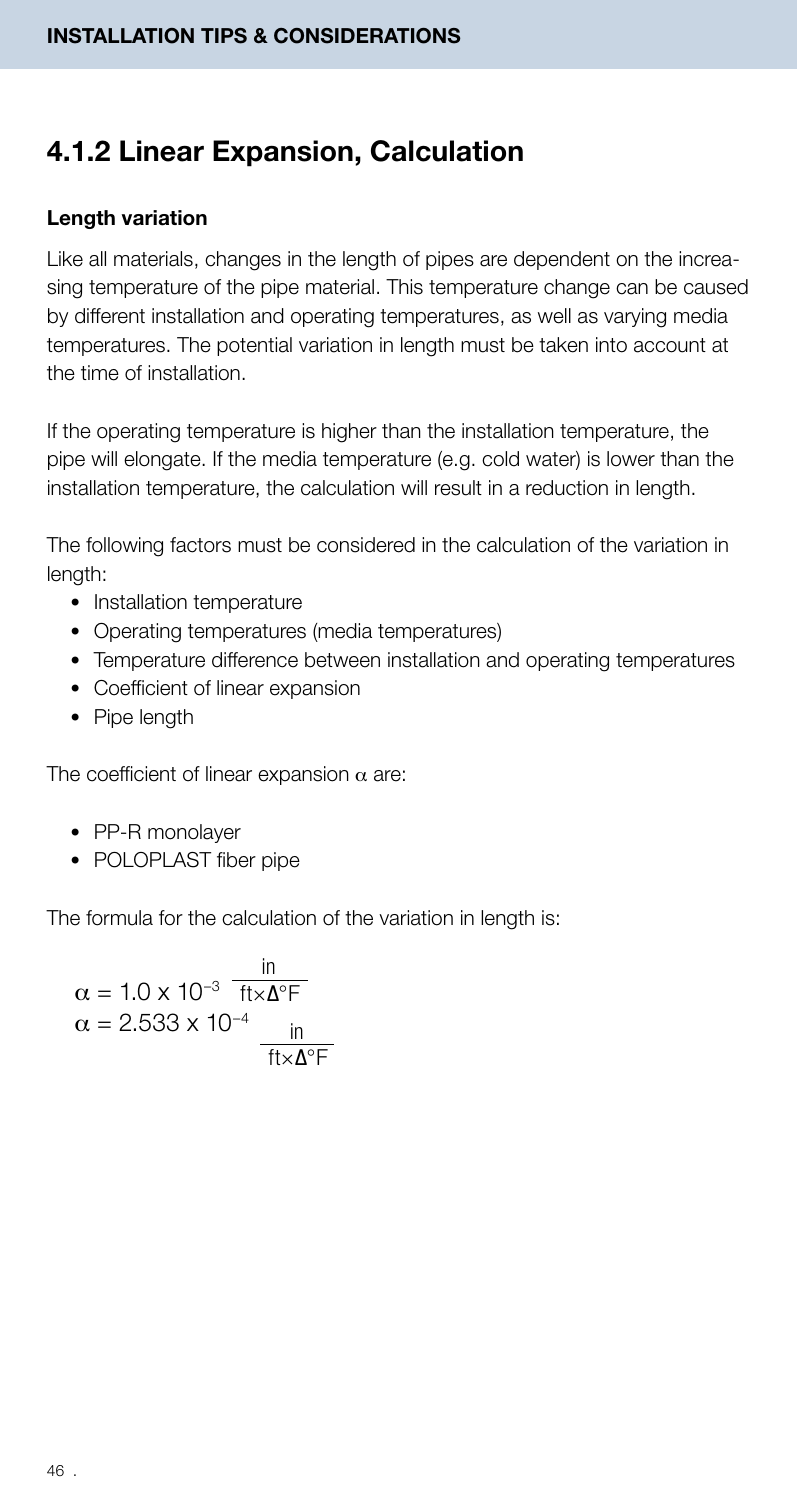|          | $\Delta L = \alpha \times I_0 \times \Delta T$                                                |                            |
|----------|-----------------------------------------------------------------------------------------------|----------------------------|
| ΛL       | variation in length                                                                           | inch                       |
|          | pipe length prior to temperature change                                                       | feet                       |
| $\alpha$ | length variation coefficient                                                                  | inch<br>feet $x \wedge$ °F |
|          | maximum occurring temperature<br>difference between installation and operating<br>temperature | °F                         |

#### Example:

POLOPLAST Mechanical pipe Length  $= 33$  ft Assembly temperature: 70° F Working temperature: 104° F

> Calculation: ΔL = 2.533 × 10-4 x 33 ft x (104°F – 70°F) in  $\Delta L = 0,284$  in. ft×Δ°F

|                   | POLOPLAST Mechanical with ML5 fiber technology |              |            |                       |            |            |            |             |
|-------------------|------------------------------------------------|--------------|------------|-----------------------|------------|------------|------------|-------------|
| Pipe              | Temperature difference [°F]                    |              |            |                       |            |            |            |             |
| length            | $10^{\circ}$                                   | $20^{\circ}$ | $30^\circ$ | $40^{\circ}$          | $50^\circ$ | $60^\circ$ | $80^\circ$ | $100^\circ$ |
| (f <sup>t</sup> ) |                                                |              |            | Linear expansion (in) |            |            |            |             |
| 10                | 0.0                                            | 0.1          | 0.1        | 0.1                   | 0.1        | 0.2        | 0.2        | 0.3         |
| 20                | 0.1                                            | 0.1          | 0.2        | 0.2                   | 0.3        | 0.3        | 0.4        | 0.5         |
| 30                | 0.1                                            | 0.2          | 0.2        | 0.3                   | 0.4        | 0.5        | 0.6        | 0.8         |
| 40                | 0.1                                            | 0.2          | 0.3        | 0.4                   | 0.5        | 0.6        | 0.8        | 1.0         |
| 50                | 0.1                                            | 0.3          | 0.4        | 0.5                   | 0.6        | 0.8        | 1.0        | 1.3         |
| 60                | 0.2                                            | 0.3          | 0.5        | 0.6                   | 0.8        | 0.9        | 1.2        | 1.5         |
| 70                | 0.2                                            | 0.4          | 0.5        | 0.7                   | 0.9        | 1.1        | 1.4        | 1.8         |
| 80                | 0.2                                            | 0.4          | 0.6        | 0.8                   | 1.0        | 1.2        | 1.6        | 2.0         |
| 90                | 0.2                                            | 0.5          | 0.7        | 0.9                   | 1.1        | 1.4        | 1.8        | 2.3         |
| 100               | 0.3                                            | 0.5          | 0.8        | 1.0                   | 1.3        | 1.5        | 2.0        | 2.5         |
| 150               | 0.4                                            | 0.8          | 1.1        | 1.5                   | 1.9        | 2.3        | 3.0        | 3.8         |
| 200               | 0.5                                            | 1.0          | 1.5        | 2.0                   | 2.5        | 3.0        | 4.1        | 5.1         |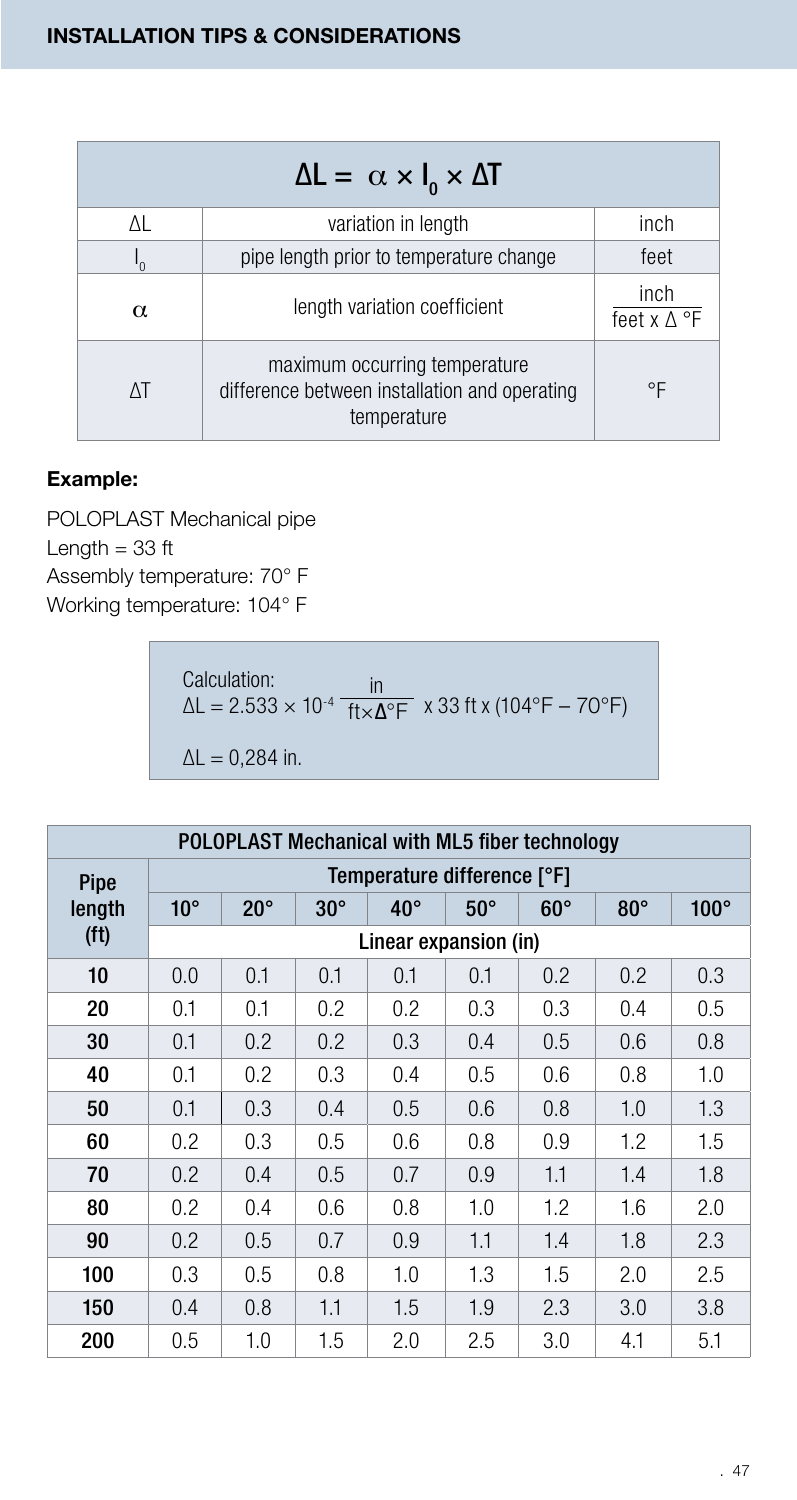#### Expansion Compensation

**NOTICE** Variations in length caused by temperature differences must be taken into account during the planning stage to prevent subsequent damage to pipelines, fastening elements, and the building structure. In order to keep the occurring stress impacts within acceptable ranges, the variation in length must be compensated appropriately. There are two options available to achieve this compensation:

- Expansion compensation using bending legs and U-pipe bends (natural expansion compensation)
- Expansion compensation using compensators (artificial expansion compensation)

In most cases, directional changes in the pipe routing can be utilized to absorb the variation in length. Should the directional changes not be sufficient, a Upipe bend must be used.

It is important to bear in mind that the outlets distributed throughout the line system can also influence the variation in length, or may be negatively affected themselves by the variation in length.

Please refer to the manufacturers of the compensators for more information on the expansion compensation provided by compensators.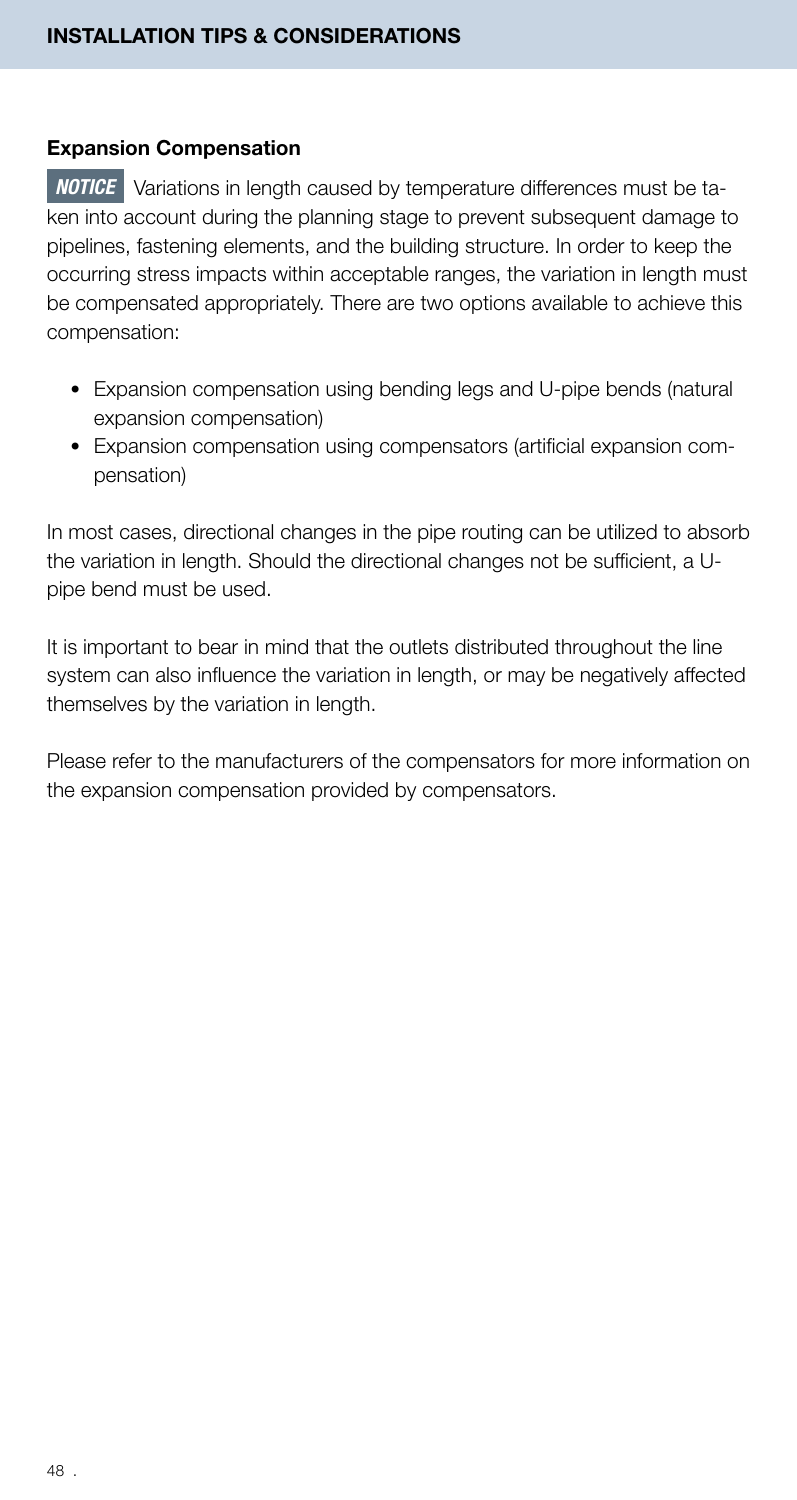#### Bending legs

In order to determine the specific direction in which the expansion compensation is steered, the directional change is installed between two fixed points. Generally, the pipes are arranged in right angles at the points where the direction changes. A variation in the length of one leg produces bending in the other leg. Provided that all legs are of a sufficient length to prevent the resulting flexural strain from becoming too great, the system can flexibly absorb the variation in length.

| $I_{\rm B}$ = K $\times$ V d $\times$ $\Delta$ L |      |
|--------------------------------------------------|------|
| length of the bending leg                        | inch |
| material-dependent constant (2.98* for PP)       |      |
| outside pipe diameter                            | mm   |
| variation in length                              | inch |

\*includes metric to imperial conversion factor

Sample calculation: Pipe outside diameter 75 mm Variation in length 3.3 in.

l  $B_{\rm B} = 2.98 \times \sqrt{75} \text{ mm} \times 3.3 \text{ in}$ l  $_{\rm B}$  = 46.9 in.



FP = Fix Point GL = Gliding Point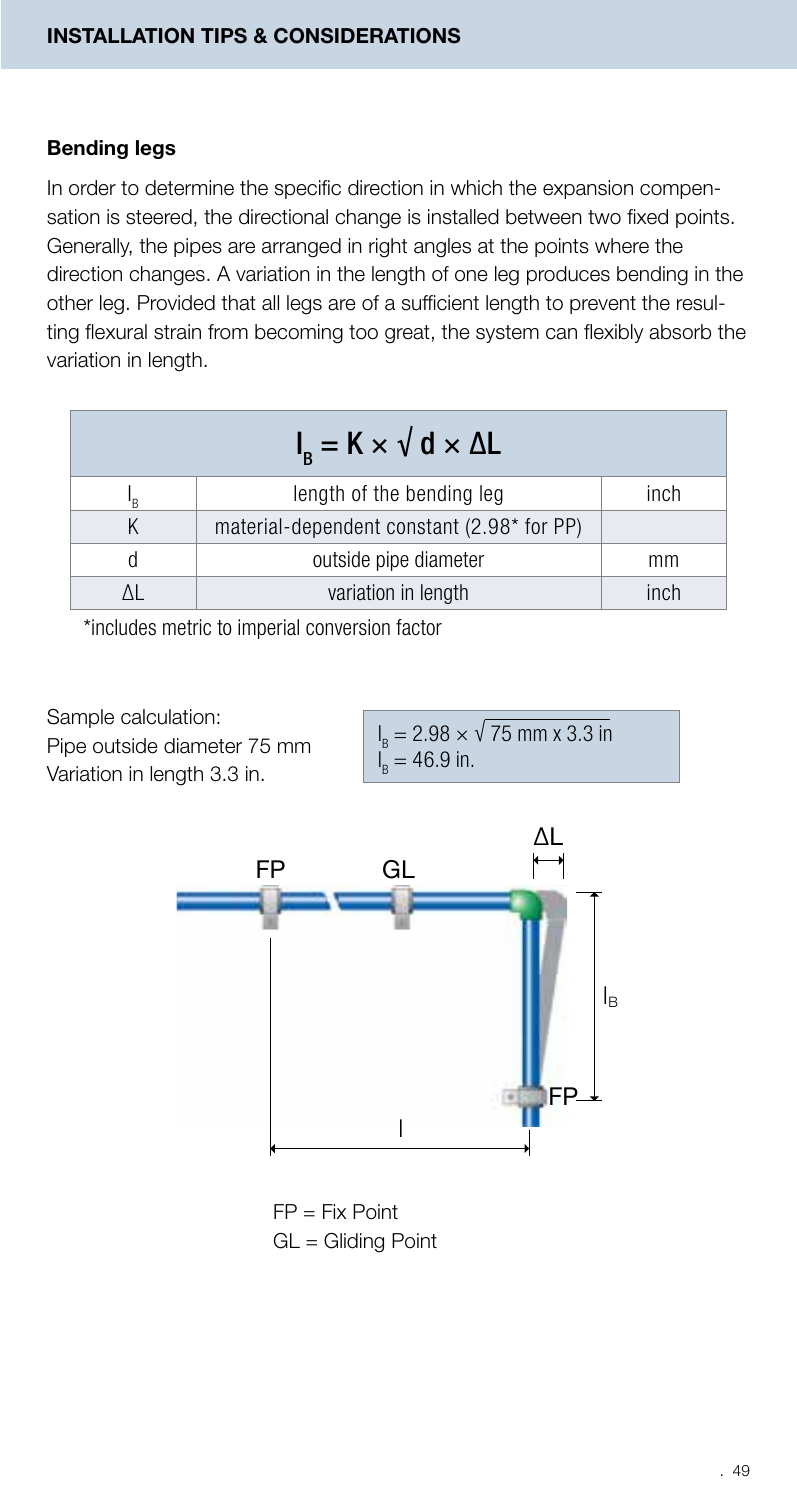#### Expansion Loop

If it is not possible to compensate for the variation in length by introducing directional changes into the pipe routing, an expansion loop must be used instead.

For the implementation of the expansion bend, the length  $I_B$  of the bending leg and the width  $b_{\text{min}}$  of the expansion bend must be considered. It is advisable to position the expansion bend in such a way that the lengths  $I_1$  and  $I_2$  are equal.

|     | $b_{\min} = 2 \times \Delta L + SA$ |  |
|-----|-------------------------------------|--|
| min | minimum width of the expansion      |  |
|     | variation in length                 |  |
|     | safety clearance $= 6$              |  |

Sample calculation: Variation in length  $\Delta L = 3.3$  in.

 $b_{\min} = 2 \times 3.3$  in + 6 in.  $b_{\min} = 12.6$  in.



FP = Fix Point GL = Gliding Point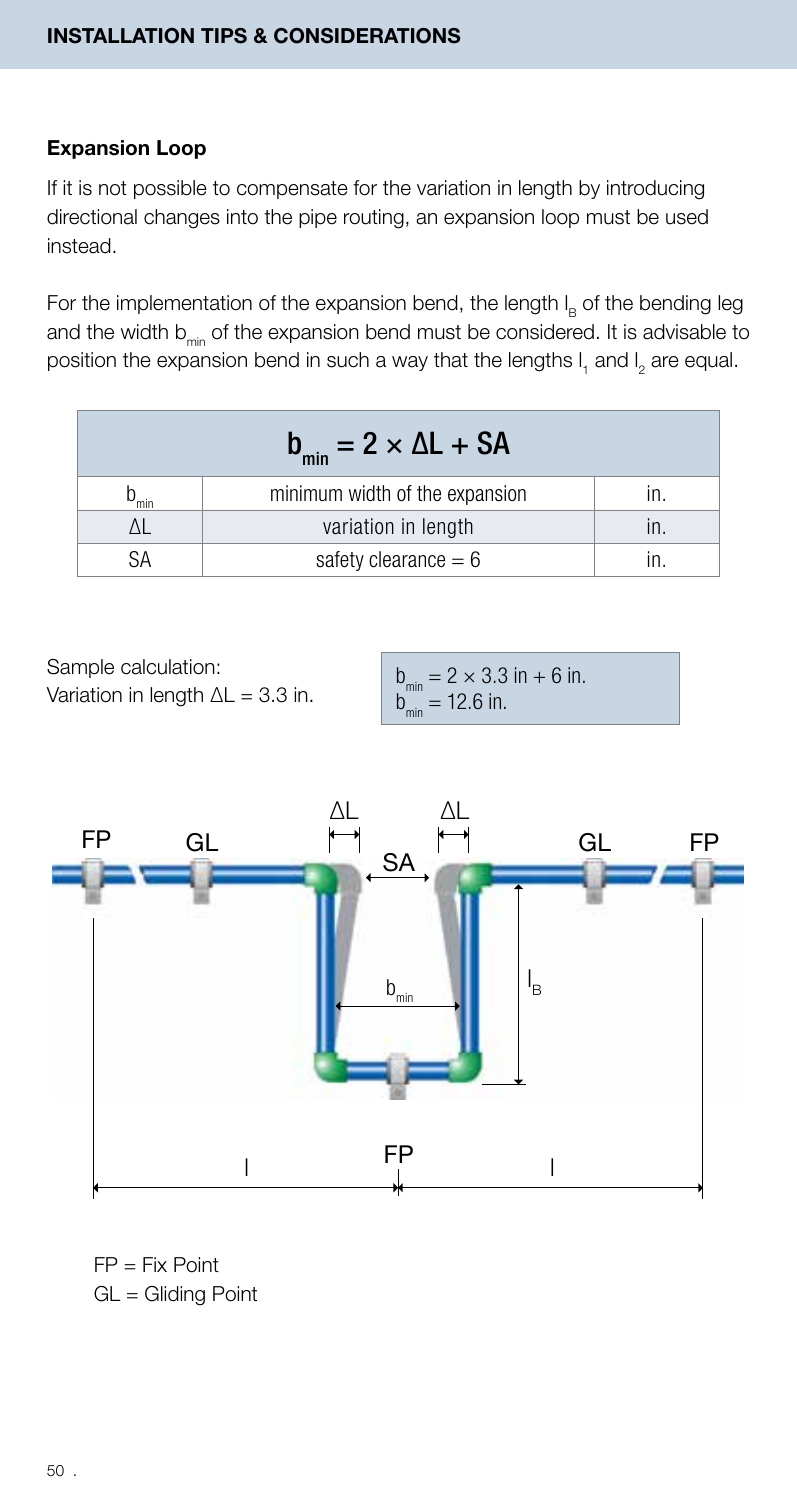### 4.1.3 Flanging and Torque Specs

When joining flange faces of any material type, a robust and effective seal can only be achieved if sufficient compressive forces are transmitted to the flange stub end via the carbon steel backing flange ring. These compressive forces must be of sufficient magnitude to overcome fluctuating hydrostatic and temperature generated forces encountered during the lifetime of the joint. In assembling the flange adapters, gasket and backing flange rings it is extremely important to ensure cleanliness and true alignment of all mating surfaces. The correct bolt tightening procedure must also be followed, and allowance made for the stress relaxation characteristics of the plastic stub ends.

#### Tightening the bolts

- Plastic flanges require gradual, even bolt tightening.
- To ensure even distribution of stresses in the fully installed flange, tighten the bolts in a star pattern as described in ANSI B16.5:



• To ensure even distribution of stresses and a uniform seal, tighten the bolts to a third of the torque rating using a star pattern, then repeat the star pattern, and so on up to the maximum torque value.



#### PRO TIP

A final tightening after 24 hours is recommended, when practical, to ensure that any bolts that have loosened due to relaxation of the polymer are fully engaged.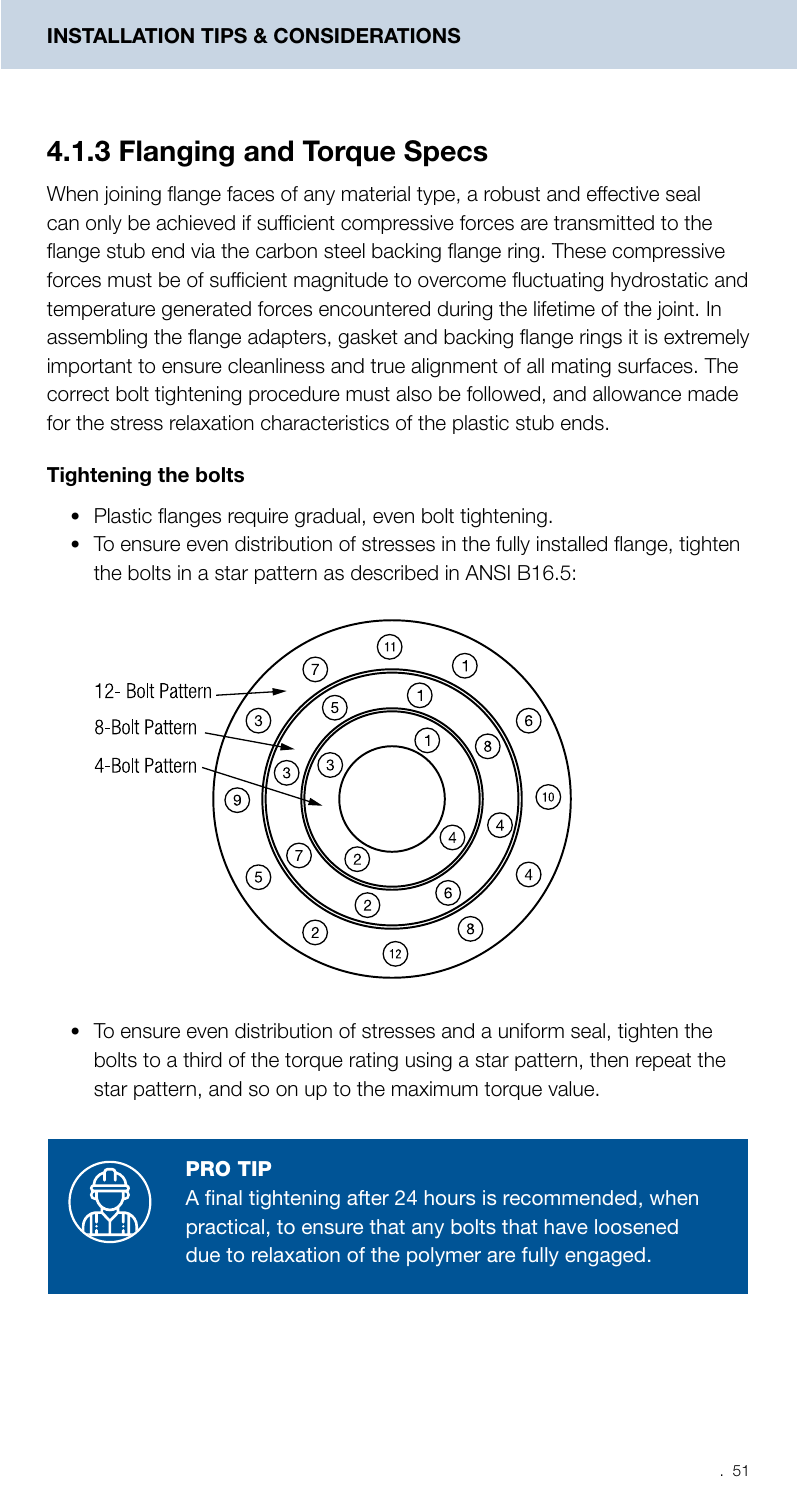| <b>Recommended Flange Bolt Torque</b> |            |                          |                                 |  |
|---------------------------------------|------------|--------------------------|---------------------------------|--|
| Flange size<br>(inch)                 | 0D<br>(mm) | ANSI 150 bolt<br>pattern | Flat gasket,<br>unlubed (ft-lb) |  |
| 2"                                    | 63         | 4                        | 35                              |  |
| 21/2"                                 | 75         | 4                        | 50                              |  |
| 3"                                    | 90         | 4                        | 60                              |  |
| 4"                                    | 125        | 8                        | 40                              |  |
| 6"                                    | 160        | 8                        | 60                              |  |
| 8"                                    | 200        | 8                        | 70                              |  |
| 10"                                   | 250        | 12                       | 75                              |  |
| 12"                                   | 315        | 12                       | 90                              |  |
| 14"                                   | 355        | 12                       | 90                              |  |

• POLOPLAST recommends using a full-face flat gasket (black EPDM) for most applications. For special chemical applications please check the resistance of the gaskets. The gasket should have an inside diameter consistent with the ID of the flange adapter.

### 4.1.4 Direct Bury and Pull Force

Trenchless applications are a growing field. POLOPLAST Mechanical pipe systems can be used underground.

#### Direct Bury

• In applications where the pipe needs to be buried in soil, sand, or concrete, PP-R is safe, non-leaching, and resistant to crushing or damage. POLOPLAST Mechanical pipe can be used for directional boring, if a properly sized pulling head is used.

#### Pull Force

#### *NOTICE*

- The proceeding table provides maximum pull forces allowed on POLO-PLAST Mechanical PP-R pipes, assuming a material temperature of 70° F and short term tensile load time of no more than one hour. A load cell should be used to control the pulling force.
- Exceeding the calculated safe pull force may result in pipe damage.
- To avoid excess drag and snag, removing the butt fusion bead is allowed and encouraged.
- Contact POLOPLAST America for bead removal tooling options.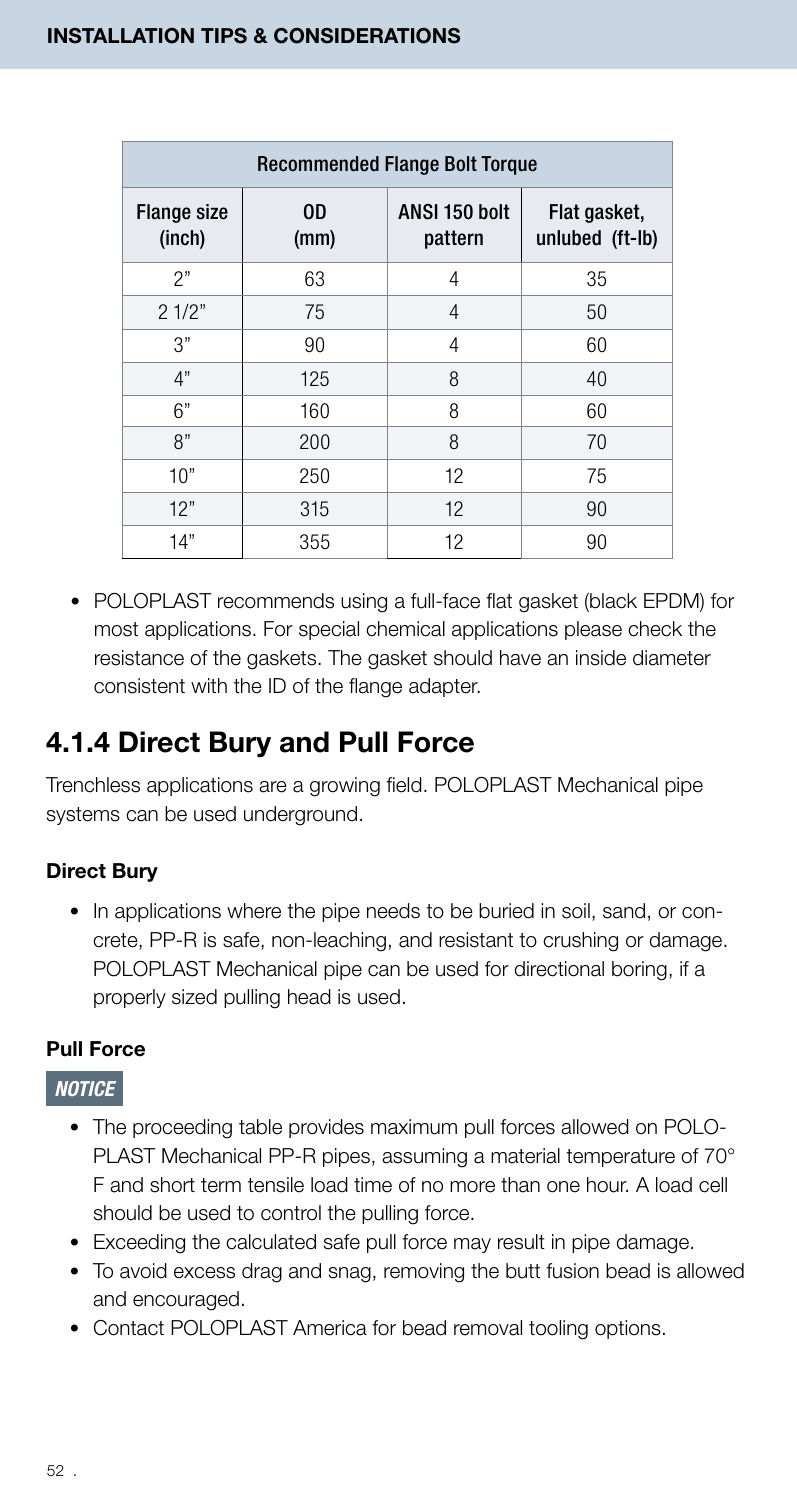| Maximum Safe Pull Force for PP-R Mechanical pipe (70° F:1h) |     |                      |                 |
|-------------------------------------------------------------|-----|----------------------|-----------------|
| <b>Dimension</b>                                            |     | Max. pull force (lb) |                 |
| inch                                                        | mm  | <b>SDR 11</b>        | <b>SDR 17.6</b> |
| 4"                                                          | 125 | 7,622                | 4,927           |
| 6"                                                          | 160 | 12,494               | 8,082           |
| 8"                                                          | 200 | 19,474               | 12,654          |
| 10"                                                         | 250 | 30,367               | 19,707          |
| 12"                                                         | 315 | 44,352               | 28,796          |
| 14"                                                         | 355 | 56,281               | 36,449          |

- 1. Pulling pipe at elevated temperature—multiply the value in the table by 0.87 at 85° F, by 0.74 at 105° F, by 0.61 at 120° F.
- 2. Pipe is under tension for over 1 h multiply by 0.95 for pull tension duration up to 12 h, by 0.91 for pull tension duration up to 24 hours.

### 4.1.5 Bend Radius

POLOPLAST does not recommend bending POLOPLAST PP-R pipes as a means of making a change in direction, as fittings are designed for this purpose.

In the instance the decision is made to bend the pipe, the pipe may be bent or bowed a maximum bending radius of 100 times the fiber pipe outside diameter.

|                |                         | <b>Installation Temperature</b> |
|----------------|-------------------------|---------------------------------|
|                |                         | $\approx$ 20° C / 70° F         |
| Minimum        | PP-R single layer pipes | $50 \times d$                   |
| bending radius | PP-R fiber pipes        | $100 \times d$                  |

 Observe appropriate safety precautions during field bending. *NOTICE*

Please contact our sales and/or technical team to assist you in cases of these specific application.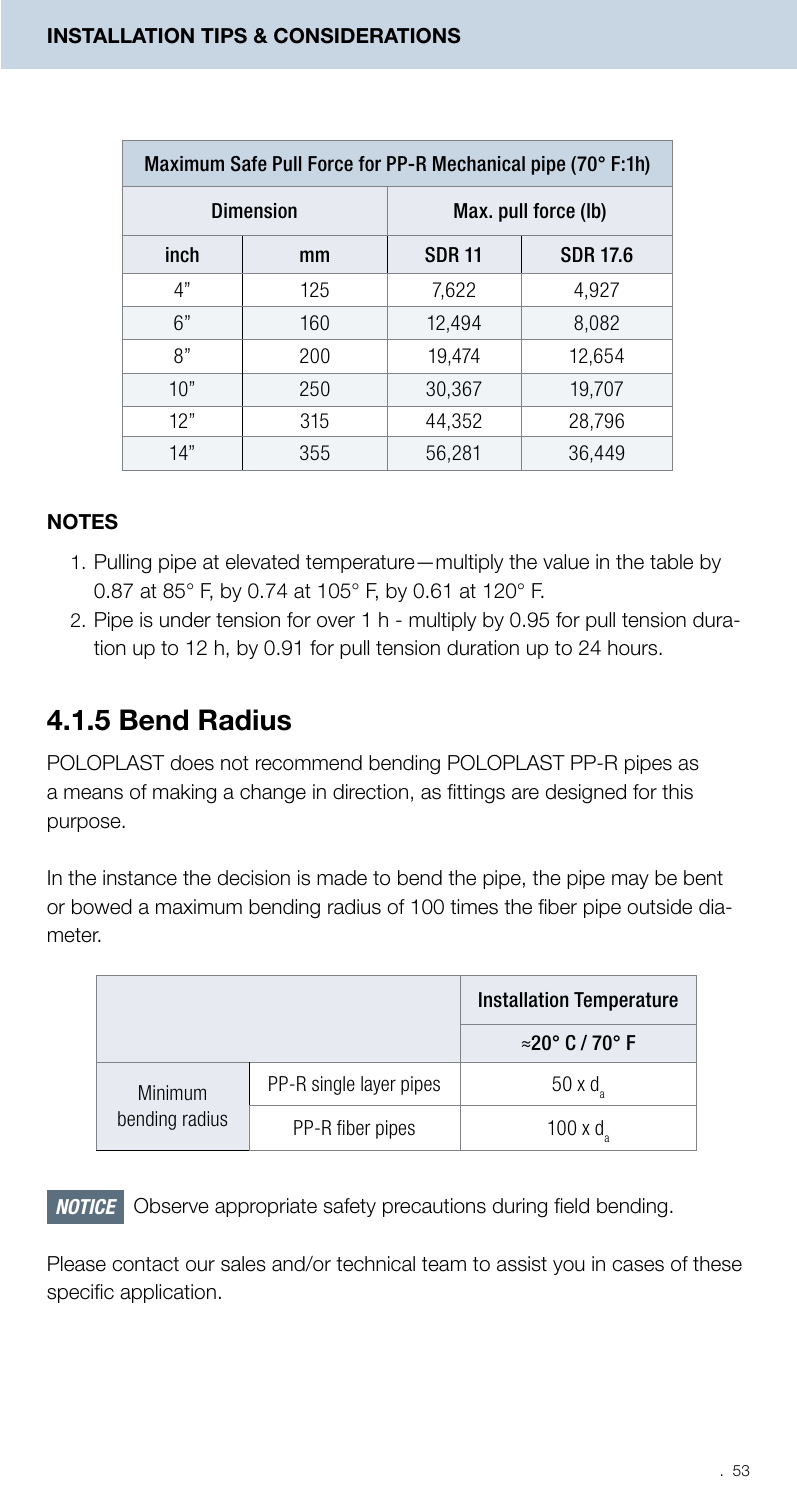### 4.1.6 Additional Information

Because PP-R/RCT is a nonbrittle thermoplastic, the natural characteristics of the material and the process through which it is joined allows the installer fewer concerns than some traditional systems.

### 4.1.6.1 Thrust Blocking

POLOPLAST Mechanical pipes and heat fused fittings do not require thrust blocks to restrain the longitudinal loads resulting from pipe pressurization. Because fittings are part of the monolithic structure, no thrust blocks are needed to keep the fittings from separating from the PP-R pipe.

### 4.1.6.2 Water Hammer

Combining the natural PP-R/RCT noise attenuation, the ability to absorb forces of surge pressure, and the fact that the flow velocity in mechanical applications are low (often between 1 and 4 ft/s, based on size) water hammer and noise generation is not normally an issue with POLOPLAST Mechanical pipes.

### 4.1.6.3 Vibration

Due to the natural ability of PP-R to absorb vibration, isolators/supports are not required if the pipe is not anchored off the pump.

### 4.1.6.4 UV

**NOTICE** All plastics are subject to eventual effect from ultraviolet radiation. This is the case for POLOPLAST as well. Pipes and fittings must not be exposed to UV radiation for more than 4 months as this could reduce their durability and capabilities. Generally, mechanical heating/cooling pipes installed in UV exposed conditions will already require insulation for code approval, so extra measures may not be required.

In an installation requiring exposed pipe, POLOPLAST UV pipe is the only 100% PP-R pipe designated for UV. Contact POLOPLAST America for further information.

### 4.1.6.5 Flushing

As with any other piping system, PP-R/CT systems require complete and thorough flushing prior to start up.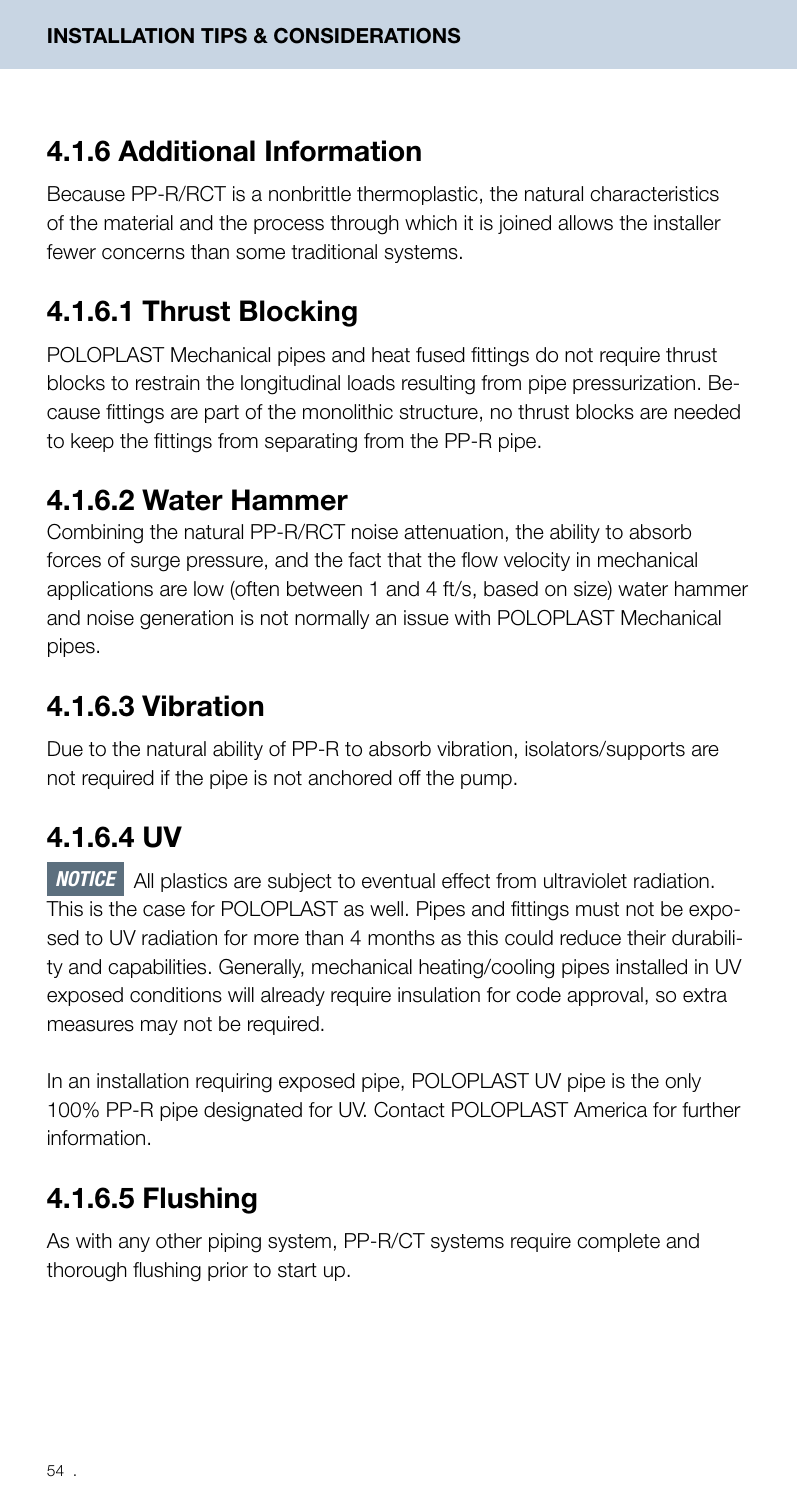### 4.1.6.6 Freezing

*NOTICE* POLOPLAST pipes and fittings are not designed to have frozen material inside them. All measures should be taken to avoid freezing. However, the natural flexion and absorptive properties of PP-R/CT pipe walls makes it resistant to the axial forces of temporary freezing.

### 4.2 Quick Check (Circle the correct answers)

| 1. Before using chemicals in a PP-R system, it is recommended to submit a:                 |                     |                         |  |  |
|--------------------------------------------------------------------------------------------|---------------------|-------------------------|--|--|
| Sacrifice                                                                                  | \$100 bill          | Inquiry form            |  |  |
| 2. Compared to steel pipe, hanging POLOPLAST Mechanical PP-R pipe will require:            |                     |                         |  |  |
| More support                                                                               | Less support        | The same support        |  |  |
| 3. If the linear length of one run exceeds 130 ft, some form of expansion control must be: |                     |                         |  |  |
| Considered                                                                                 | Employed            | Drawn                   |  |  |
| 4. When installing vertically, a fixed point must be installed every:                      |                     |                         |  |  |
| 10 yards                                                                                   | 10 feet             | 10 furlongs             |  |  |
| 5. POLOPLAST PP-R pipe is suitable for direct bury and concrete embedment:                 |                     |                         |  |  |
| Never                                                                                      | Sometimes           | Always                  |  |  |
| 6. Torqueing a flange connection is important and must be done in this order:              |                     |                         |  |  |
| Habitual                                                                                   | Rotational          | Sequential              |  |  |
| 7. Flushing a PP-R system before start up is required only:                                |                     |                         |  |  |
| When the moon is full                                                                      | During a North wind | On days that end in "y" |  |  |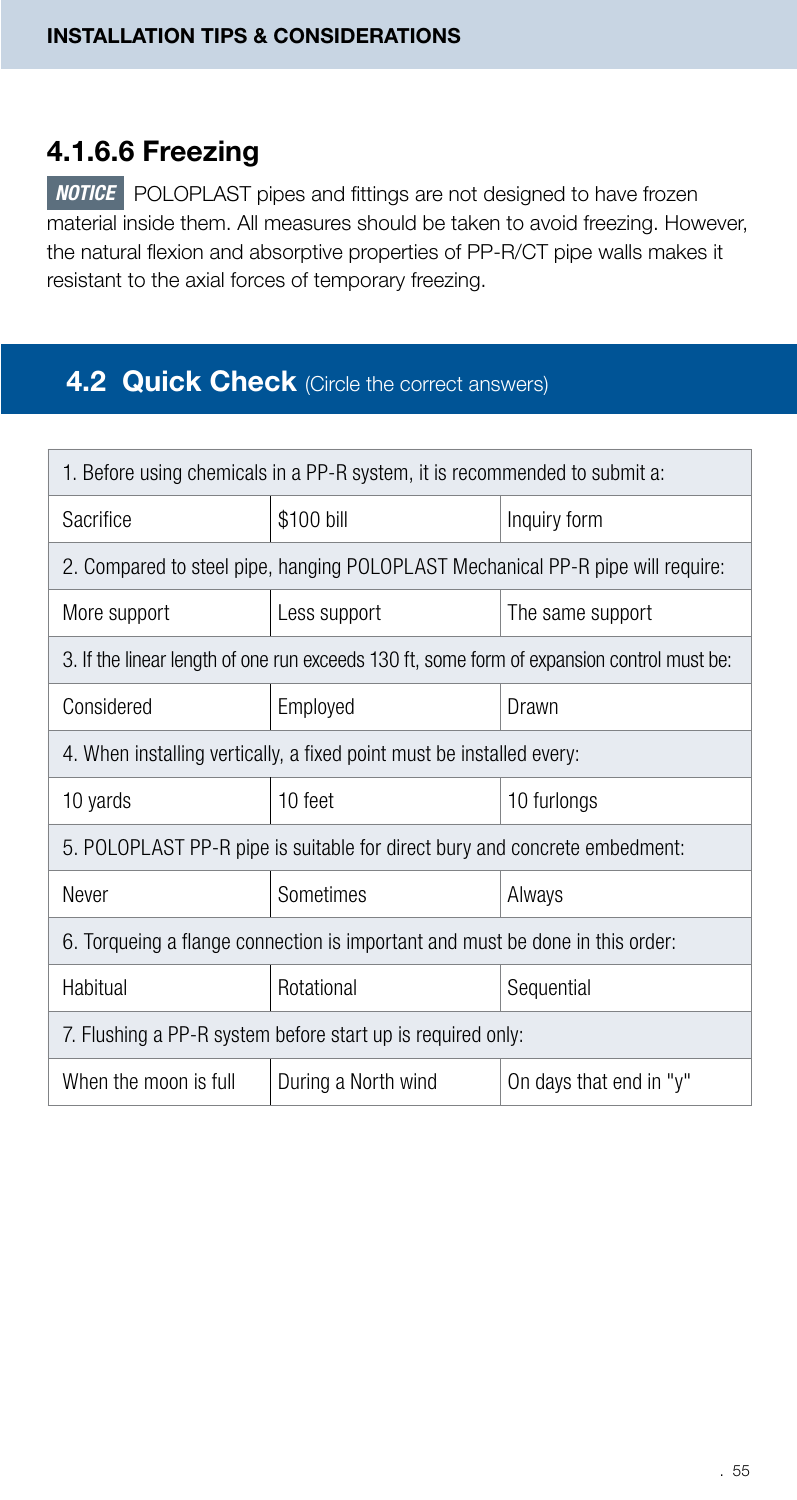### 5.1 Testing Procedure, Protocol, and Reporting/Submission

#### *NOTICE* Pressure tests

Completed installations must be tested for leaks before they are covered or painted. They should be tested with a pressure test. The pressure test can be performed with water or air. The test medium depends on the installed and planned commissioning. If the pipe system is to be left empty after the pressure test, a pressure test with air or inert gas should be performed.

The test medium and results should be documented in a test report. The entire system must undergo a visual check prior to the pressure test. During this check, care should be taken to ensure that the pipelines have been installed professionally.

The pressure test consists of two steps:

- Preliminary test
- Load test

The preliminary test involves checking the system for major errors or leaks. The system will expand and stretch. Once test pressure has been reached and is stable, proceed with the load testing. The load test focuses on checking the system's strength. If only one section of the system is to undergo a pressure test, care must be taken to ensure that any open pipe ends associated with the section concerned have been sealed by means of caps, plugs, or blind flanges. It is also important to ensure that the section has been isolated from the rest of the system using suitable shut-off devices.

If the system or section contains valves and appliances that have not been designed to withstand the test pressures associated with the preliminary/load test, these components will need to be disassembled and fitting pieces used in their place.

The components should not be reinstalled in the system until the pressure test is complete. If the test medium is supplied via a connection with a higher pressure level than the test pressure, then a water-pressure-reducing valve (plus a relief valve, if necessary) must be used to prevent the test pressure being exceeded.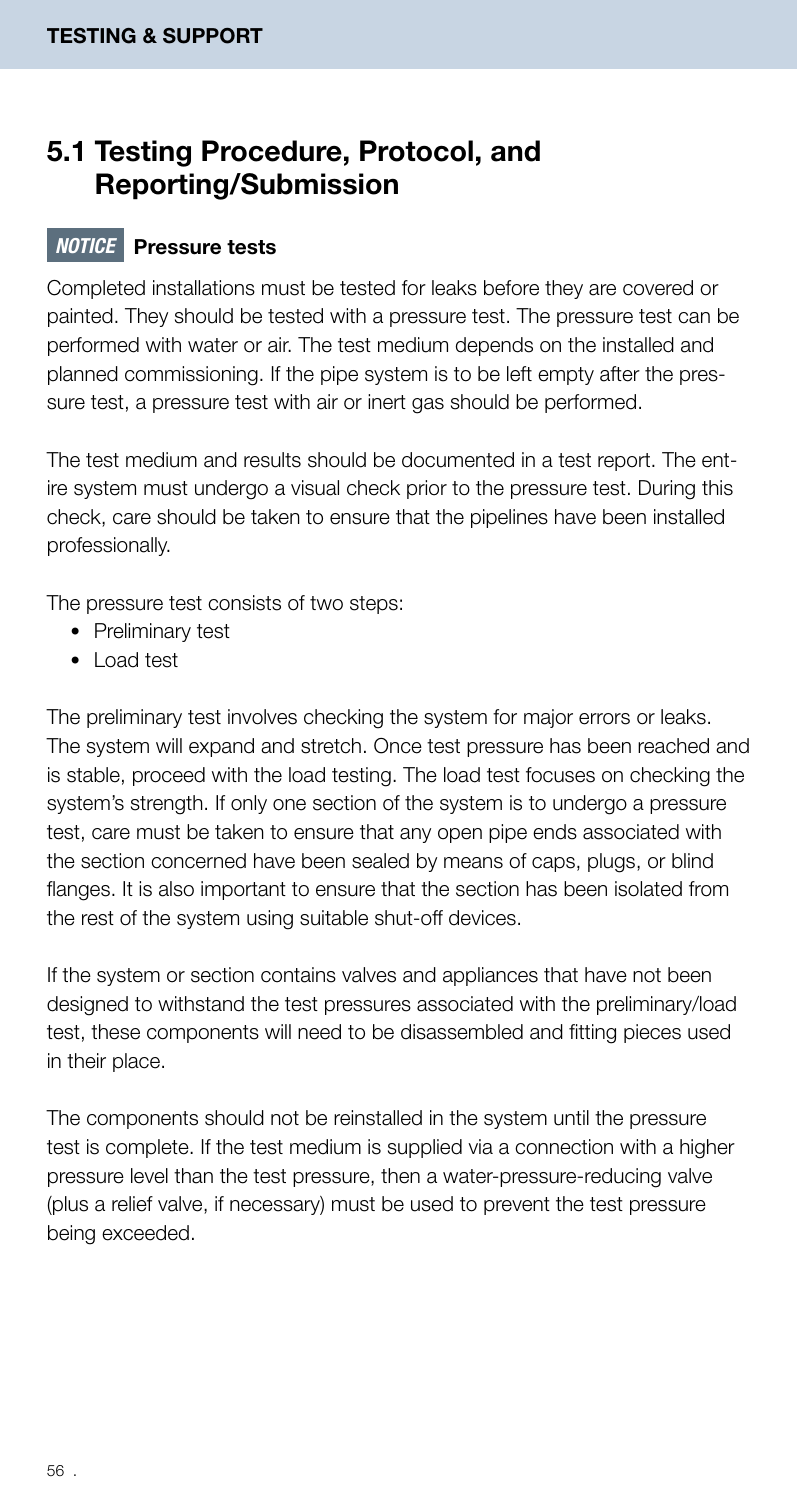As a basic principle, POLOPLAST recommends carrying out the pressure test in sections and performing separate tests if there are different types of piping systems.

The choice of test medium depends on the piping system, the application, and the time when the system is due to be commissioned. As a general guideline, POLOPLAST recommends carrying out the pressure test for non-potable systems like mechanical applications with water.

The pressure-test form on the next page must be understood as a recommendation from POLOPLAST.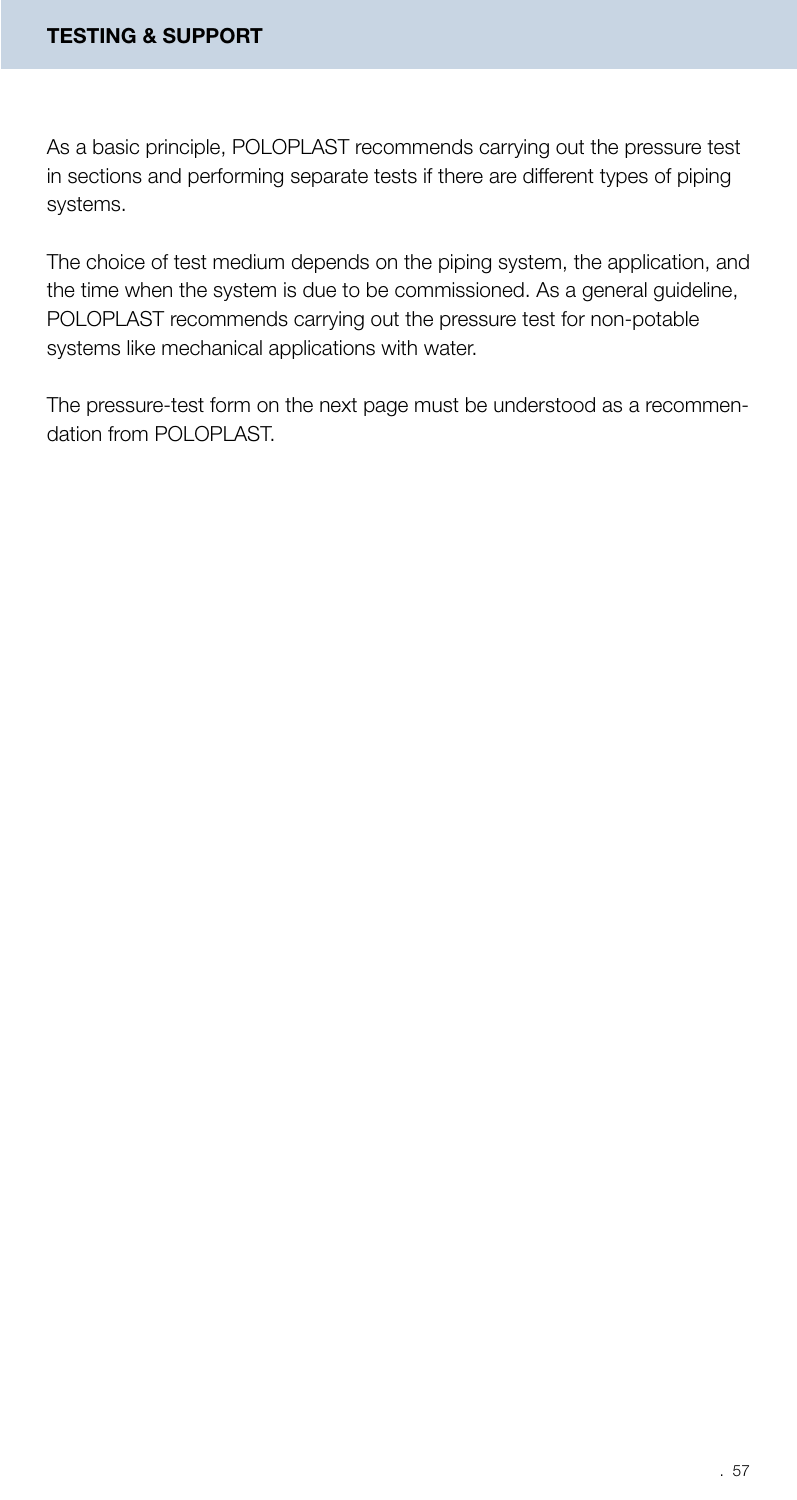### 5.1.1 Pressure Test Form: Water

| Project: the contract of the contract of the contract of the contract of the contract of the contract of the contract of the contract of the contract of the contract of the contract of the contract of the contract of the c |
|--------------------------------------------------------------------------------------------------------------------------------------------------------------------------------------------------------------------------------|
|                                                                                                                                                                                                                                |
|                                                                                                                                                                                                                                |
| Contractor Name: The contractor of the contractor of the contractor of the contractor of the contractor of the contractor of the contractor of the contractor of the contractor of the contractor of the contractor of the con |
|                                                                                                                                                                                                                                |
| Maximum system operating pressure: psi                                                                                                                                                                                         |
| Water temperature _______ °F Ambient temperature _______ °F                                                                                                                                                                    |
| Pressure test carried out as $\Box$ complete system $\Box$ in sections                                                                                                                                                         |
| Preliminary arrangements:                                                                                                                                                                                                      |
| 0<br>All pipes have been sealed by metal plugs, caps, blind plates, or blind                                                                                                                                                   |
| flanges.                                                                                                                                                                                                                       |
| All components within the system that do not meet the required test                                                                                                                                                            |
| pressure have been separated from the pipe system.                                                                                                                                                                             |
| □<br>The system has been filled, flushed, and bled.                                                                                                                                                                            |
| □<br>Installation is done by POLOPLAST trained personnel                                                                                                                                                                       |
| What manufacturer of fusion equipment was used:                                                                                                                                                                                |
| □<br>McElrov $\Box$ Ritmo $\Box$ Widos $\Box$ Other                                                                                                                                                                            |
|                                                                                                                                                                                                                                |

| <b>Pressure Test Procedure</b>                                                        |                                                                                                                                      |                                                                |                                                                |  |
|---------------------------------------------------------------------------------------|--------------------------------------------------------------------------------------------------------------------------------------|----------------------------------------------------------------|----------------------------------------------------------------|--|
| $*$ Test pressure = 150% of operating pressure or<br>150 psi whichever is greater (2) |                                                                                                                                      |                                                                |                                                                |  |
|                                                                                       | Test pressure* psi                                                                                                                   |                                                                |                                                                |  |
| Preliminary<br>Test                                                                   | After bringing up the test pressure the system will expand slightly, so<br>additional pressure may be required to help it stabilize. |                                                                |                                                                |  |
|                                                                                       | Test duration: 130 minutes                                                                                                           | Pressure drop bsi                                              |                                                                |  |
|                                                                                       |                                                                                                                                      | Maximum pressure drop of 7 psi is allowed<br>during 30 minutes |                                                                |  |
| Load Test                                                                             | Test duration: 60 minutes                                                                                                            |                                                                | Pressure drop bsi                                              |  |
|                                                                                       |                                                                                                                                      |                                                                | Maximum pressure drop of 3 psi is allowed<br>during 60 minutes |  |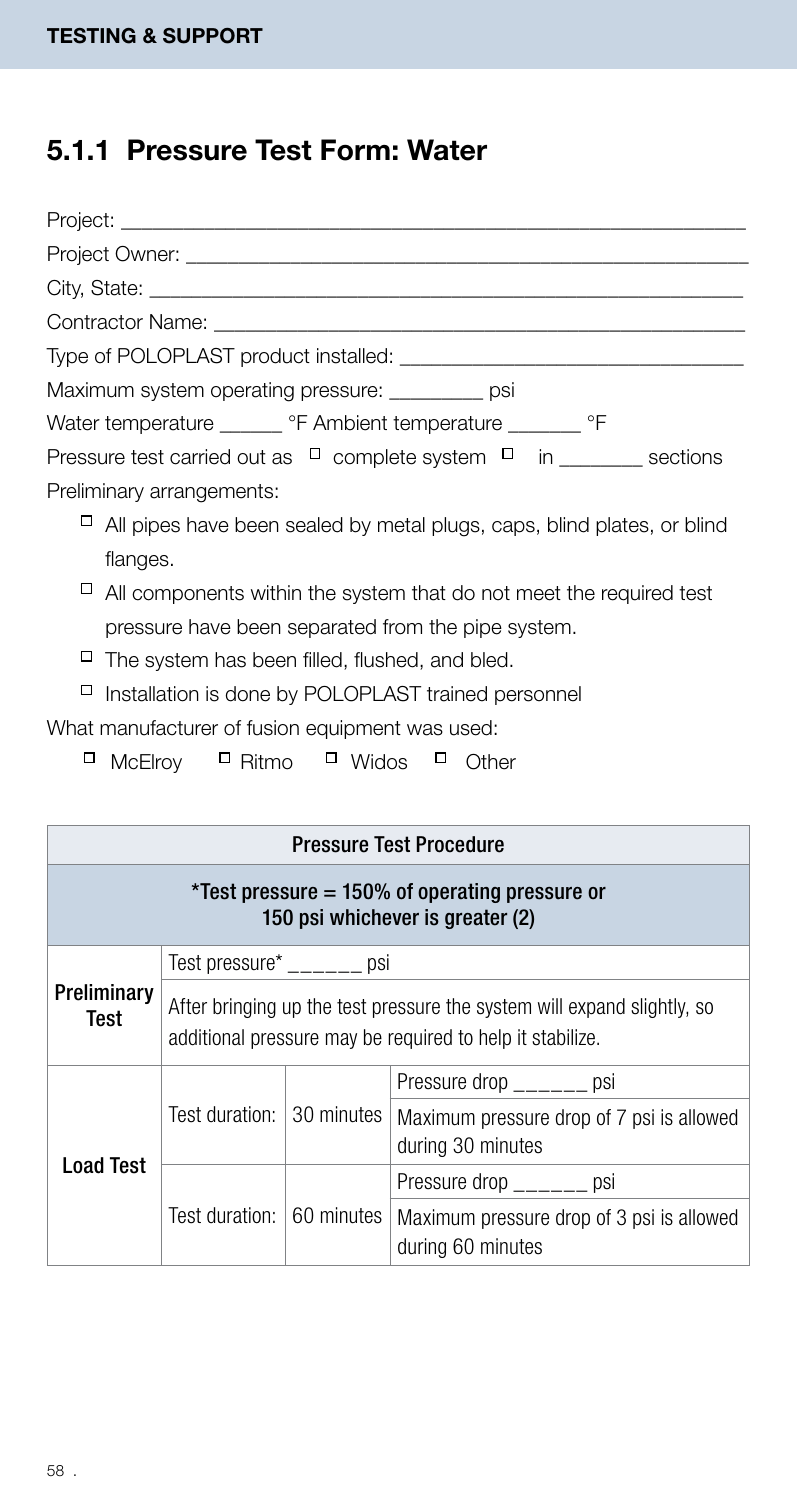

Visual inspection of pipe system has been carried out

No leaks were determined during the testing period

The pipe system is leak-proof

| Place      | Date |
|------------|------|
| Client     |      |
| Contractor |      |

- 1. The pressure gauges used must allow a precise reading of a 0.5 psi change in pressure.
- 2. Maximum test pressure allowed at 68° F

| PP-R SDR7.4 | PP-R SDR11 | PP-R SDR17.6 |
|-------------|------------|--------------|
| 360 psi     | 260 psi    | $150$ psi    |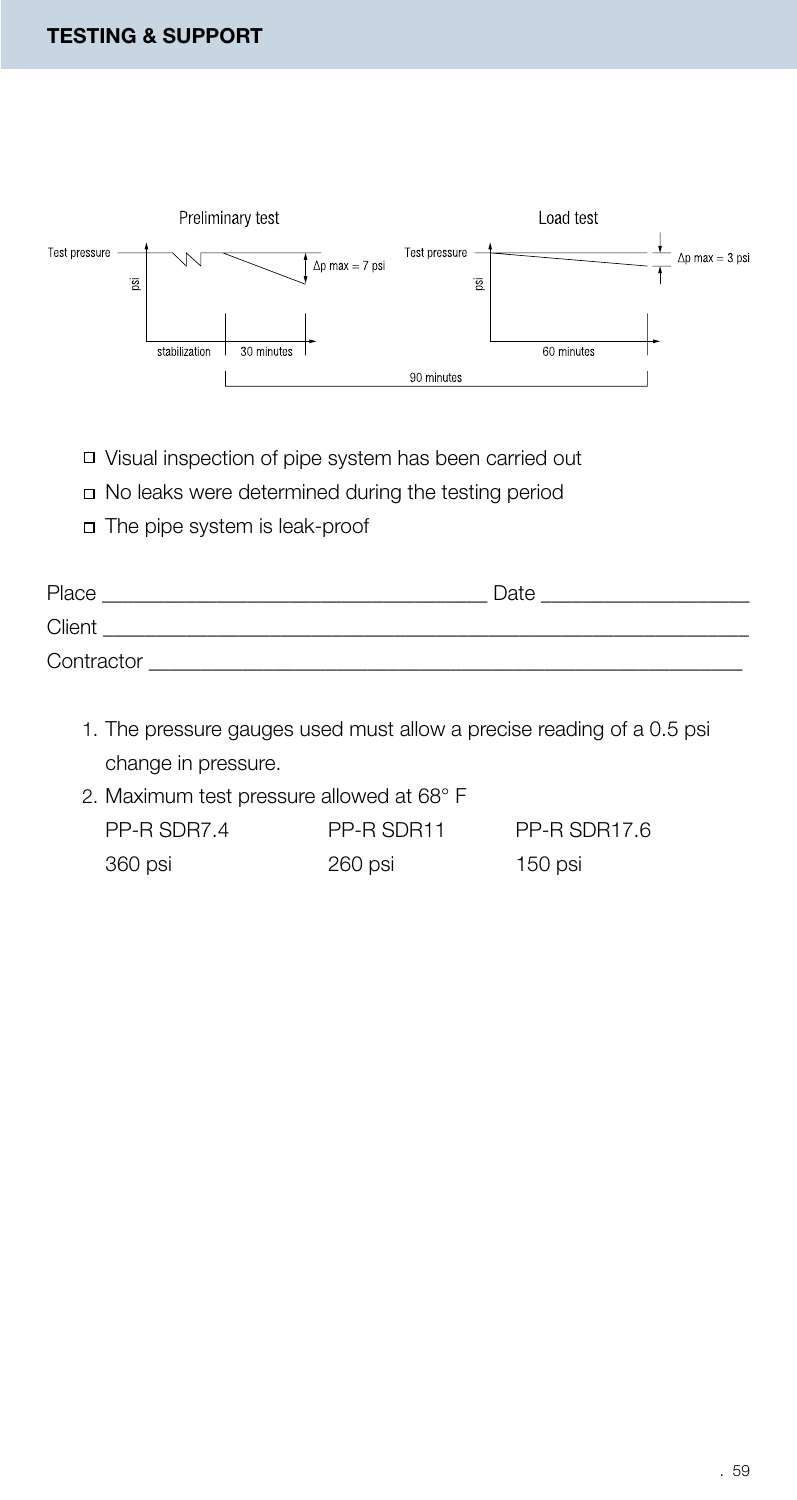### **5.2 Quick Check** (Circle the correct answers)

| 1. The pressure test as described in Chapter 5 is the testing procedure<br>recommended by POLOPLAST.                     |             |             |  |
|--------------------------------------------------------------------------------------------------------------------------|-------------|-------------|--|
| True                                                                                                                     | False       | Maybe       |  |
| 2. Pressure testing a system before commissioning is commonly accepted proper<br>practice on any material including PPR. |             |             |  |
| True                                                                                                                     | False       | Maybe       |  |
| 3. The maximum allowable test pressure for SDR 11 at 70° F is:                                                           |             |             |  |
| $216^\circ$                                                                                                              | $206^\circ$ | $260^\circ$ |  |
| 4. The recommended test pressure is 150% of operating pressure of 150 psi,<br>whichever is:                              |             |             |  |
| Less                                                                                                                     | Convenient  | Greater     |  |
| 5. Before attempting to repair an identified leak in the system, the system should be<br>completely:                     |             |             |  |
| Depressurized                                                                                                            | Depreciated | Decapitated |  |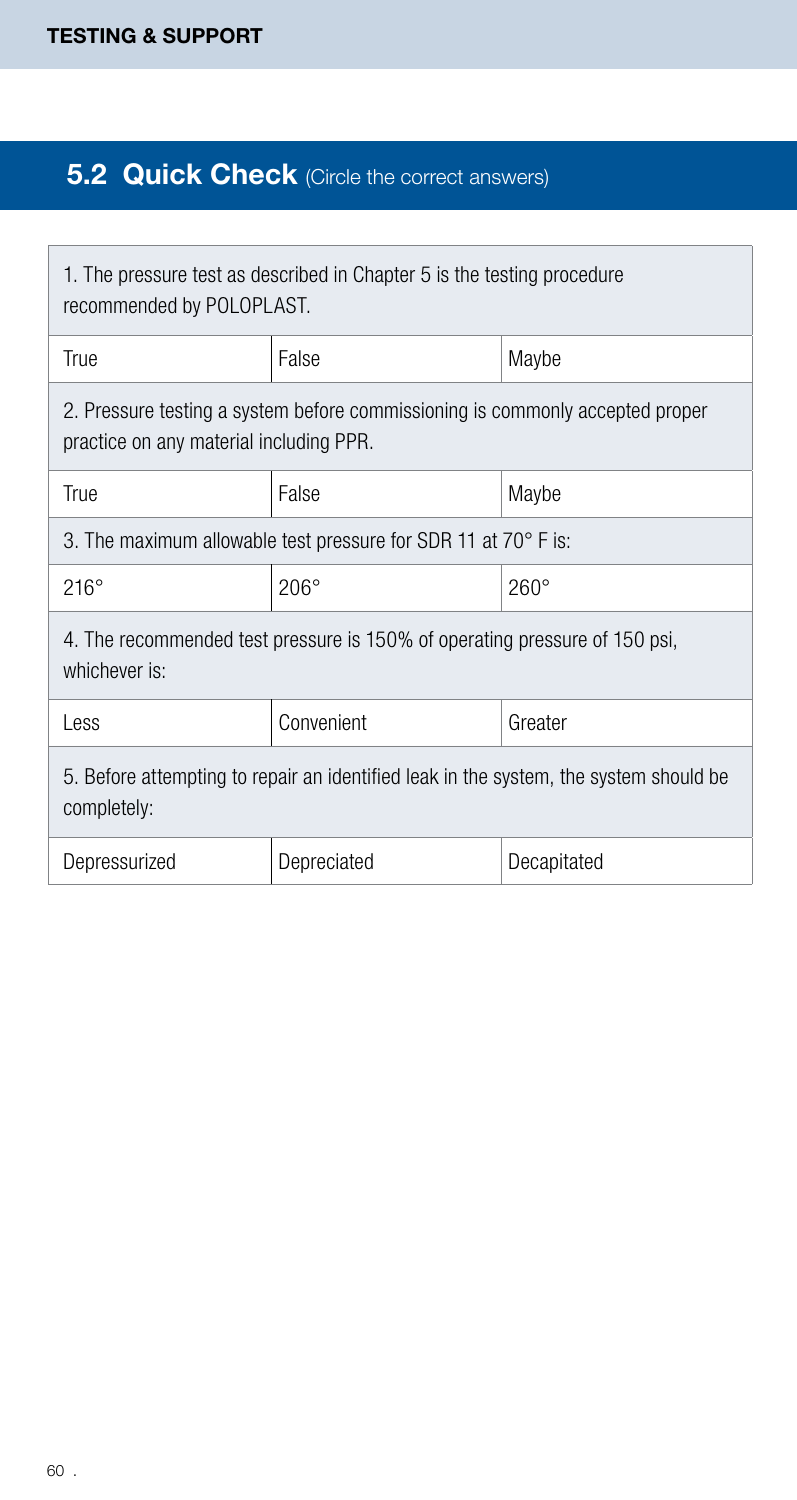### 5.3 Customer Support Information

Without customers, we wouldn't have a business. The POLOPLAST America team operates with this understanding in mind regarding everything we do. We have staff dedicated to answering your questions because providing you a solution is the core of our business.

Whether it involves design, application, fabrication, build strategy, equipment, training, or fusion practices, we're here to help. Please reach out.

coreservices@poloplast.us

15415 International Plaza Drive, Suite 200 Houston, TX 77032 WWW.POLOPLAST.US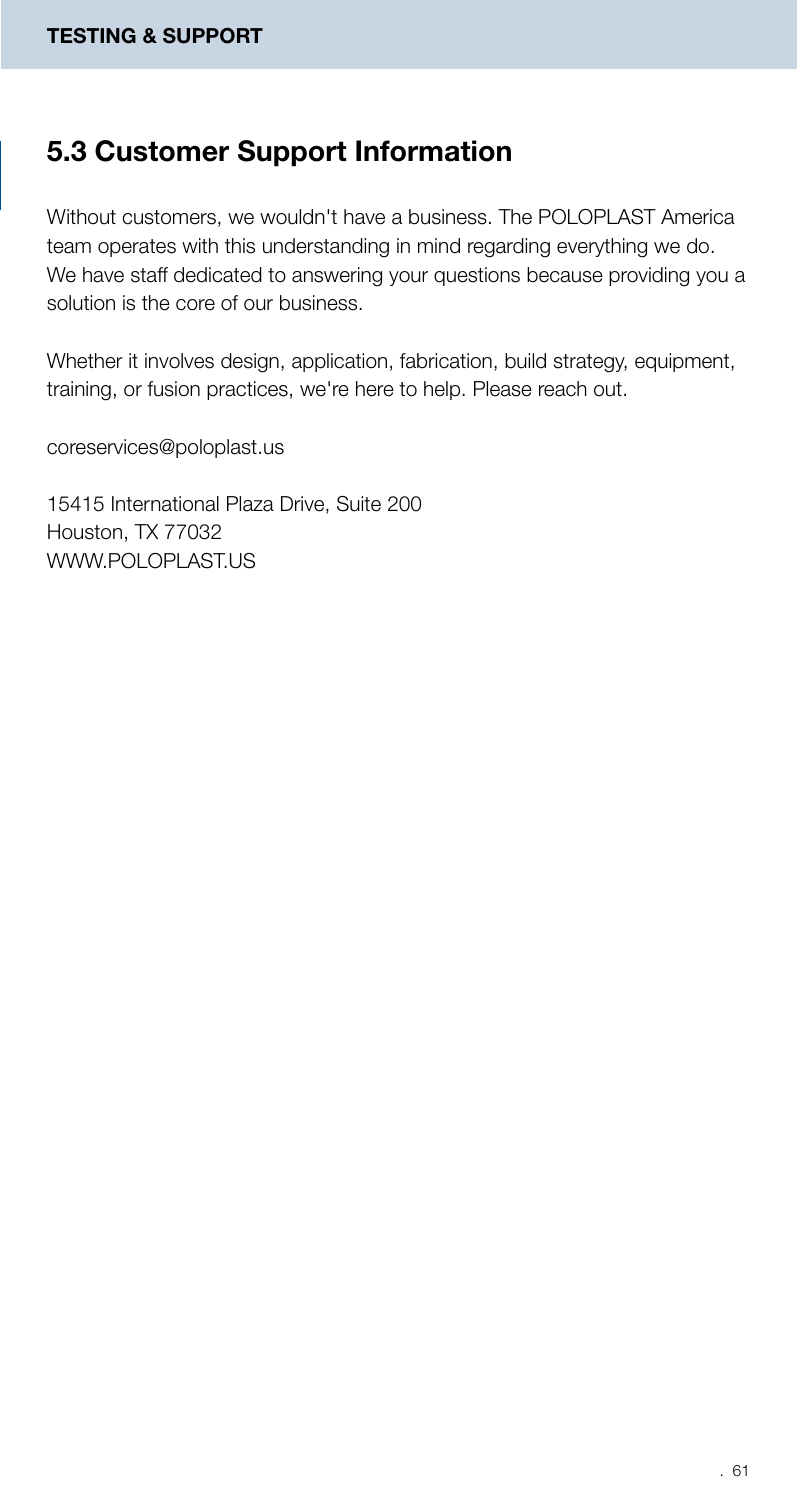